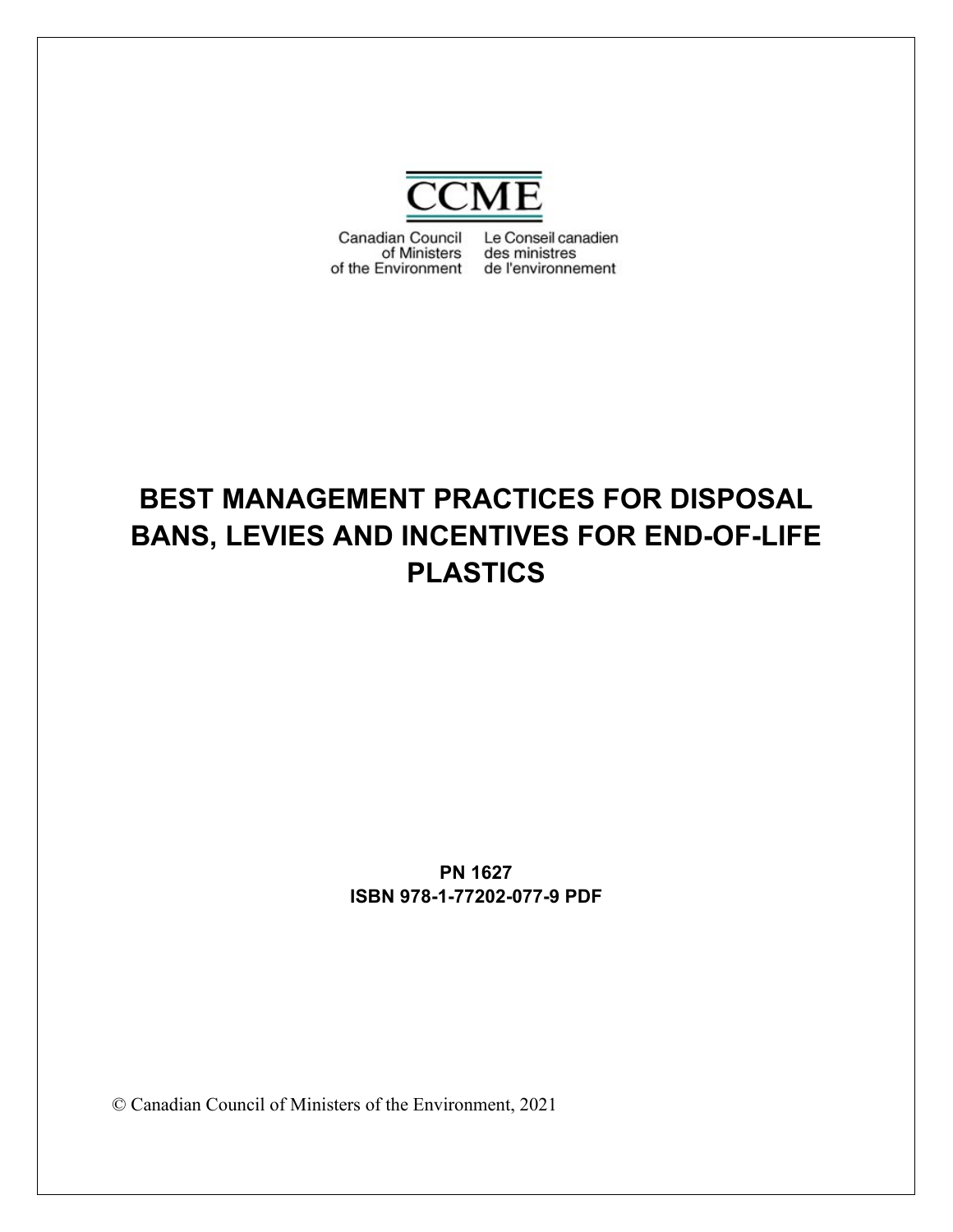## **NOTE TO READER**

This document is based on an unpublished report prepared under contract to CCME by Giroux Environmental Consulting and has been revised and edited by CCME's Waste Reduction and Recovery Committee. CCME would like to thank the individuals and organizations who contributed input and expertise during the development of this work.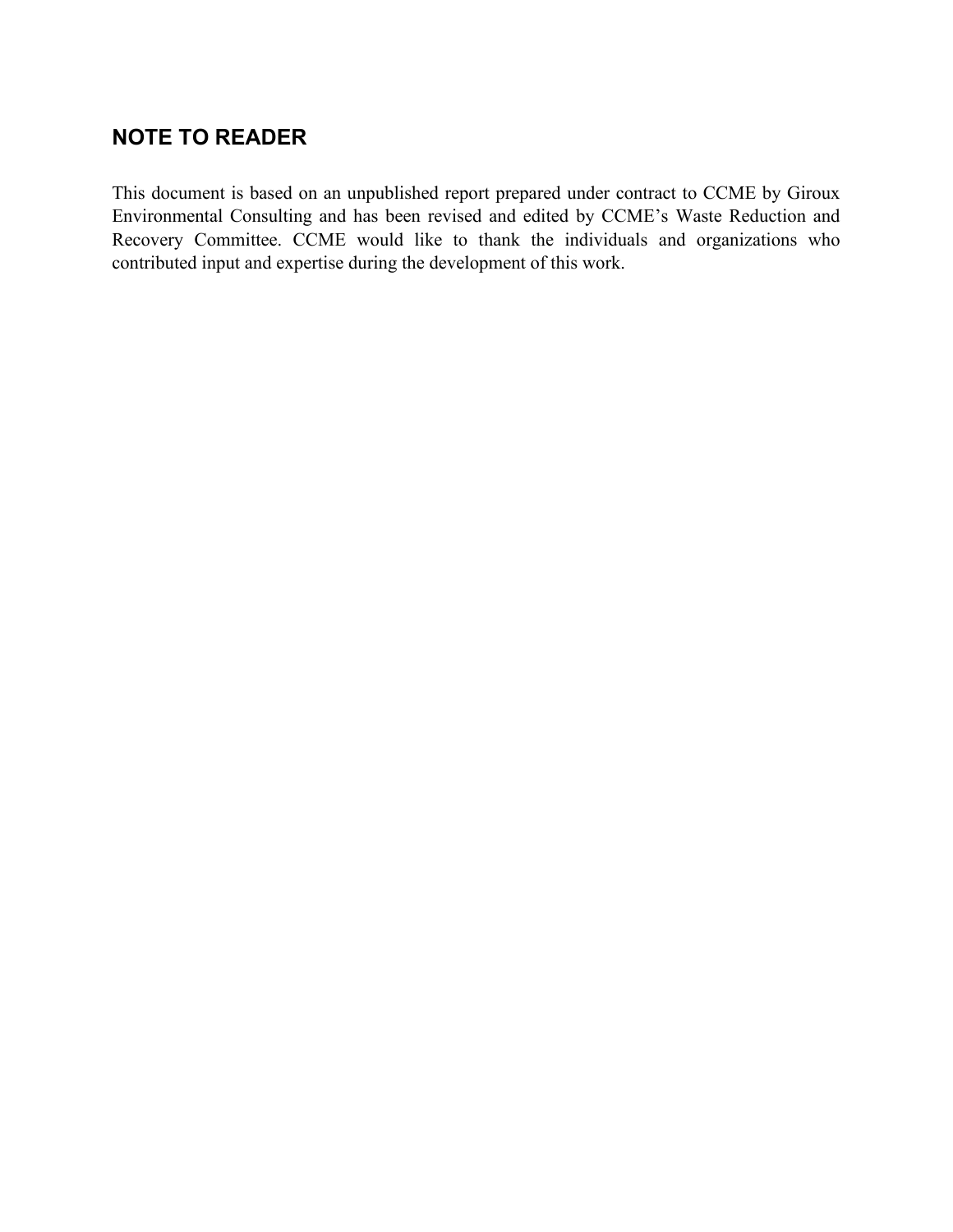## **TABLE OF CONTENTS**

| 1.0 |       |                                                                                 |  |
|-----|-------|---------------------------------------------------------------------------------|--|
| 1.1 |       |                                                                                 |  |
| 1.2 |       |                                                                                 |  |
|     | 1.2.1 |                                                                                 |  |
|     | 1.2.2 |                                                                                 |  |
| 2.0 |       |                                                                                 |  |
| 2.1 |       |                                                                                 |  |
| 2.2 |       |                                                                                 |  |
| 2.3 |       | Challenges of Disposal Bans and Best Management Approaches 4                    |  |
| 2.4 |       | Promotion and Education Activity for Disposal Bans: What Works Best? 13         |  |
| 2.5 |       | Complementary Policies or Programs or Alternatives to Disposal Bans 15          |  |
|     | 2.5.1 |                                                                                 |  |
|     | 2.5.2 |                                                                                 |  |
|     | 2.5.3 |                                                                                 |  |
|     | 2.5.4 |                                                                                 |  |
| 2.6 |       | Key Elements of the Best Management Approaches for Disposal Bans  19            |  |
| 3.0 |       |                                                                                 |  |
| 3.1 |       |                                                                                 |  |
|     | 3.1.1 |                                                                                 |  |
|     | 3.1.2 |                                                                                 |  |
| 3.2 |       |                                                                                 |  |
| 3.3 |       | Challenges with Levies and Deposits, and Best Management Approaches 25          |  |
| 3.4 |       | Promotion and Education Activities for Levies and DRSs: What Works Best? 27     |  |
| 3.5 |       |                                                                                 |  |
|     | 3.5.1 |                                                                                 |  |
|     | 3.5.2 |                                                                                 |  |
| 3.6 |       | Key Elements of Best Management Approaches for Point-of-Sale Levies and DRSs 29 |  |
| 4.0 |       |                                                                                 |  |
| 4.1 |       |                                                                                 |  |
|     | 4.1.1 | Voluntary Initiatives Led by Brand Owners/Grocery/Retail Sector 31              |  |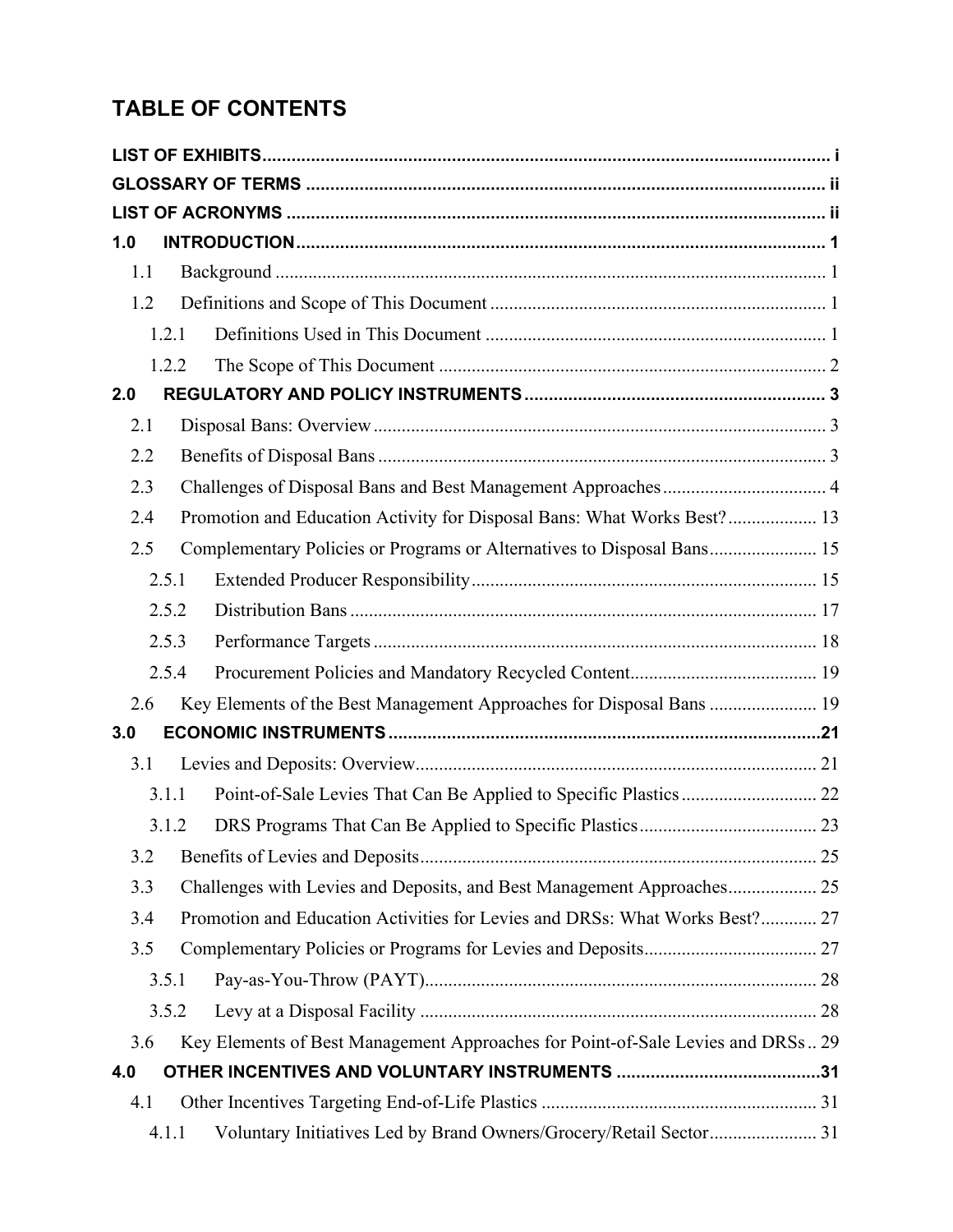| 5.0                                                                  |  |
|----------------------------------------------------------------------|--|
|                                                                      |  |
|                                                                      |  |
| APPENDIX A: SAMPLE DISPOSAL FACILITY INSPECTION CHECKLIST FOR BANNED |  |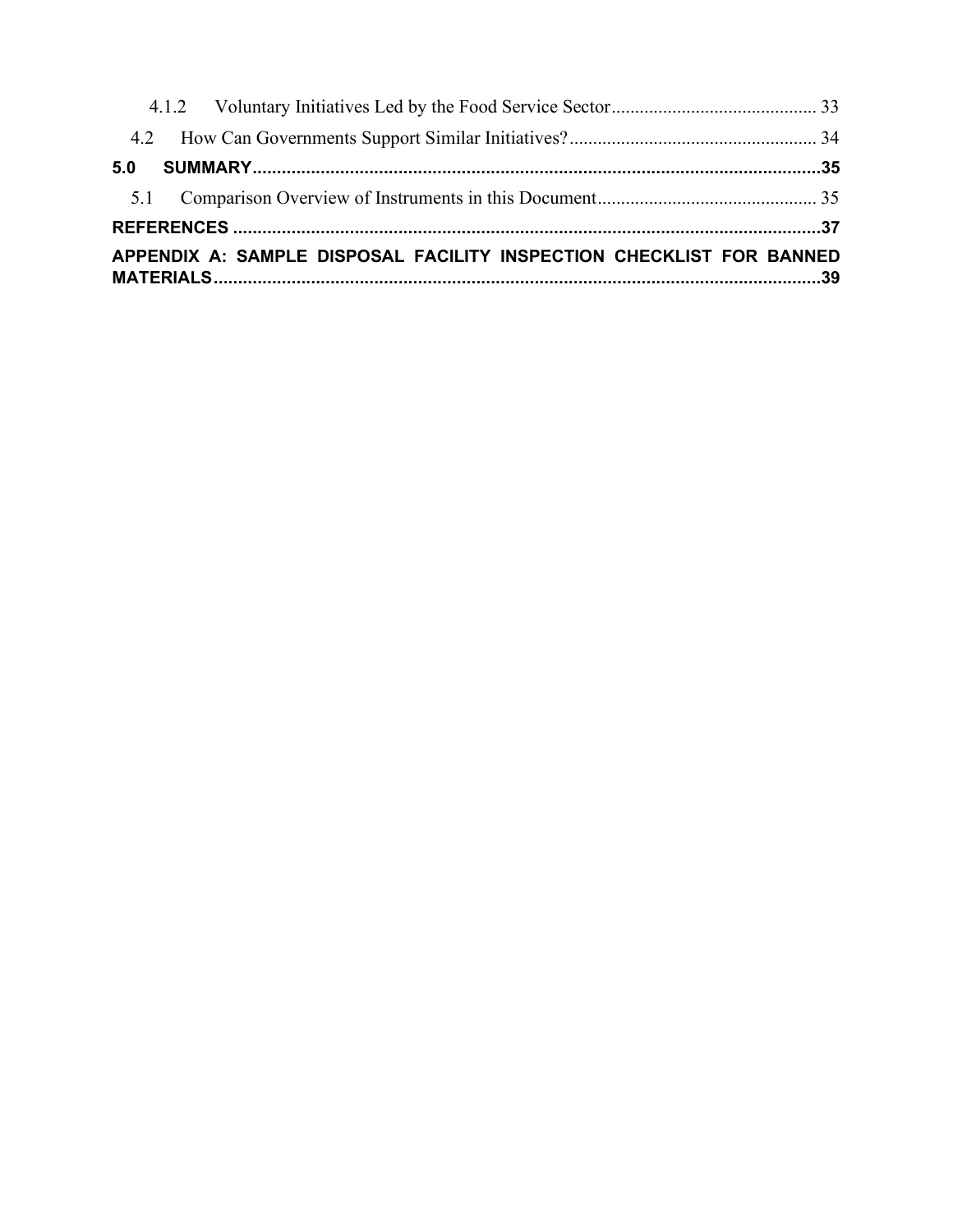## <span id="page-4-0"></span>**LIST OF EXHIBITS**

| Exhibit 1. Key challenges and best management approaches: disposal ban regulation design 6 |  |
|--------------------------------------------------------------------------------------------|--|
| Exhibit 2. Implementation challenges and best management approaches to monitor compliance  |  |
| Exhibit 3. Implementation challenges and best management approaches to monitor compliance  |  |
| Exhibit 4. Best management approaches in promotion and education for disposal bans 14      |  |
|                                                                                            |  |
|                                                                                            |  |
|                                                                                            |  |
|                                                                                            |  |
|                                                                                            |  |
|                                                                                            |  |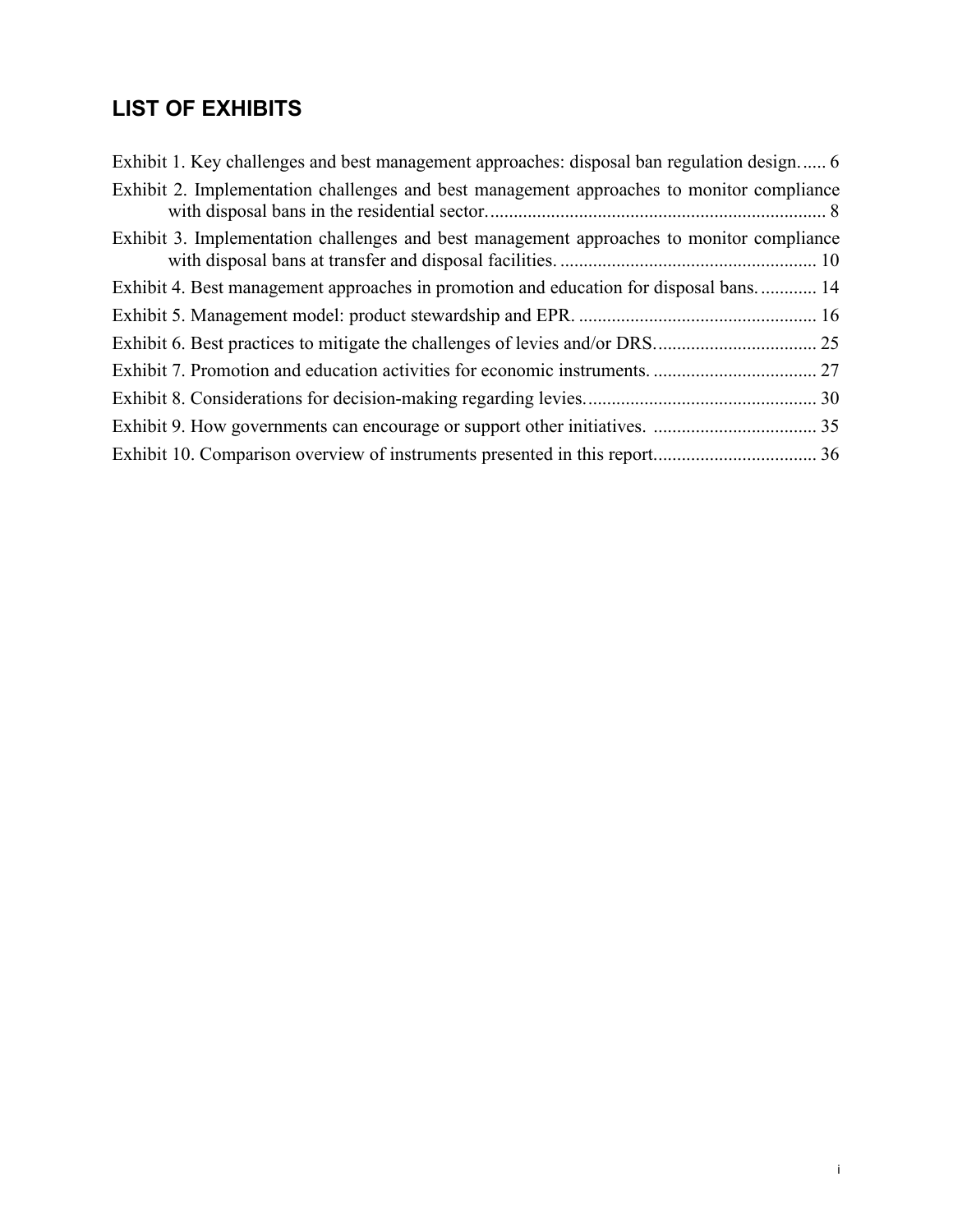## <span id="page-5-0"></span>**GLOSSARY OF TERMS**

| Contaminated                   | When recyclables or organics are mixed with residual waste (garbage) or when waste<br>is mixed with recyclables                                                                                                                                                                                         |
|--------------------------------|---------------------------------------------------------------------------------------------------------------------------------------------------------------------------------------------------------------------------------------------------------------------------------------------------------|
| Best<br>management<br>practice | A management approach or protocol undertaken that has been more effective<br>compared to other approaches implemented (by a municipality, regional government,<br>provincial or territorial government, or national or international organization) with<br>direct experience in the management approach |
| <b>Distribution</b><br>ban     | A regulated restriction on the sale or distribution of specified items within a jurisdiction                                                                                                                                                                                                            |
| Downstream                     | End-of-life management: typically referring to disposal                                                                                                                                                                                                                                                 |
| Lifecycle                      | Consideration of the entire life of a product or package from design and manufacture,<br>through to use and recycling and disposal                                                                                                                                                                      |
| Pay-as-you-<br>throw           | A system where a waste generator is charged for the volume of waste produced<br>rather than a flat fee per household                                                                                                                                                                                    |
| Point-of-sale                  | Action taken (e.g., a fee added) when an item is purchased                                                                                                                                                                                                                                              |
| Procurement                    | The purchase of supplies, services or goods by a government department or large<br>business.                                                                                                                                                                                                            |
| <b>Residuals</b>               | Waste left over after recyclable or organic materials have been removed from<br>recyclable or organic materials collected                                                                                                                                                                               |
| Source                         | To separate items that are recyclable or compostable from items that are not                                                                                                                                                                                                                            |
| separate                       | recyclable or compostable by a waste generator (consumer, household, or place of<br>business)                                                                                                                                                                                                           |
| Tip fee                        | The price charged for a waste hauler to dump a load of waste at a waste facility                                                                                                                                                                                                                        |
| Upstream                       | Beginning of product life cycle: design and manufacture stage                                                                                                                                                                                                                                           |

## <span id="page-5-1"></span>**LIST OF ACRONYMS**

| <b>CCME</b>  | Canadian Council of Ministers of the Environment                                                                                                                                                              |
|--------------|---------------------------------------------------------------------------------------------------------------------------------------------------------------------------------------------------------------|
| <b>CE</b>    | Circular economy                                                                                                                                                                                              |
| <b>CUSMA</b> | Canada-United States-Mexico Agreement                                                                                                                                                                         |
| <b>DRS</b>   | Deposit return system                                                                                                                                                                                         |
| <b>EPR</b>   | Extended producer responsibility: a manufacturer or brand owner of a product or<br>package is physically or financially responsible (or both) for the management of that<br>product or package at end-of-life |
| EU           | European Union                                                                                                                                                                                                |
| <b>HDPE</b>  | High-density polyethylene                                                                                                                                                                                     |
| ICI          | Industrial, commercial and institutional                                                                                                                                                                      |
| <b>LDPE</b>  | Low-density polyethylene                                                                                                                                                                                      |
| <b>PAYT</b>  | Pay-as-you-throw                                                                                                                                                                                              |
| <b>PE</b>    | Polyethylene                                                                                                                                                                                                  |
| <b>PET</b>   | Polyethylene terephthalate                                                                                                                                                                                    |
| <b>PP</b>    | Polypropylene                                                                                                                                                                                                 |
| <b>UNEP</b>  | United Nations Environment Programme                                                                                                                                                                          |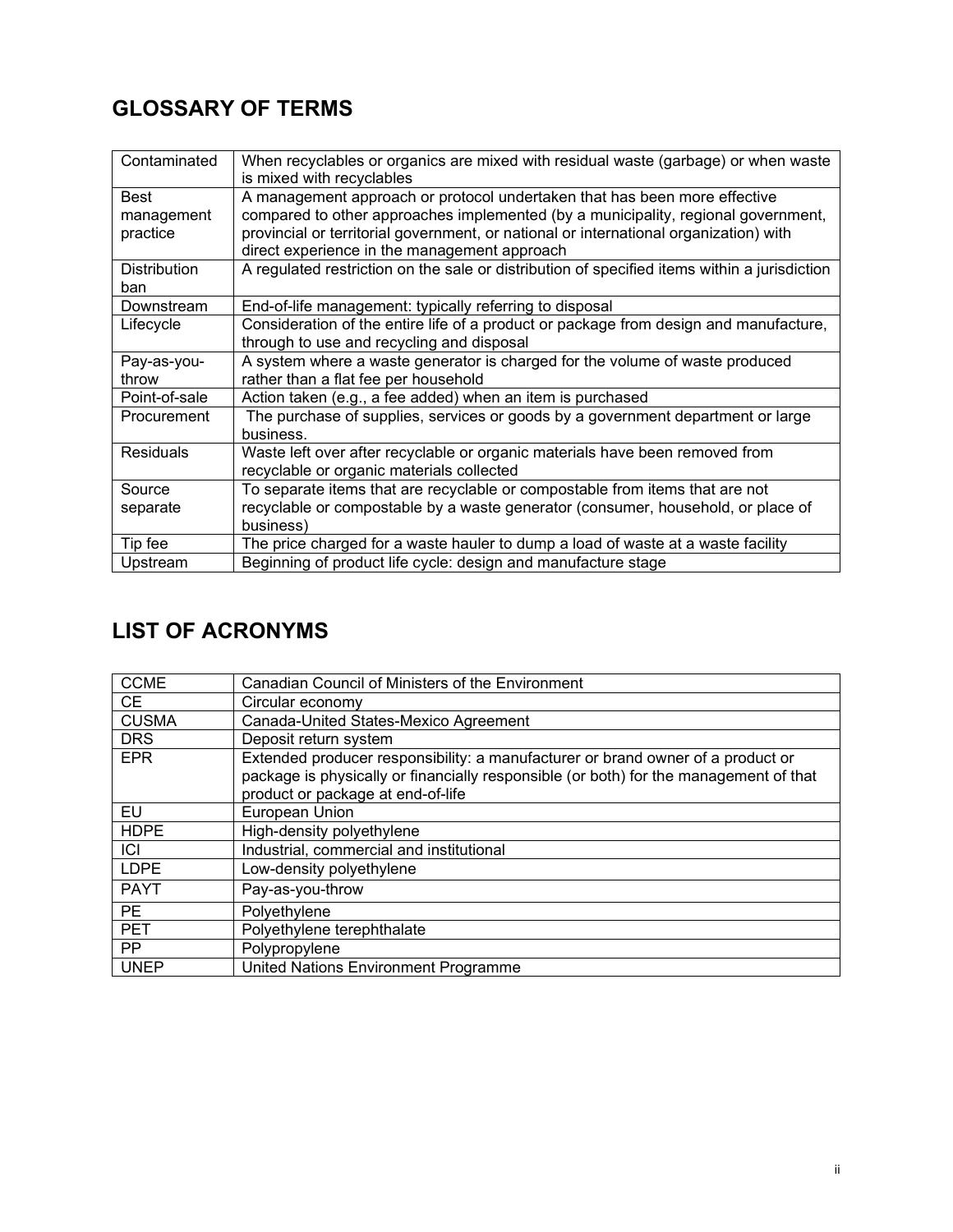## <span id="page-6-0"></span>**1.0 INTRODUCTION**

#### <span id="page-6-1"></span>**1.1 Background**

The Canadian Council of Ministers of the Environment (CCME) is the primary minister-led intergovernmental forum for collective action on environmental issues of national concern. The 14 member governments of Canada work as partners in developing consistent environmental standards and practices to be implemented across the country.

Environment ministers are committed to taking action within their jurisdictions to continuously improve Canada's record on reducing waste. In 2019 CCME Ministers approved Phase 1 of the *Canada-wide Action Plan on Zero Plastic Waste* (the "Action Plan") (CCME 2019) as a first step to implementing the *Strategy on Zero Plastic Waste* (CCME 2018). One of the key action items within the Action Plan is to develop guidance on best management practices for governments that are considering the implementation of disposal bans for end-of-life plastics. This document identifies best management practices for disposal bans targeting end-of-life plastics and complementary or alternative approaches to manage plastic waste (e.g., extended producer responsibility [EPR]), along with supporting economic and other incentives as part of priority action 4 of phase 1 of the Action Plan.

#### <span id="page-6-2"></span>**1.2 Definitions and Scope of This Document**

#### <span id="page-6-3"></span>*1.2.1 Definitions Used in This Document*

The following definitions were developed specifically for this document and have not been formally adopted by any specific organization.

**Best management practices** are management approaches or protocols that have been shown to be more effective compared to other approaches (by a municipality, regional government, provincial or territorial government, or national or international organization) through direct experience.

**Regulatory instruments** are instruments with the force of law (e.g., laws, regulations, by-laws) made by a legislative power under an Act of a government. A regulatory instrument usually includes a penalty or fine for violations.

**Economic instruments** provide important market signals that can influence the behaviour of producers, consumers, businesses and waste generators. They can include fees, levies or taxes as disincentives, as well as incentives such as deposit return systems (DRSs), where a consumer receives a partial or full refund of a deposit when they return the item to a recycling depot.

**Voluntary instruments** are other incentives that are largely implemented by non-government sectors, such as the private sector or industry associations, and include non-regulatory methods to influence waste generator behaviour to achieve a desired objective.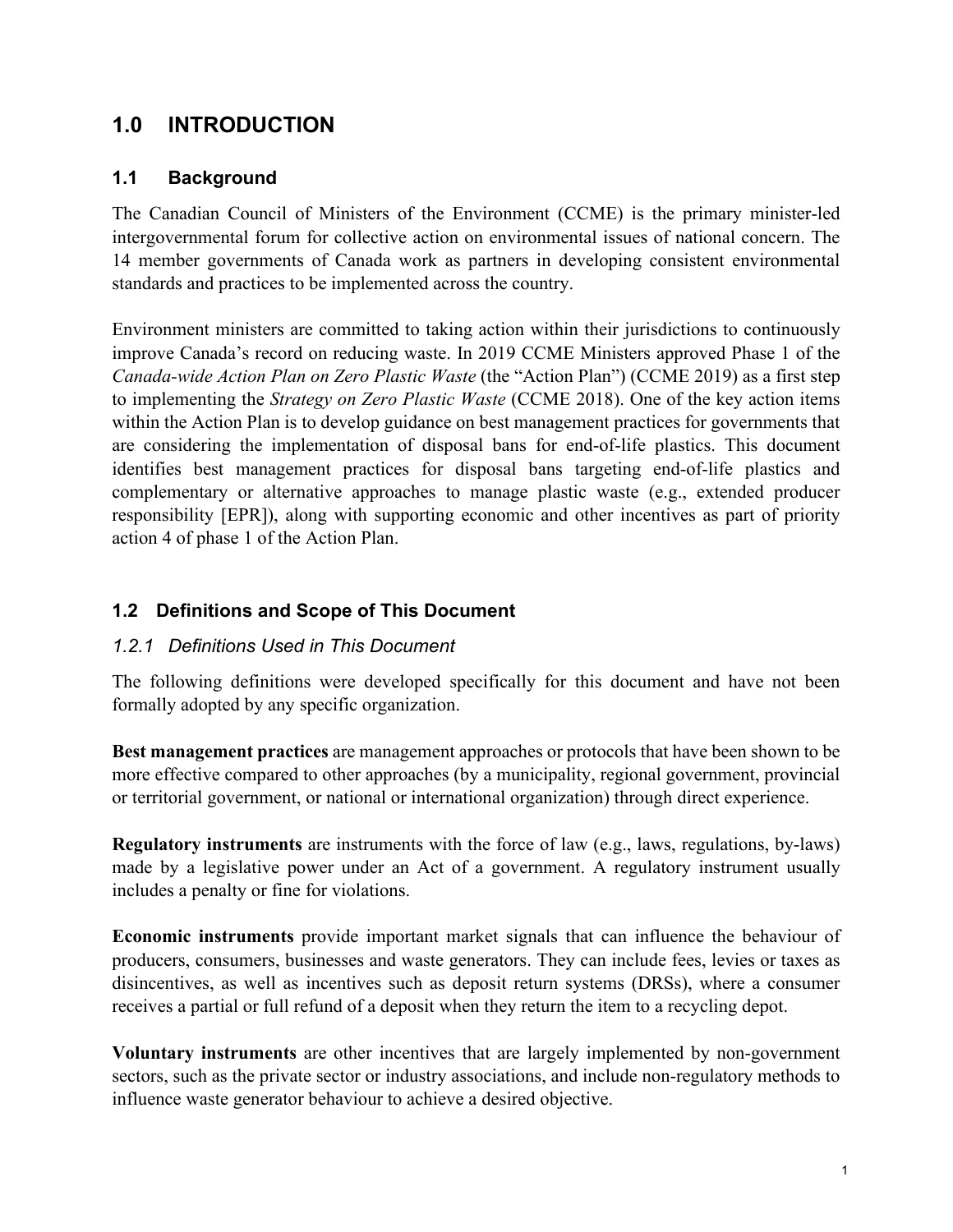#### <span id="page-7-0"></span>*1.2.2 The Scope of This Document*

This document identifies the best management practices that support the implementation of disposal bans targeting end-of-life plastics from both the available literature and from jurisdictions with experience in disposal bans. The plastics of interest include all plastic products such as durable and semi-durable plastic products, single-use plastics and plastic packaging. The document presents a toolbox of options that have been shown to work in some jurisdictions (e.g., a municipality, regional government, province, territory, state or country). If a management practice has been identified for a specific type of plastic, it is noted; however, this document is not intended to provide lists of recommended plastic materials for each instrument.

This document is not a prescriptive "how-to" guidance document, but rather a toolbox of options. Every jurisdiction is different in terms of its location, size, infrastructure, existing programing, political engagement and existing waste policy situation. For this reason, the generic suite of instruments described in this document can be adapted by governments to suit their own situations, using the supporting details and lessons learned as guidance.

Prior to implementing disposal bans and any of the measures described in this document, it is a best practice for jurisdictions to undertake analyses and consultations aimed at understanding the socio-economic impacts of any measures being considered. These exercises give as complete a picture as possible of impacts and benefits, and of challenges for implementation. For disposal bans, this could translate into addressing implementation and operational challenges, such as the time necessary to plan and build additional resource-recovery systems to handle banned materials, barriers to ensuring adequate resource-recovery capacity is in place for banned materials, and capacity challenges for rural, remote and northern communities. These analyses may require a rigorous understanding of baseline data for proposed banned materials, including analyses related to the amount of material in the marketplace now and in the future; current and projected waste generation and composition; and current and future planned resource-recovery capacity to address the proposed ban. Governments may wish to announce an impending disposal ban well in advance to allow for markets to develop, allowing for sufficient supply and demand prior to the ban taking place. This would allow industry to respond when a material is ultimately banned.

Each of the best management practices includes the factors that lead to success, benefits of the practice, challenges associated with the practice and with compliance monitoring, how the approach is best implemented, what materials the instrument is best suited for, and which complementary policies contribute to success. Where information is available, additional details are included, such as promotion and education activities that contribute to success.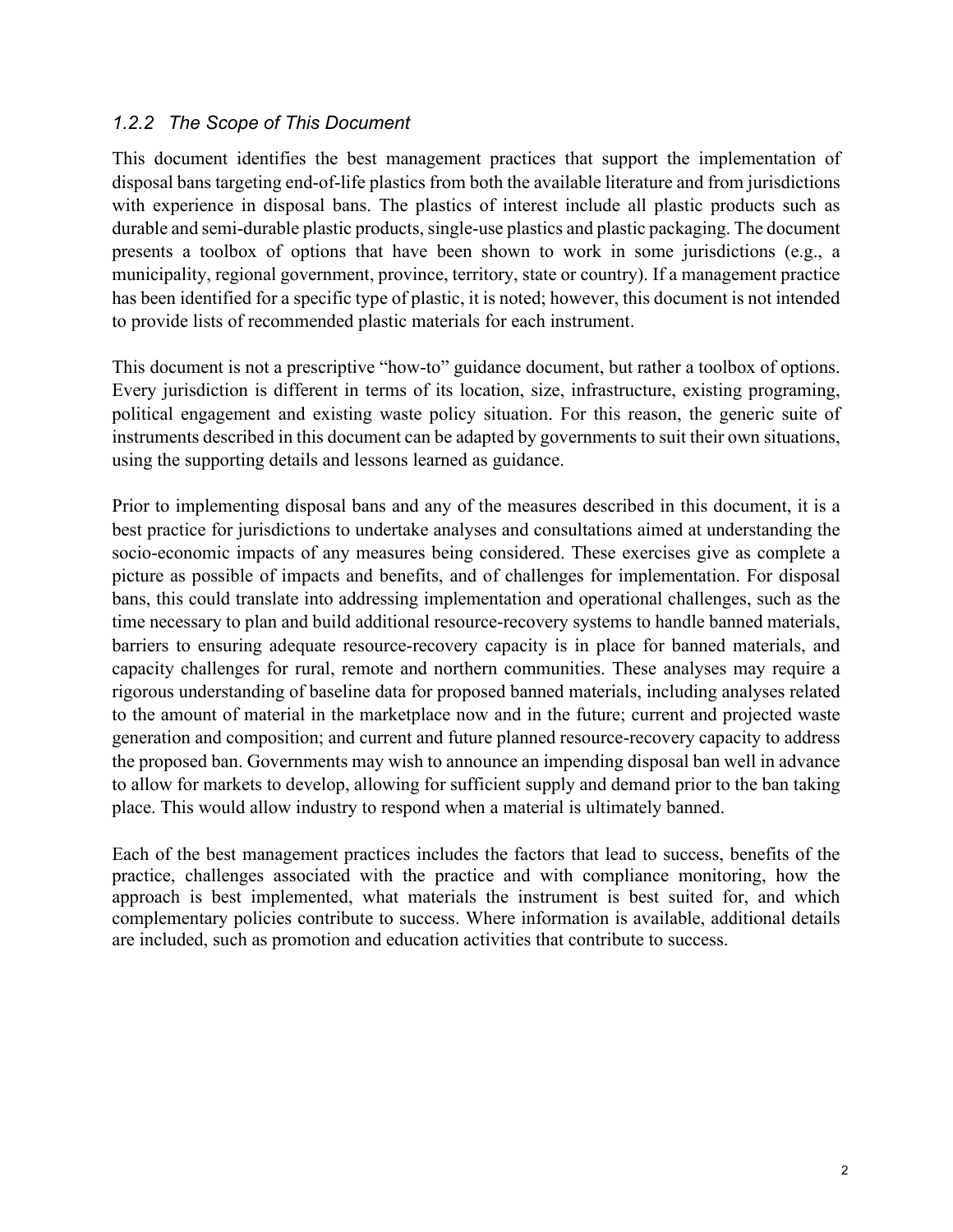## <span id="page-8-0"></span>**2.0 REGULATORY AND POLICY INSTRUMENTS**

### <span id="page-8-1"></span>**2.1 Disposal Bans: Overview**

A disposal ban is a regulatory instrument that is applied across a jurisdiction such as a municipality, regional administrative area, province, state or territory. It stipulates that specific materials, packaging or products are not accepted for disposal within that jurisdiction or are only accepted at designated disposal facilities. A ban can be implemented at disposal facilities, or at the curbside or place of business. Often, disposal bans include a specific list of items, products or materials that are not accepted at the disposal facility. The most common examples of disposal bans across Canada include those on hazardous materials such as asbestos, batteries, biomedical waste, antifreeze, flammable materials, clean or treated wood, electronics, gypsum, hazardous waste, oil containers, pharmaceuticals, tires, and mercury-containing thermostats. Banning organic food waste from landfills has also become more common in recent years in some jurisdictions (e.g., Nova Scotia).

Disposal bans have not been applied as widely to plastics. However, some jurisdictions have used disposal bans for plastic packaging such as used oil containers and some food packaging, as well as products that contain plastics, such as electronics. The province of Nova Scotia and many regional governments in British Columbia (BC) have implemented landfill bans on electronics and tires (both of which contain durable plastic components), as well as #1, 2, 4 and 5 plastic containers, takeout plastic food containers, jugs, tubs, bottles, lids and clamshell containers. Some BC jurisdictions have also implemented landfill bans on coffee pods, plant pots and trays, microwavable plastic bowls and cups, and unnumbered rigid plastic packaging. In Québec, the *Regulation on landfilling and the incineration of the residual materials* bans tires from landfills in all the territory, except the northern and isolated communities. Although this list is not comprehensive, it is indicative of the activity around applying plastic-specific disposal bans in Canada.

If a province or territory implements a disposal ban, a regulation will be developed outlining requirements and restricted materials. The regulation usually authorizes municipalities within the jurisdiction to develop bylaws to support the ban. These bylaws contain local requirements preferred by the municipality. For example, some bylaws require waste generators to source separate their wastes to be compliant with the ban.

#### <span id="page-8-2"></span>**2.2 Benefits of Disposal Bans**

The benefits of disposal bans (Regions for Recycling 2014; OWMA 2015) generally include:

- a decrease in waste sent to landfills, which also extends the life of the landfills
- an increase in the volume of materials diverted from disposal, which secures a higher volume of recyclables for secondary processing and organics for composting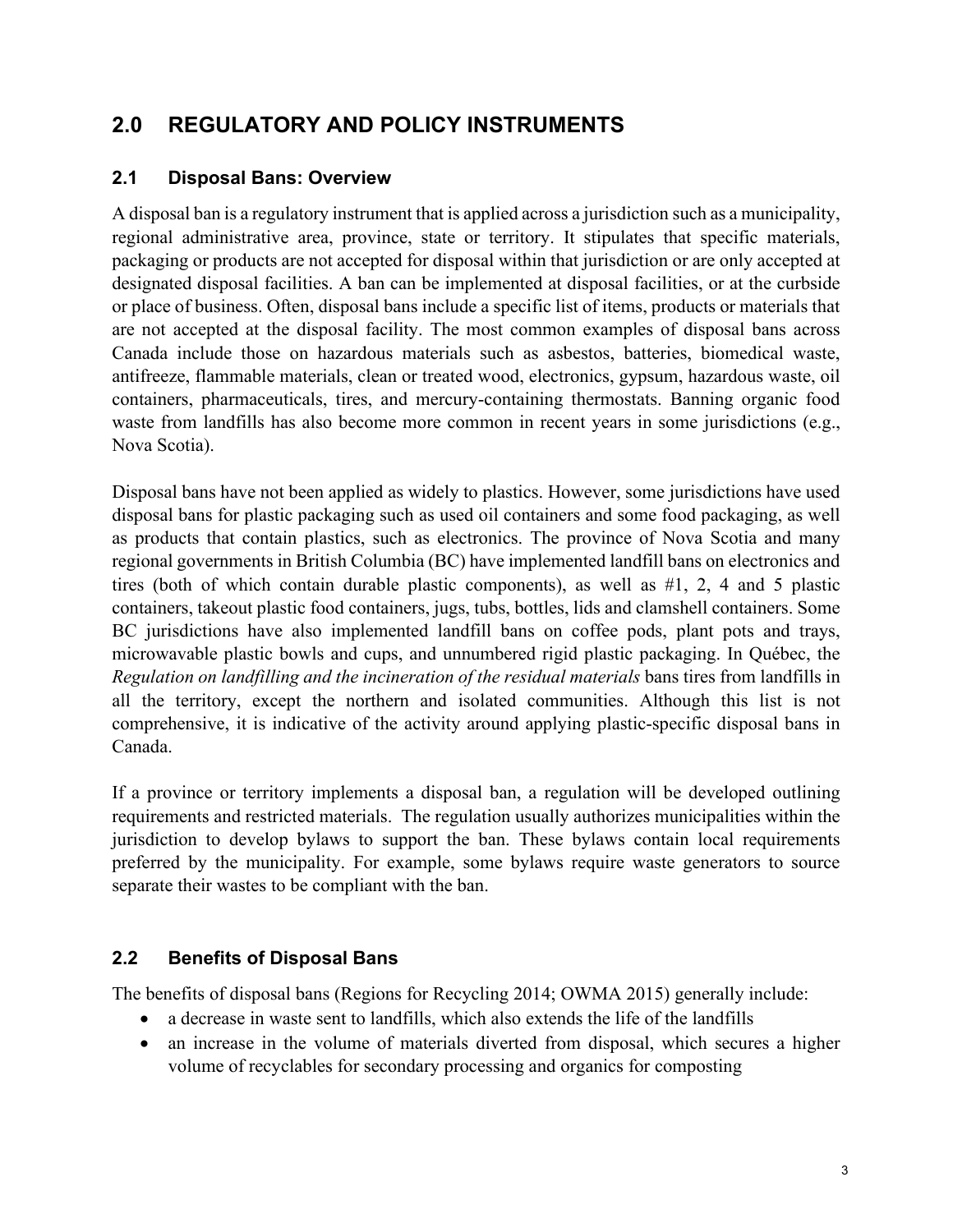- an improvement in the quality of recyclables sent for processing and organics sent for composting, if the disposal ban includes more stringent source separation requirements, which typically results in uncontaminated recyclables and organics (i.e., recyclables and organics that are clean and not mixed with garbage)
- positive impacts on economic development from the establishment of new recycling and composting/digestion industries and local employment, driven by the higher volume of recyclables and organics collected and the long-term security of having this resource stream available for reprocessing
- reductions in greenhouse gas emissions from materials being deposited in landfills and decomposing over time
- better use of resources by society, since the ban sends the correct signal to not continually consume more resources in a linear fashion; this signal supports the circular economy.

The potential benefits of disposal bans may not be fully realized because implementing these bans also presents extensive challenges.

## <span id="page-9-0"></span>**2.3 Challenges of Disposal Bans and Best Management Approaches**

Jurisdictions with experience implementing disposal bans have identified many challenges with ensuring compliance (OWMA 20[1](#page-9-1)3; Regions for Recycling 2014; personal communications<sup>1</sup>). These challenges can be categorized as either relating to planning and drafting the scope for the regulations or implementing the regulations.

Challenges in regulation design and scope:

- Scale of application: deciding whether to design the regulation to apply at the provincial and territorial, regional or local scale can create issues with waste exporting (i.e., unwanted waste being sent to local areas with less stringent requirements).
- Designated stakeholders: determining whether the regulation should directly designate specific stakeholders along the entire chain of custody of waste. These stakeholders could include waste collectors and waste haulers, public and private transfer stations and disposal facilities, as well as both residential and industrial, commercial and institutional (ICI) waste generators. In considering which stakeholders to designate, jurisdictions must consider which other regulations might support implementation (e.g., commercial building leases in provincial/territorial landlord and tenant legislation, provincial/territorial building codes, or waste hauler license systems).
- Designated stakeholder obligations: establish whether to designate specific obligations (such as sorting banned materials from residual waste) for waste generators from all sectors

<span id="page-9-1"></span><sup>&</sup>lt;sup>1</sup> Personal communications with Erin Blaney of the Regional District of Kitimat-Stikine; Laurie Lewis of Halifax Regional Municipality; and John Hughes of Prince Edward Island Department of Environment.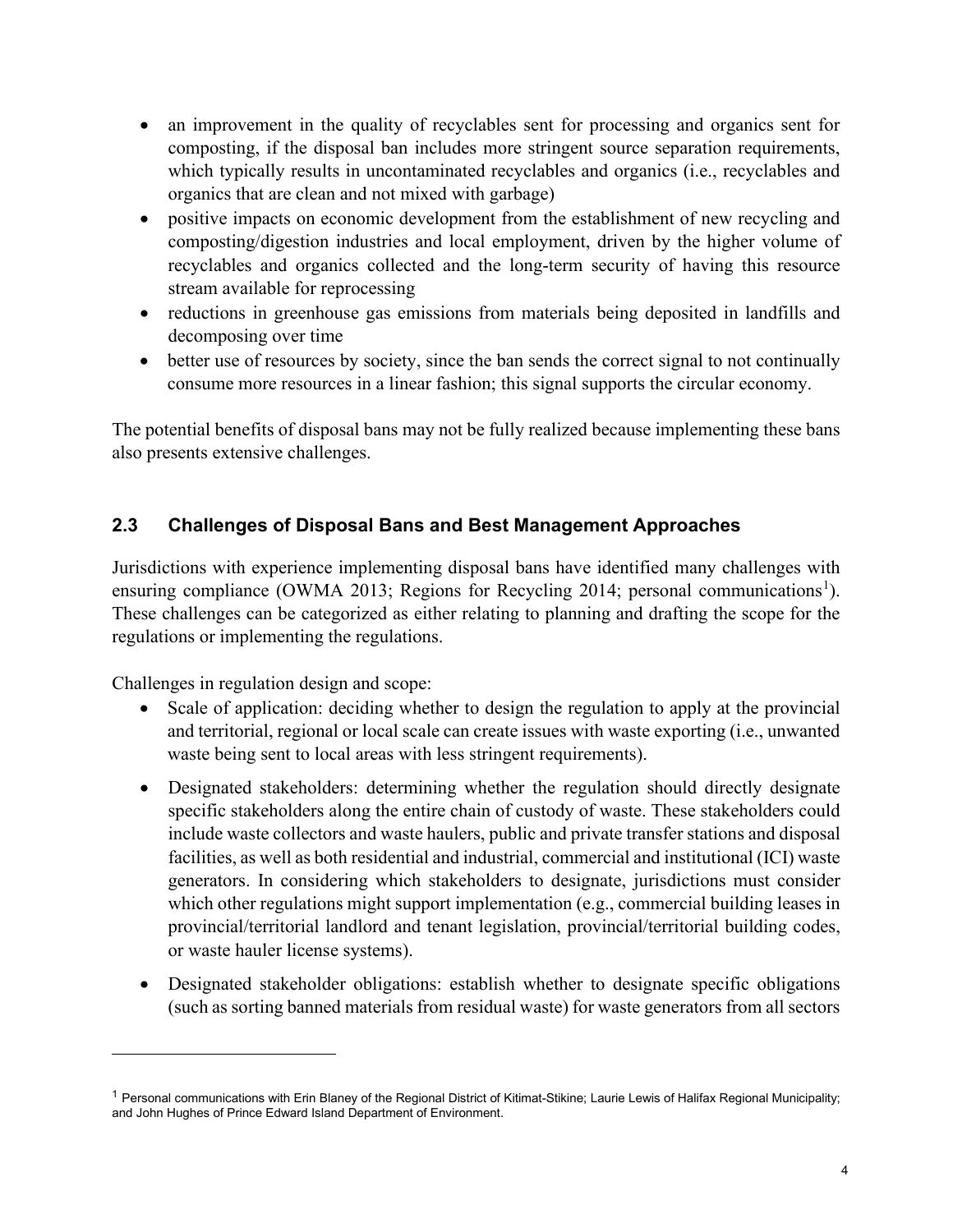(to ensure a level playing field) or only certain sectors (e.g., sectors with higher waste generation).

• Developing complementary programs: considering that applied in isolation, disposal bans might not be as successful as they would be with complementary programs in place (e.g., supporting EPR regulations, procurement policies, waste-reduction goals, or promotion and education program funding tied to diversion performance, etc.).

Implementation challenges at the point of collection:

- Ensuring that alternative management practices and the required infrastructure, programming and policies (e.g., recycling, composting and reuse) are available for materials banned from disposal, which will minimize the risk of illegal dumping.
- Compliance monitoring for single-family residences to identify plastics that are hard for collectors to detect at the curbside.
- Compliance monitoring for multi-family residences, public places (e.g., parks) and public events (e.g., festivals), where communal bins are used to sort waste, recyclables, organics and banned materials. In some instances, there are no requirements for the multi-residential sector, public places or public events to source separate waste, organics, recyclables or banned materials. This may induce environmental pollution by plastics (in the case of events) or a poor management of plastics (in the public places that present no alternative to separate recyclables).

Implementation challenges at the point of disposal facility or transfer facility:

- Compliance monitoring for the ICI sector, which uses commercial haulers for collection and disposal. Transfer or disposal facility operators cannot detect small, banned items such as plastic containers in large loads. It is a challenge to ensure that disposal facility operators (or transfer stations) can consistently implement compliance-monitoring protocols for incoming loads from all haulers so that the facility is not in contravention of the regulation, especially when the disposal facility does not have control over how the hauler's customers have sorted their waste.
- Determining how to ensure that haulers do not export waste to a neighbouring jurisdiction that does not have disposal bans when they know they have noncompliant loads. This challenge occurs during the implementation of a disposal ban, but it is tied to planning the scope and obligations written into the disposal ban bylaw or regulation.
- Enforcement costs can be high if the focus is on regulatory enforcement through legal fines.

Exhibits 1, 2 and 3 on the following pages present these challenges along with potential management approaches. The management approaches have been identified from jurisdictional experience as well as experts in the waste sector (Eunomia 2012; Metro Vancouver 2019a; Metro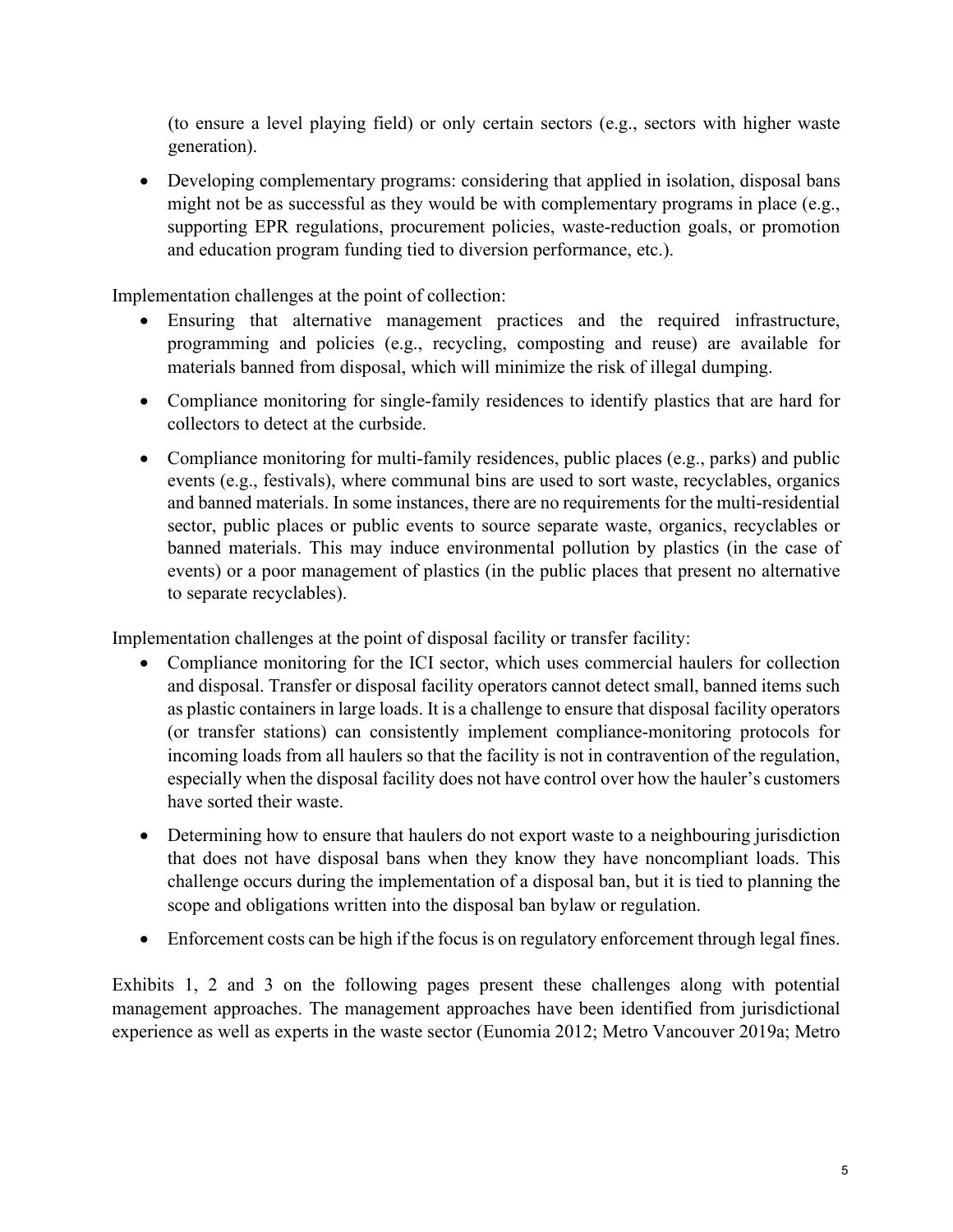Vancouver [2](#page-11-0)019b; OWMA 2013; Smart Prosperity Institute 2019; personal communications<sup>2</sup>). Note that no "model" best management practices exist to ensure 100% successful implementation of disposal bans. Rather, these potential solutions to challenges have been identified based on information from jurisdictions with experience in applying this instrument. Every management approach may not be suitable for all jurisdictions (which each have different infrastructure, legal authorities, waste policies and programming, etc.).

A general indication of potential resource requirements from a provincial, territorial or municipal government when implementing each best management practice is included in the middle column of the exhibit to suggest whether the anticipated time involvement and/or resource cost would be high, medium or low. It is meant to be a relative comparison across practices in the table, not to quantify actual costs.

Exhibits 1-3 present the following information:

- Exhibit 1 presents an overview of the key challenges associated with planning and developing regulations for disposal bans.
- Exhibit 2 presents an overview of the key challenges associated with implementation aspects of disposal bans in the residential sector.
- Exhibit 3 presents an overview of the key challenges associated with implementation aspects of disposal bans in the ICI sector, including options for compliance monitoring and enforcement at transfer stations or disposal facilities.

|  |                   |  | Exhibit 1. Key challenges and best management approaches: disposal ban |  |  |
|--|-------------------|--|------------------------------------------------------------------------|--|--|
|  | regulation design |  |                                                                        |  |  |

| Challenge                                                                                                                         | <b>Resource</b>                                | <b>Best Management Approach</b>                                                                                                                                                                                                                                                                                                                                                                                                                                                                                                                                                                  |
|-----------------------------------------------------------------------------------------------------------------------------------|------------------------------------------------|--------------------------------------------------------------------------------------------------------------------------------------------------------------------------------------------------------------------------------------------------------------------------------------------------------------------------------------------------------------------------------------------------------------------------------------------------------------------------------------------------------------------------------------------------------------------------------------------------|
| Fairness in<br>application of an<br>enabling                                                                                      | Cost<br>High upfront<br>(Regulation<br>Design) | Ensure the enabling regulation is applied either jurisdiction-wide at a<br>provincial or territorial level, or at a regional scale, where it is applied<br>consistently to multiple municipalities within a region. If some local                                                                                                                                                                                                                                                                                                                                                                |
| regulation on a<br>local, regional,<br>provincial or<br>territory-wide<br>scale: There is a<br>risk of waste                      |                                                | governments implement disposal bans there is a risk of waste being<br>exported to a neighbouring community that does not have disposal<br>restrictions in place. A best management approach is to have a<br>consistent regulatory framework across an entire province, territory,<br>state or region so that all municipalities within that province, territory,<br>state or region have the same disposal restrictions in place.                                                                                                                                                                |
| being exported<br>outside the<br>jurisdictional<br>boundary if<br>neighbouring<br>jurisdictions do<br>not have the<br>same ban in | High upfront<br>(Regulation<br>Design)         | Flow control policy or service area designations. A flow control policy<br>either requires the delivery of materials to specific facilities or<br>disallows the delivery of materials outside a specific boundary (e.g.,<br>a municipality, a regional district, or a province or state). Flow control<br>can be written into a supporting bylaw or regulation. However, there<br>have been legal challenges across the United States in the waste<br>industry when flow control measures have been implemented. A type<br>of flow control policy is seen as beneficial when used to support the |

<span id="page-11-0"></span><sup>&</sup>lt;sup>2</sup> Personal communications with Erin Blaney of the Regional District of Kitimat-Stikine; Laurie Lewis of Halifax Regional Municipality; John Hughes of Prince Edward Island Department of Environment; and Duncan Bury of Duncan Bury Consulting.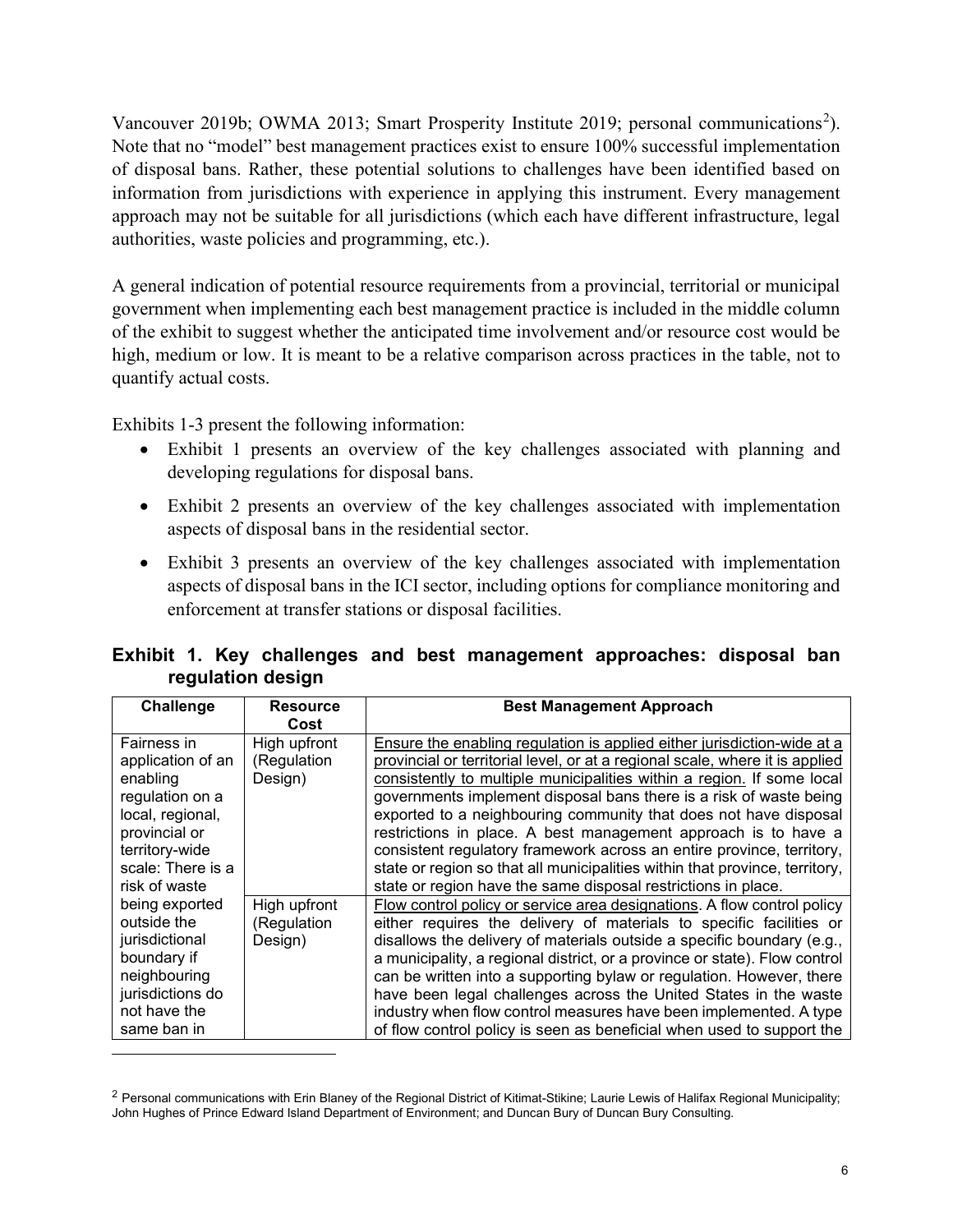| <b>Challenge</b>                                                                                                                                                                                                                                                                                                                                                                    | <b>Resource</b><br>Cost                | <b>Best Management Approach</b>                                                                                                                                                                                                                                                                                                                                                                                                                                                                                                                                                                                                                                                                                                                                                                                                                                                                                                                                                                                                                                                                                                                                                                      |
|-------------------------------------------------------------------------------------------------------------------------------------------------------------------------------------------------------------------------------------------------------------------------------------------------------------------------------------------------------------------------------------|----------------------------------------|------------------------------------------------------------------------------------------------------------------------------------------------------------------------------------------------------------------------------------------------------------------------------------------------------------------------------------------------------------------------------------------------------------------------------------------------------------------------------------------------------------------------------------------------------------------------------------------------------------------------------------------------------------------------------------------------------------------------------------------------------------------------------------------------------------------------------------------------------------------------------------------------------------------------------------------------------------------------------------------------------------------------------------------------------------------------------------------------------------------------------------------------------------------------------------------------------|
| place. This can<br>sometimes<br>occur where one<br>municipality has<br>a disposal ban<br>but its<br>neighbouring<br>municipalities do                                                                                                                                                                                                                                               |                                        | implementation of disposal bans to ensure that all waste haulers are<br>subject to the same disposal bans and cannot simply transport waste<br>from a municipality with a disposal ban into another municipality that<br>does not have a disposal ban, thus circumventing the regulation. It is<br>uncertain if flow control can be implemented in all jurisdictions at a<br>provincial or territorial level, as a ban on waste export could result in<br>a CUSMA panel challenge that waste facilities may be treated<br>differently depending on where they are located.                                                                                                                                                                                                                                                                                                                                                                                                                                                                                                                                                                                                                           |
| not.                                                                                                                                                                                                                                                                                                                                                                                | High upfront<br>(Regulation<br>Design) | Regionalization for small or remote communities. When waste<br>management and recycling/organic collection and processing occur<br>on a regional scale (e.g., where designated regions made up of<br>multiple municipalities and communities are responsible for collection<br>and primary processing) rather than locally, they allow enhanced<br>efficiency and sharing of infrastructure. The costs and logistics of<br>managing materials banned from disposal can be optimized at a<br>larger scale than in smaller localized service areas. Regionalization<br>is considered a best practice, especially in rural areas with smaller<br>populations.                                                                                                                                                                                                                                                                                                                                                                                                                                                                                                                                           |
| Ensure the ban<br>applies equally<br>to waste<br>generators from<br>all sectors:<br>Many recycling<br>and organics<br>programs and<br>regulations<br>apply only to the<br>residential<br>sector, which<br>does not allow<br>for a level<br>playing field,<br>since the ICI<br>sector is<br>responsible for a<br>larger volume of<br>waste compared<br>to the residential<br>sector. | High upfront<br>(Regulation<br>Design) | Legal framework: designate source-separation requirements for all<br>generators. Planners must ensure that a regulation includes<br>requirements for all sectors of waste generators, and specifically<br>designates ICI as well as residential sectors to source separate<br>banned materials. In many jurisdictions, the residential sector has<br>had more waste-separation requirements compared to the ICI sector,<br>while the ICI sector tends to produce a much higher volume of waste.<br>Specifying requirements for ICI stakeholders has been shown to<br>ensure a level playing field across all waste generators; maximize the<br>materials diverted from disposal because the ICI sector is a larger<br>waste generator; contribute to keeping costs low because transfer<br>and disposal facilities will not require specialized source-separation<br>technology or equipment; and result in a higher quality of collected<br>materials for recycling and composting (jurisdictions<br>using<br>separation post-collection<br>mechanical<br>waste<br>have<br>found<br>technologies are expensive, unreliable and may not produce high-<br>quality separated recyclables or organics). |
| Ensure that<br>obligations<br>apply to all<br>stakeholders:<br>Obligations that<br>are not equally<br>applied to public<br>and private<br>disposal<br>facilities,<br>transfer stations,<br>waste<br>generators and                                                                                                                                                                  | High<br>(Regulation<br>Design)         | The enabling regulation could obligate all parties in the chain of<br>custody of the waste, not just the disposal facility. The enabling<br>regulation could designate the same requirements for all waste<br>generators, waste haulers, waste transfer and disposal facilities<br>(public and private). Examples of designations that would improve<br>the enabling regulation include:<br>Waste hauler licensing could be required by the provincial,<br>territorial, regional, or municipal government (depending on the<br>jurisdiction, municipal bylaws might be better for this task).<br>Haulers could be obligated to ensure their ICI customers source<br>separate their waste (e.g., by providing proper bins, and<br>instructions, or by signing off - see Exhibit 3 for details).                                                                                                                                                                                                                                                                                                                                                                                                       |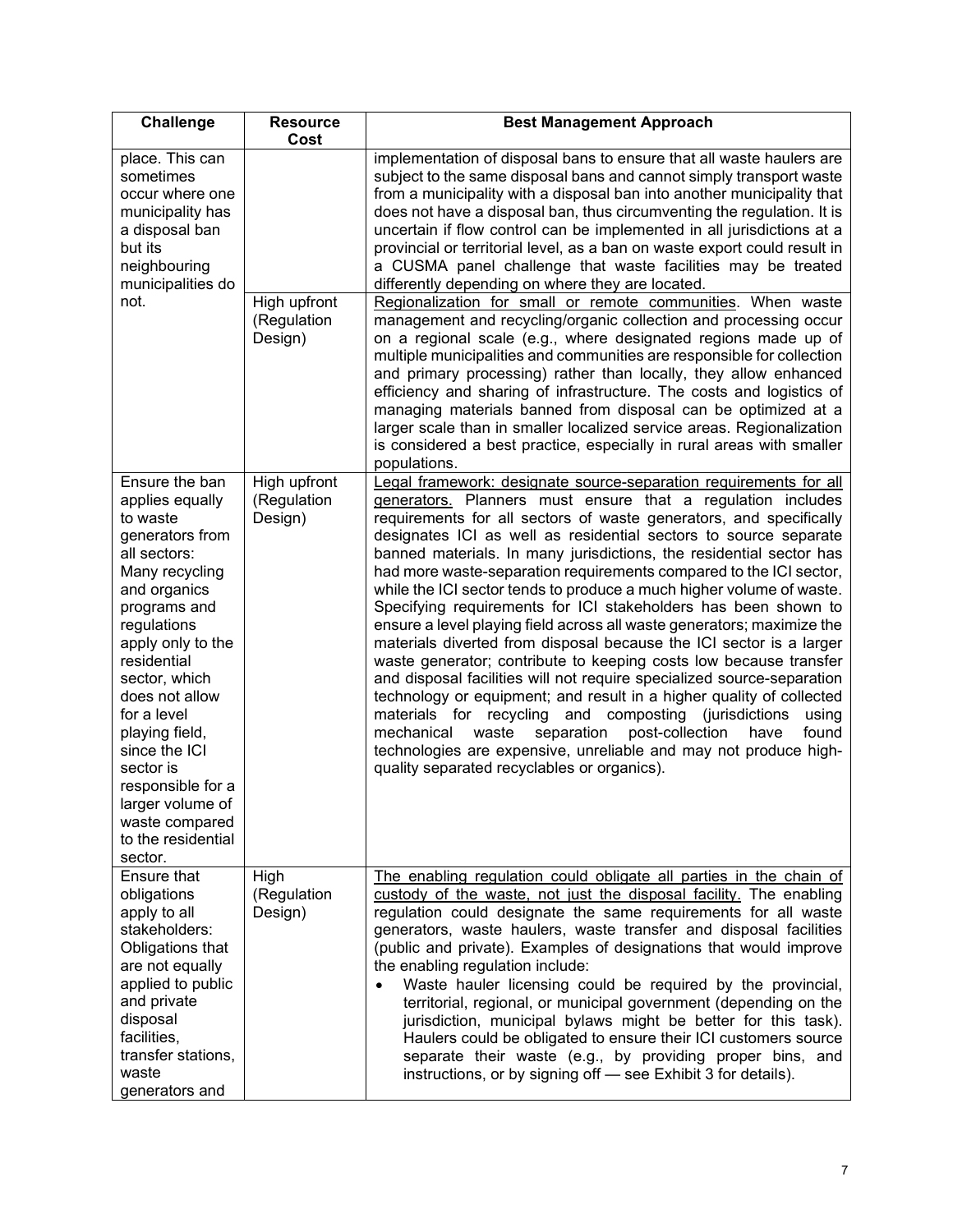| <b>Challenge</b>                                                                                                                            | <b>Resource</b><br>Cost                                                                                                        | <b>Best Management Approach</b>                                                                                                                                                                                                                                                                                                                                                                                                                                                                                                                                                                    |
|---------------------------------------------------------------------------------------------------------------------------------------------|--------------------------------------------------------------------------------------------------------------------------------|----------------------------------------------------------------------------------------------------------------------------------------------------------------------------------------------------------------------------------------------------------------------------------------------------------------------------------------------------------------------------------------------------------------------------------------------------------------------------------------------------------------------------------------------------------------------------------------------------|
| haulers create<br>an imbalance.                                                                                                             |                                                                                                                                | Provincial, territorial or municipal commercial tenant and landlord<br>$\bullet$<br>legislation or bylaws could require leaseholders to source<br>separate waste, including banned materials.<br>Building code legislation or bylaws could require multi-unit<br>buildings to source separate waste, including banned materials.<br>Transfer or disposal facilities could implement standard<br>inspection protocols for waste inspection to support their<br>obligation to not allow banned materials in the landfills (see<br>Exhibit 3 and Appendix A for further detail).                      |
| If a disposal ban<br>is implemented<br>in isolation, it                                                                                     |                                                                                                                                | Complementary programs are important to the success of<br>disposal bans. The most important complementary programs<br>identified are:                                                                                                                                                                                                                                                                                                                                                                                                                                                              |
| may not be as<br>successful as it<br>could be if it<br>were<br>implemented<br>with other<br>programs that<br>support the<br>same objective. | Medium<br>upfront (if EPR<br>legislation<br>exists); low<br>long-term;<br>responsibilities<br>transferred to<br>private sector | EPR programs: Considered a key policy approach that supports<br>$\bullet$<br>disposal bans, EPR programs can be either mandatory or<br>voluntary. Under an EPR program, companies making products<br>are responsible for end-of-life management of their products<br>and/or packaging. This obligation removes the responsibility to<br>find markets for collected materials from municipal governments<br>and places it on producers, which in turn drives design changes<br>and enhances the recyclability or compostability of materials on<br>the market. See Section 2.5.1 for a description. |
|                                                                                                                                             | Medium<br>upfront; low<br>long-term                                                                                            | Distribution bans: These instruments can enhance the success<br>$\bullet$<br>of a disposal ban by limiting the availability of the material on the<br>market in the first place, leading to substantially fewer<br>requirements for end-of-life management options. Distribution<br>bans drive changes upstream in the waste-management<br>hierarchy of reduce, reuse, recycle, compost rather than<br>downstream at end-of-life. See Section 2.5.2.                                                                                                                                               |
|                                                                                                                                             | Medium                                                                                                                         | Economic instruments: These can also be complementary to<br>$\bullet$<br>disposal bans, including the use of levies and DRSs. See Section<br>3 for more information.                                                                                                                                                                                                                                                                                                                                                                                                                               |

#### **Exhibit 2. Implementation challenges and best management approaches to monitor compliance with disposal bans in the residential sector**

| Challenge                                                                                                                                                  | <b>Relative</b><br><b>Resource</b><br>Cost                                                                 | Best Practices to Mitigate Challenges in the Residential Sector                                                                                                                                                                                                                                                                                                                                                                                                                                                                                                                                                                                    |
|------------------------------------------------------------------------------------------------------------------------------------------------------------|------------------------------------------------------------------------------------------------------------|----------------------------------------------------------------------------------------------------------------------------------------------------------------------------------------------------------------------------------------------------------------------------------------------------------------------------------------------------------------------------------------------------------------------------------------------------------------------------------------------------------------------------------------------------------------------------------------------------------------------------------------------------|
| Alternatives:<br>Prior to<br>implementation,<br>it is important to<br>have<br>alternatives in<br>place for the<br>banned<br>materials.<br>Otherwise, there | High<br>upfront; low<br>long-term;<br>responsibilities<br>transferred to<br>private sector<br>if using EPR | Convenient recycling and composting programs should be in place<br>for all banned materials. Bans for recyclable and compostable<br>materials should be implemented only when an alternative system is<br>in place to collect, return, recycle or compost and divert the banned<br>materials. Although availability of materials due to a disposal ban can<br>create the opportunistic conditions to create markets where none<br>existed before. Convenient recycling and composting reduce the<br>incidence of illegal dumping. Communicating these alternative<br>destinations through an extensive promotion and education<br>campaign is key. |
| is a risk of illegal<br>dumping.                                                                                                                           | <b>High</b><br>upfront; low<br>long-term;<br>responsibilities                                              | Ensure sufficient time to identify markets for banned materials. Either<br>identify markets in advance for banned materials to be collected by<br>municipal recycling and composting programs, or, in the case of EPR<br>programs, ensure brand owners have sufficient time to develop a                                                                                                                                                                                                                                                                                                                                                           |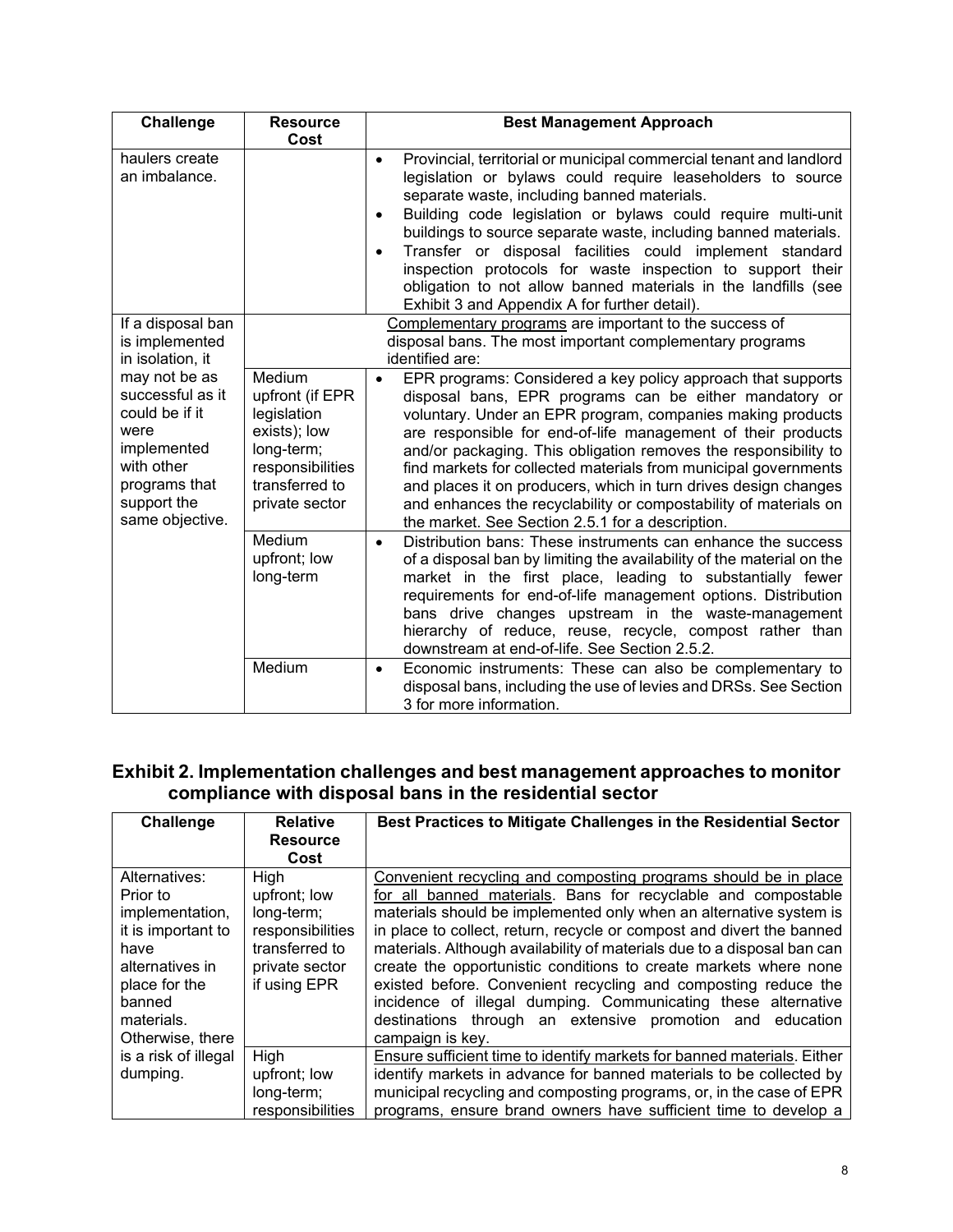| Challenge                                                                                                                                                                                             | <b>Relative</b>                                  | Best Practices to Mitigate Challenges in the Residential Sector                                                                                                                                                                                                                                                                                                                                                                                                                                                                                                                                                                                                                                                                                                                                                                                                                               |
|-------------------------------------------------------------------------------------------------------------------------------------------------------------------------------------------------------|--------------------------------------------------|-----------------------------------------------------------------------------------------------------------------------------------------------------------------------------------------------------------------------------------------------------------------------------------------------------------------------------------------------------------------------------------------------------------------------------------------------------------------------------------------------------------------------------------------------------------------------------------------------------------------------------------------------------------------------------------------------------------------------------------------------------------------------------------------------------------------------------------------------------------------------------------------------|
|                                                                                                                                                                                                       | <b>Resource</b><br>Cost                          |                                                                                                                                                                                                                                                                                                                                                                                                                                                                                                                                                                                                                                                                                                                                                                                                                                                                                               |
|                                                                                                                                                                                                       | transferred to<br>private sector<br>if using EPR | market for the material (or change the design to be more recyclable<br>or compostable). Having markets available for materials that will be<br>banned from disposal will lessen the risk of waste exporting because<br>the banned materials can be recycled or composted locally (and<br>therefore, there is no need to look elsewhere to manage the waste).<br>For example, certain plastics (such as PET as well as HDPE) tend to<br>have more readily available markets than others (such as LDPE).<br>Plastic recyclers would benefit from long-term contracts with local<br>governments or producer responsibility organizations (depending on<br>who has responsibility for recycling). The security of long-term<br>marketing contracts leads recyclers and composter to invest in<br>equipment upgrades, which in turn enhances recycling and<br>composting.                          |
|                                                                                                                                                                                                       | High upfront<br>during<br>regulation<br>drafting | Jurisdiction-wide consistency in banned materials accepted in<br>recycling and composting programs. Requiring consistent recycling<br>and composting programs for all municipalities within a province or<br>territory (e.g., the same materials are accepted for recycling or<br>composting in every municipality in a province) is important for<br>success in increasing diversion across a province and in reducing the<br>potential for illegal dumping.                                                                                                                                                                                                                                                                                                                                                                                                                                 |
|                                                                                                                                                                                                       | High upfront<br>during<br>regulation<br>drafting | Jurisdiction-wide consistency in the application of the disposal ban.<br>Apply the disposal ban jurisdiction-wide so all regional authorities<br>and all municipalities must implement it. This establishes a level<br>playing field (see Exhibit 1 for more information).                                                                                                                                                                                                                                                                                                                                                                                                                                                                                                                                                                                                                    |
| Compliance<br>monitoring of<br>the single-family<br>housing<br>residential<br>sector by waste<br>collectors is a<br>challenge for<br>disposal bans,<br>as small<br>materials are<br>hard to spot in a | Medium                                           | Mandatory use of transparent bags for the residential sector has<br>worked well in some smaller jurisdictions. A regulation that requires<br>mandatory use of clear bags in the residential sector enables waste<br>collectors to visually check each bag as they collect it. If any banned<br>materials are visible in the bag, it is not collected. This approach is<br>used by Halifax Regional Municipality. In addition, the province of<br>Prince Edward Island has banned the use of non-transparent black<br>(or dark-coloured) garbage bags to facilitate the ease of inspection<br>by curbside collectors. This practice may be easier to implement in<br>smaller municipalities and in municipalities with few multi-residential<br>buildings. It may not be ideal for very large municipalities that already<br>have automated cart collection infrastructure equipment in place. |
| bag of residual<br>waste.                                                                                                                                                                             | Medium                                           | Use of communication tools to clearly identify the reason why<br>noncompliant waste was not collected, such as affixing a sticker to a<br>bag or bin. The sticker should indicate that the bag or bin contains<br>recyclables and/or compostable materials banned from disposal and<br>should note what must be done to ensure proper sorting of<br>recyclables, organics and residual waste and comply with disposal<br>restrictions. This approach has increased compliance in jurisdictions<br>such as the Regional District of Kitimat-Stikine, BC, as well as Halifax<br>Regional Municipality.                                                                                                                                                                                                                                                                                          |
|                                                                                                                                                                                                       | High                                             | Random waste audits of curbside waste. If noncompliant waste is<br>identified in bags or bins, letters can be sent directly to residents. This<br>approach has increased compliance in jurisdictions such as the<br>Regional District of Kitimat-Stikine, BC, as well as Halifax Regional<br>Municipality.                                                                                                                                                                                                                                                                                                                                                                                                                                                                                                                                                                                    |
|                                                                                                                                                                                                       | High                                             | Extensive promotion and education for the residential sector to<br>explain the ban and how banned materials should be recycled and/or                                                                                                                                                                                                                                                                                                                                                                                                                                                                                                                                                                                                                                                                                                                                                         |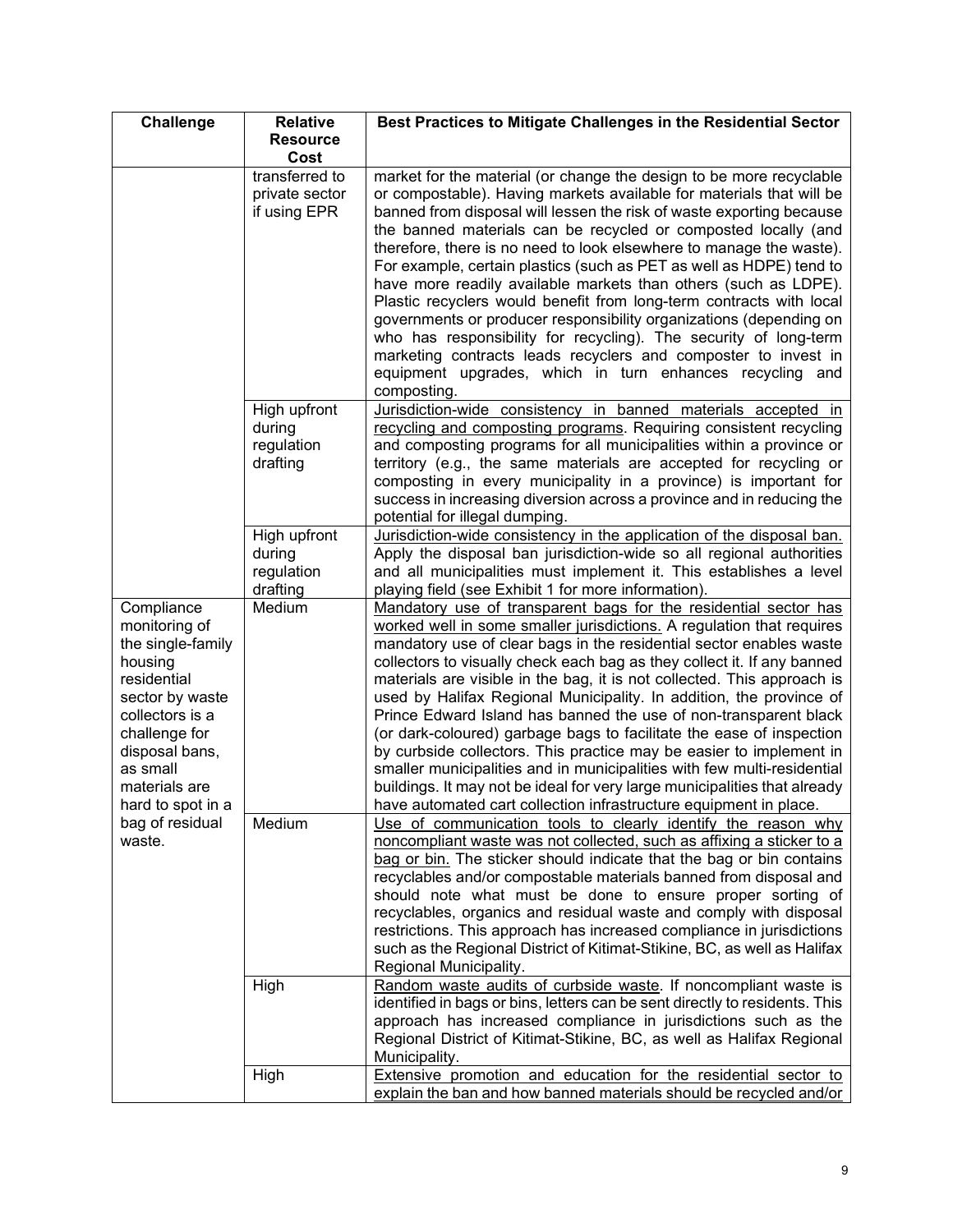| Challenge                                                                                          | <b>Relative</b>                | Best Practices to Mitigate Challenges in the Residential Sector                                                                                                                                                                                                                                                                                                                                                                                                                                                                                                                                                                            |
|----------------------------------------------------------------------------------------------------|--------------------------------|--------------------------------------------------------------------------------------------------------------------------------------------------------------------------------------------------------------------------------------------------------------------------------------------------------------------------------------------------------------------------------------------------------------------------------------------------------------------------------------------------------------------------------------------------------------------------------------------------------------------------------------------|
|                                                                                                    | <b>Resource</b><br>Cost        |                                                                                                                                                                                                                                                                                                                                                                                                                                                                                                                                                                                                                                            |
|                                                                                                    |                                | composted. An information campaign tells residents that if banned<br>materials are identified in their residual waste bins or bags, they will<br>not be picked up. An education campaign should also include<br>communication stickers that explain why waste was not collected,<br>including multilingual stickers as appropriate for the target<br>population(s). Halifax Regional Municipality is unique in that its<br>landfill ban regulation authorized a third-party nonprofit to conduct<br>outreach and education services on waste diversion and reduction.<br>This service is provided to both the residential and ICI sectors. |
| Compliance<br>monitoring of<br>the multi-family<br>housing<br>residential<br>sector by waste       | High upfront;<br>low long-term | Provincial/territorial building codes should be amended to require<br>source-separation infrastructure in all multi-unit buildings. These<br>revisions could include rules for both new and existing buildings, as<br>well as requirements for bins, signage in multiple languages and lists<br>of banned materials.                                                                                                                                                                                                                                                                                                                       |
| collectors is the<br>single biggest<br>challenge for<br>communal                                   |                                | Promotion and education of best practices targeted to the multi-<br>family housing sub-sector and its building managers along with public<br>places and public events and their managers. Best management<br>practices identified are:                                                                                                                                                                                                                                                                                                                                                                                                     |
| disposal bins.<br>Compliance<br>monitoring for<br>public places                                    |                                | Locate recycling or composting bins and residual waste bins<br>together in communal areas, ensuring that bins for recycling<br>organics and diversion of banned materials are equally<br>convenient to disposal bins.<br>Multilingual posters and clear labels on bins are vitally important<br>$\bullet$                                                                                                                                                                                                                                                                                                                                  |
| (e.g., parks) and<br>public events<br>(e.g., festivals)<br>are challenges<br>for communal<br>bins. |                                | in large urban areas.<br>Targeted education and outreach for multi-family building<br>$\bullet$<br>managers and managers of public places and public events.<br>Managers of multi-family buildings, public places and public<br>events have existing communication avenues to communicate<br>building and space-related information to their residents, users<br>and participants, and these avenues can be used to secure high<br>participation with the right information and tools.<br>Governments could further support this sector by providing<br>stickers and signage for the communal bins.                                        |

#### **Exhibit 3. Implementation challenges and best management approaches to monitor compliance with disposal bans at transfer and disposal facilities**

| Challenge                                                                                                                                                               | <b>Relative</b><br><b>Resource</b><br>Cost                                                                           | Best Practices to Mitigate Challenges at Transfer / Disposal<br><b>Facilities</b>                                                                                                                                                                                                                                                                                                                                                                                                                                                                                                                                                                                                                                                     |
|-------------------------------------------------------------------------------------------------------------------------------------------------------------------------|----------------------------------------------------------------------------------------------------------------------|---------------------------------------------------------------------------------------------------------------------------------------------------------------------------------------------------------------------------------------------------------------------------------------------------------------------------------------------------------------------------------------------------------------------------------------------------------------------------------------------------------------------------------------------------------------------------------------------------------------------------------------------------------------------------------------------------------------------------------------|
| Compliance<br>monitoring of<br>the ICI sector by<br>haulers is a<br>challenge for<br>disposal bans,<br>as small<br>materials are<br>hard to spot in a<br>load of waste. | High upfront<br>during<br>regulation<br>drafting; low<br>long-term;<br>responsibilities<br>transferred to<br>haulers | Regulations can require ICI waste generators to source separate<br>recyclables, organics and banned materials from residual waste<br>using separate bins. When the ICI waste generator is obliged to use<br>separate containers for separate collection of materials banned from<br>disposal, it allows for easier inspection by haulers upon collection.<br>Similarly, private haulers can be required to inform their clients of the<br>disposal ban and the material separation required to comply with it.<br>Another option to facilitate compliance is to require ICI generators to<br>"sign off" that their materials have been source separated prior to<br>collection. Technologies to facilitate this verification step are |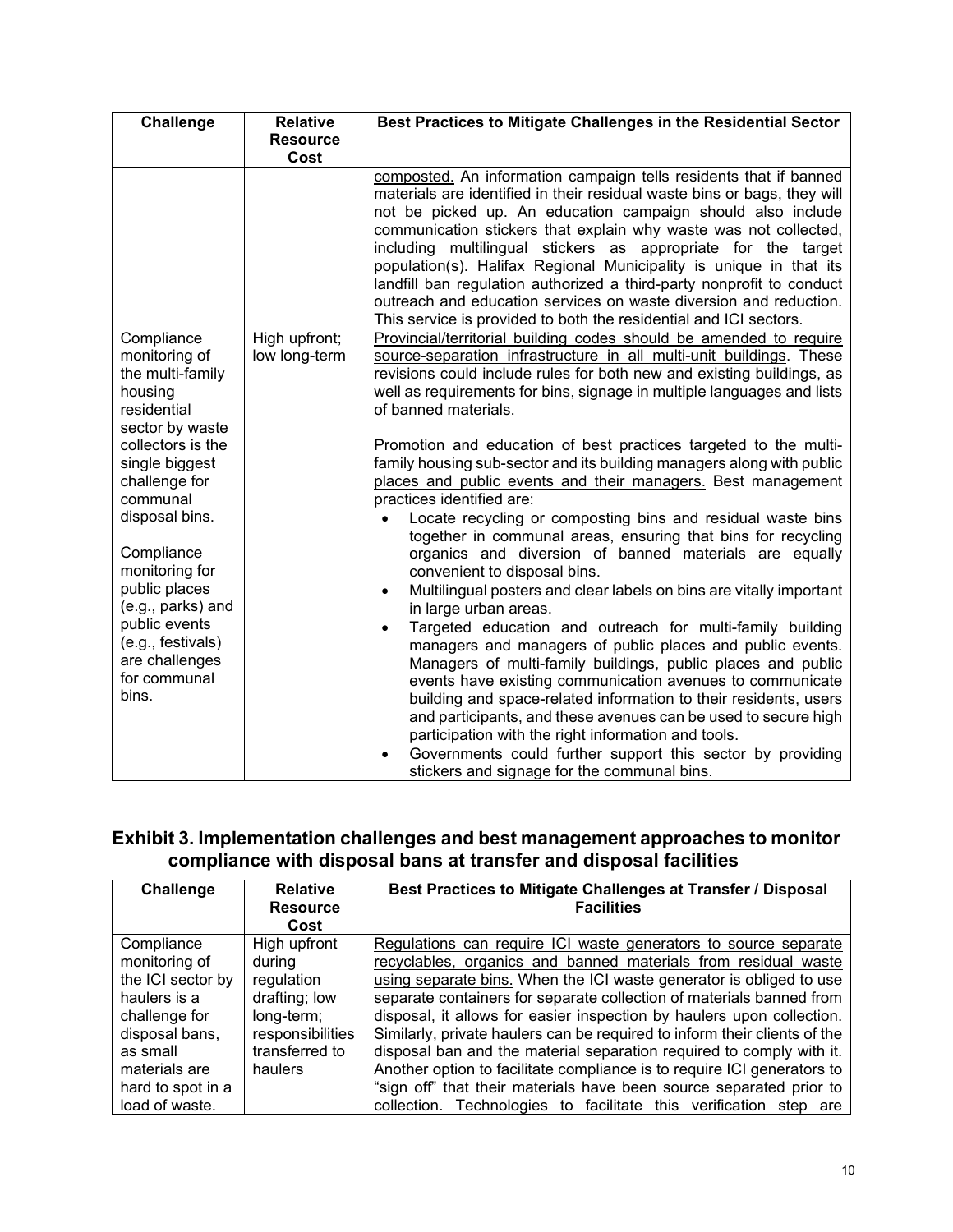| <b>Challenge</b>                                                                                                                      | <b>Relative</b><br><b>Resource</b>                                                                                   | Best Practices to Mitigate Challenges at Transfer / Disposal<br><b>Facilities</b>                                                                                                                                                                                                                                                                                                                                                                                                                                                                                                                                                                                                                                                                                                                                                                                                                  |  |  |  |  |
|---------------------------------------------------------------------------------------------------------------------------------------|----------------------------------------------------------------------------------------------------------------------|----------------------------------------------------------------------------------------------------------------------------------------------------------------------------------------------------------------------------------------------------------------------------------------------------------------------------------------------------------------------------------------------------------------------------------------------------------------------------------------------------------------------------------------------------------------------------------------------------------------------------------------------------------------------------------------------------------------------------------------------------------------------------------------------------------------------------------------------------------------------------------------------------|--|--|--|--|
| Putting this<br>responsibility on                                                                                                     | Cost                                                                                                                 | available via handheld devices (similar to systems used by delivery<br>drivers for packages that require a signature).                                                                                                                                                                                                                                                                                                                                                                                                                                                                                                                                                                                                                                                                                                                                                                             |  |  |  |  |
| haulers might be<br>a new concept<br>in some<br>jurisdictions.                                                                        | High upfront<br>during<br>regulation<br>drafting; low<br>long-term;<br>responsibilities<br>transferred to<br>haulers | Regulations can authorize or regulate waste haulers to not collect<br>waste from ICI waste bins if they contain banned materials. Haulers<br>should be specifically obligated as a key component in the waste<br>chain of command. With source-separated materials, haulers can<br>simply visually inspect a load. If there are any visible banned<br>materials in the bin, it should not be picked up. Governments can<br>support haulers by providing a standard notice letter outlining why<br>the residual waste was not collected. This notice can include a series<br>of checkboxes and provide contact phone numbers and website<br>resources for the ICI generator to consult and determine what they<br>need to do to become compliant.                                                                                                                                                   |  |  |  |  |
|                                                                                                                                       | Medium                                                                                                               | Conduct hauler education workshops. Halifax Regional Municipality<br>conducts outreach workshops with waste haulers to educate them<br>and provide guidance on what should be source separated and how<br>to improve source-separation compliance from their ICI customers.                                                                                                                                                                                                                                                                                                                                                                                                                                                                                                                                                                                                                        |  |  |  |  |
|                                                                                                                                       | Medium<br>ongoing<br>review of<br>applications<br>and plans                                                          | Require all ICI business license applications to include a recycling<br>and/or composting plan. Some municipalities require haulers to apply<br>for, or renew, annual business licenses. The license application must<br>include a recycling and/or composting plan that provides information<br>on who handles the business' waste and how much it recycles or<br>composted. A municipality can provide a standard form or checklist<br>to assist businesses in meeting this requirement. For example, the<br>city of Vancouver requires that businesses declare at the time they<br>apply for a business license (or to renew a license) whether they have<br>a materials diversion plan in place for organics. Those that do not<br>have a plan in place are subject to follow-up compliance promotion<br>activity. A similar requirement could be in place for designated<br>banned materials. |  |  |  |  |
| <b>Ensuring ICI</b><br>haulers do not<br>export waste_to<br>a neighbouring<br>jurisdiction if<br>they have a<br>noncompliant<br>load. | High                                                                                                                 | Flow control policy and service area designations. A flow control<br>policy requires the delivery of materials to specific management<br>facilities or disallows the delivery of materials outside a specific<br>boundary (e.g., a municipality, regional district, or province). Flow<br>control can also be written into a supporting bylaw. A flow control<br>policy is a best practice when implemented on a regional or municipal<br>level. A similar approach is to assign a "service area" designation to<br>all disposal facilities within a given jurisdiction or region. In this<br>approach, a disposal facility accepts materials that are generated<br>within its defined service area but not materials generated beyond<br>those borders.                                                                                                                                           |  |  |  |  |
|                                                                                                                                       | High                                                                                                                 | Use tracking systems. In a jurisdiction with a flow control policy to<br>reduce waste exporting, modern technology allows for tracking<br>systems that can help determine where waste is picked up and<br>transported. In such a system, if waste is transported to a disposal<br>facility outside of a designated service area, potential penalties<br>include surcharges or fees to the hauler or the business that<br>contracted the hauler. This approach is taken in Flanders, Belgium,<br>where tracking systems record the export of materials that are<br>banned from disposal.                                                                                                                                                                                                                                                                                                            |  |  |  |  |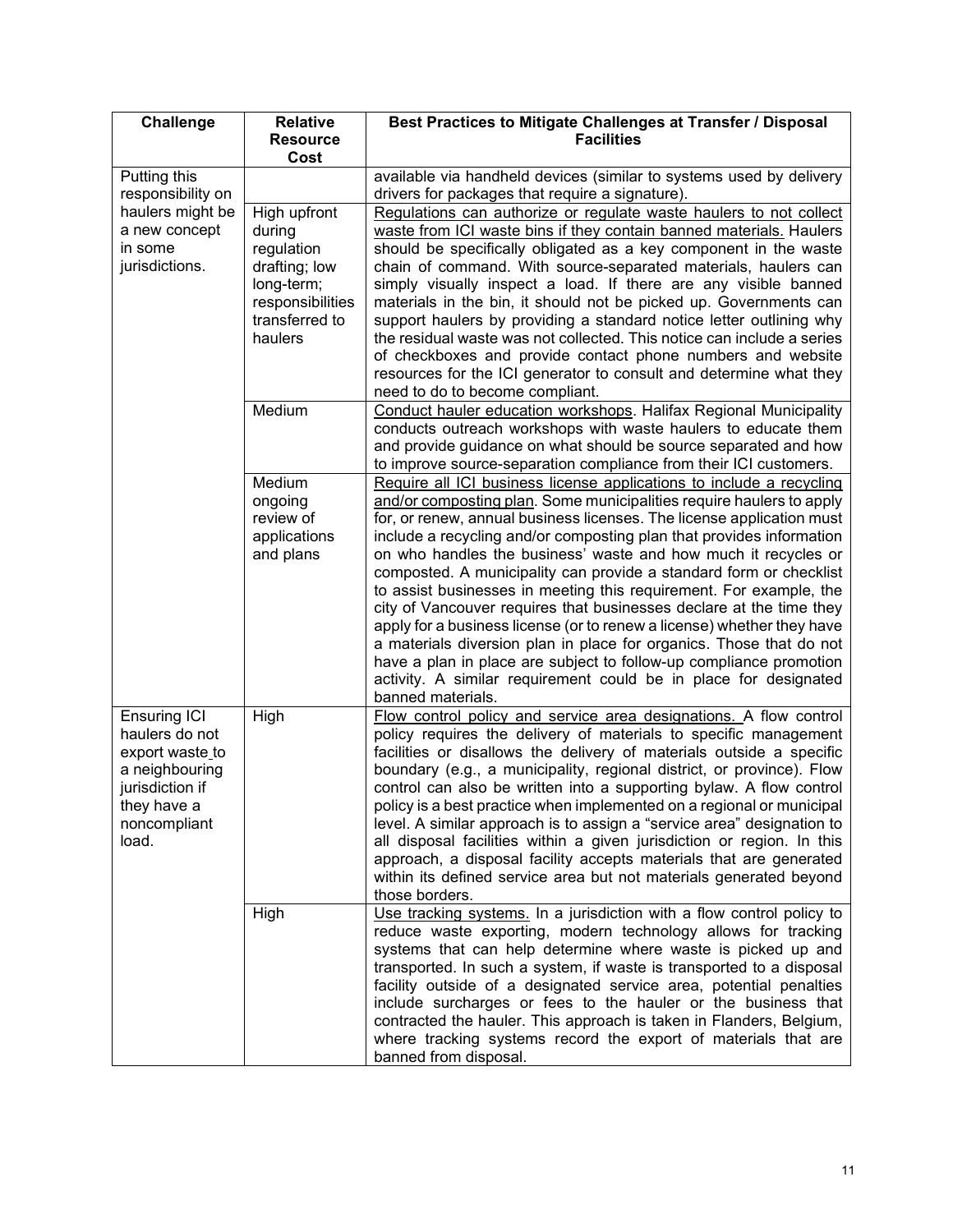| <b>Challenge</b>                                                                                                                                                                                  | <b>Relative</b>                                      | Best Practices to Mitigate Challenges at Transfer / Disposal                                                                                                                                                                                                                                                                                                                                                                                                                                                                                                                                                                                                                                                                                                                                                                                                                                                                                                                                                                                                                                                                                                                                                                                                                                                                                                                                                                                                                                                                                                                                                                                                                                                                                                                                                                                                                                                                                                                                                        |  |  |  |
|---------------------------------------------------------------------------------------------------------------------------------------------------------------------------------------------------|------------------------------------------------------|---------------------------------------------------------------------------------------------------------------------------------------------------------------------------------------------------------------------------------------------------------------------------------------------------------------------------------------------------------------------------------------------------------------------------------------------------------------------------------------------------------------------------------------------------------------------------------------------------------------------------------------------------------------------------------------------------------------------------------------------------------------------------------------------------------------------------------------------------------------------------------------------------------------------------------------------------------------------------------------------------------------------------------------------------------------------------------------------------------------------------------------------------------------------------------------------------------------------------------------------------------------------------------------------------------------------------------------------------------------------------------------------------------------------------------------------------------------------------------------------------------------------------------------------------------------------------------------------------------------------------------------------------------------------------------------------------------------------------------------------------------------------------------------------------------------------------------------------------------------------------------------------------------------------------------------------------------------------------------------------------------------------|--|--|--|
|                                                                                                                                                                                                   | <b>Resource</b>                                      |                                                                                                                                                                                                                                                                                                                                                                                                                                                                                                                                                                                                                                                                                                                                                                                                                                                                                                                                                                                                                                                                                                                                                                                                                                                                                                                                                                                                                                                                                                                                                                                                                                                                                                                                                                                                                                                                                                                                                                                                                     |  |  |  |
| Compliance<br>monitoring at<br>the transfer or<br>disposal facility<br>is a challenge<br>for disposal<br>bans, as these<br>small materials<br>are hard to spot<br>in a load of<br>residual waste. | Cost<br>Low (disposal<br>operator<br>responsibility) | <b>Facilities</b><br>Operating authorities or disposal facilities can conduct visual<br>inspections of incoming loads at disposal facilities to monitor<br>compliance, and they have the authority to charge an extra fee or<br>reject the load completely for non-compliance. Visual inspections can<br>be conducted a variety of ways, with many examples identified by<br>jurisdictions with disposal bans in place. Halifax Regional<br>Municipality uses a guideline document where all incoming loads at<br>the transfer station are visually inspected using a checklist. See<br>options below for various approaches to inspection and compliance.<br>Option 1: Designated threshold of contamination.<br>Select a number of loads to visually inspect, as appropriate for the<br>jurisdiction. A smaller jurisdiction might be able to visually inspect<br>100% of incoming loads, while a larger jurisdiction might visually<br>inspect 25%. Use a designated threshold for a waste load<br>contaminated with banned materials and apply a surcharge penalty<br>if the threshold is obviously exceeded. In this option, the compliance<br>monitoring inspector at a disposal facility or transfer station will allow<br>a small amount of banned materials in a load. If the amount of<br>banned materials in a load appears to exceed this threshold based<br>on visual inspection, the load would have a penalty surcharge. A set<br>number of loads received at Metro Vancouver and City of Vancouver<br>disposal facilities are visually inspected for banned materials, and<br>surcharges are levied if banned materials are present beyond<br>thresholds defined in the Greater Vancouver Tipping Fee Bylaw (in<br>Metro Vancouver, this visual inspection is conducted on 25% of all<br>loads annually). Metro Vancouver publicly reports on the results of<br>its compliance monitoring program with the absolute number of loads<br>inspected, percentage deemed noncompliant, and the number of |  |  |  |
|                                                                                                                                                                                                   |                                                      | surcharges applied annually.<br>Surcharge penalty examples:<br>In Nanaimo, BC, loads containing 5% to 10% of banned<br>materials are subject to a surcharge equal to twice the<br>normal tipping fee.<br>In Metro Vancouver, BC, loads containing over 20% of<br>expanded polystyrene packaging are issued a surcharge of<br>100% of the tipping fee. Loads containing over 5% of                                                                                                                                                                                                                                                                                                                                                                                                                                                                                                                                                                                                                                                                                                                                                                                                                                                                                                                                                                                                                                                                                                                                                                                                                                                                                                                                                                                                                                                                                                                                                                                                                                   |  |  |  |
|                                                                                                                                                                                                   |                                                      | beverage containers can be subject to a surcharge.<br>Metro Vancouver reports annually on the results of its disposal bans.<br>Over \$300,000 in annual revenue is generated from the disposal ban<br>surcharge instrument, mostly from ICI waste haulers. About 9% of<br>loads disposed of in 2018 contained banned materials. The 2018<br>report indicates that when a new material is added to the banned list<br>(such as polystyrene in 2018), there are frequent surcharge<br>infractions on the new material for a few months, and these tend to<br>subside with consistent messaging and education. Expanded<br>polystyrene accounted for 1% of surcharges in 2018. The Metro<br>Vancouver bylaw allows haulers to dispute the surcharges by<br>completing a dispute form within 30 days of the charge being issued.<br>There were 17 surcharge disputes in 2018, out of 3,500 surcharges<br>laid, so it appears not very many haulers choose to dispute their<br>noncompliant loads.                                                                                                                                                                                                                                                                                                                                                                                                                                                                                                                                                                                                                                                                                                                                                                                                                                                                                                                                                                                                                       |  |  |  |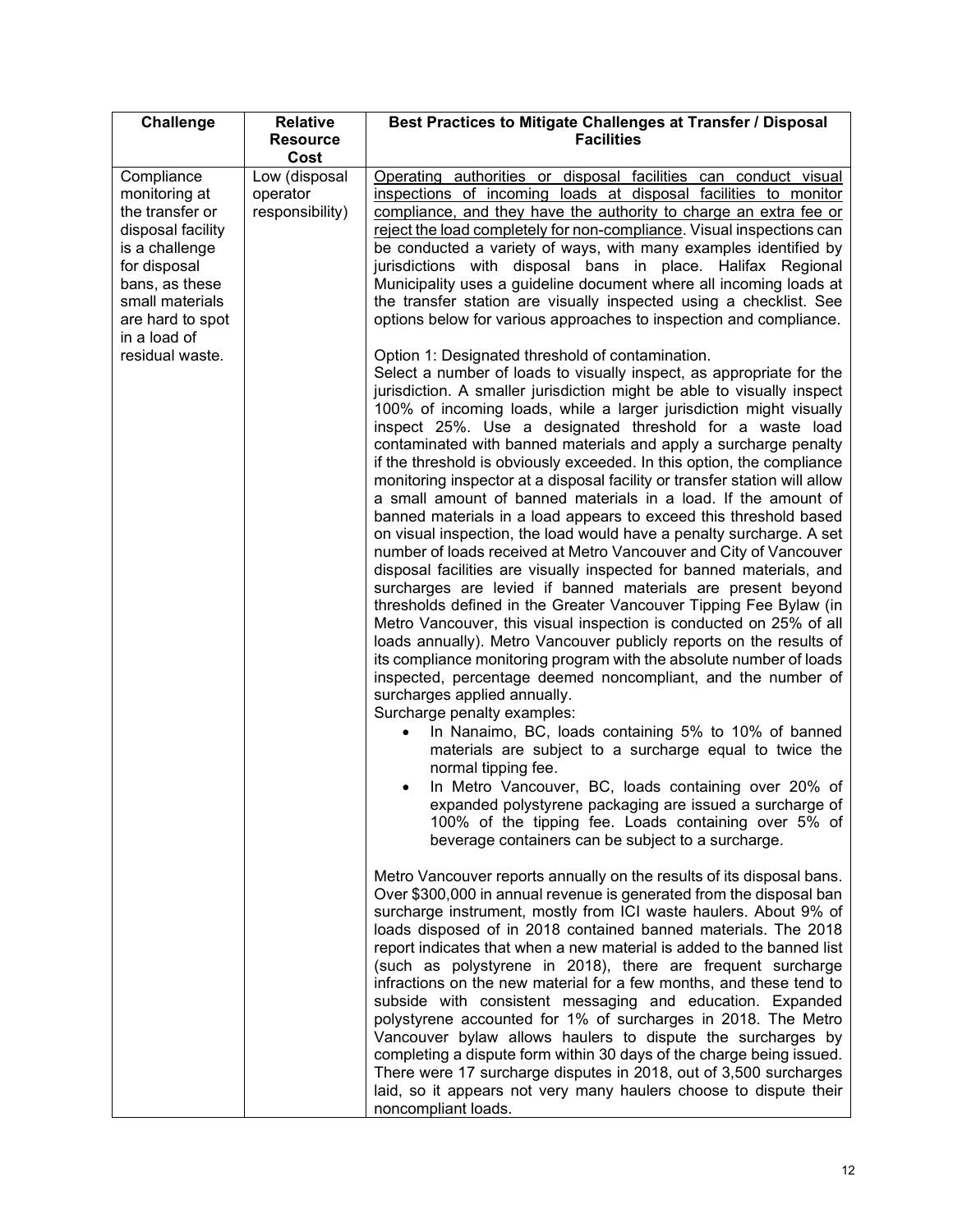| <b>Challenge</b>                                                                                             | <b>Relative</b><br><b>Resource</b><br>Cost                      | Best Practices to Mitigate Challenges at Transfer / Disposal<br><b>Facilities</b>                                                                                                                                                                                                                                                                                                                                                                                                                                                                                                                                                                                                                                                                                                                                                |  |  |  |
|--------------------------------------------------------------------------------------------------------------|-----------------------------------------------------------------|----------------------------------------------------------------------------------------------------------------------------------------------------------------------------------------------------------------------------------------------------------------------------------------------------------------------------------------------------------------------------------------------------------------------------------------------------------------------------------------------------------------------------------------------------------------------------------------------------------------------------------------------------------------------------------------------------------------------------------------------------------------------------------------------------------------------------------|--|--|--|
|                                                                                                              |                                                                 | Option 2: Load rejection if any contamination is observed (if any<br>banned materials are in the waste, the load is not accepted).<br>Do not allow any amount of banned materials in a load, based on<br>visual inspection (i.e., set the expectation threshold to 0%). This<br>approach is used by Halifax Regional Municipality in Nova Scotia.                                                                                                                                                                                                                                                                                                                                                                                                                                                                                |  |  |  |
|                                                                                                              |                                                                 | Option 3: Notification letters of non-compliance along with Option 1<br>or $2$ .<br>Transfer station or disposal facility operators can provide a standard-<br>issue letter to a hauler to notify them that they need to improve their<br>source-separation practices and ensure their customers are source<br>separating banned materials. The disposal facilities should keep<br>records of non-compliance, so they know which haulers to inspect<br>closely and regularly.                                                                                                                                                                                                                                                                                                                                                    |  |  |  |
|                                                                                                              | Medium                                                          | Operating authorities or disposal facilities can require a permit for<br>dumping a load over a specified size, and all large loads will require<br>inspection for compliance. For example, any waste loads greater<br>than 5m <sup>3</sup> require permits from the regional government, with waste<br>source(s) identified. A full visual compliance inspection is conducted<br>on 100% of permitted loads of this size in the Regional District of<br>Kitimat-Stikine, BC, which is a small regional district with a low<br>population.                                                                                                                                                                                                                                                                                        |  |  |  |
| Enforcement<br>costs can be<br>high if the focus<br>is on regulatory<br>enforcement<br>through<br>penalties. | High<br>(government<br>legal costs for<br>issuing<br>penalties) | Provincial government inspectors will fine or penalize disposal<br>facilities that are found to be noncompliant. Typically, legislation<br>allows for significant penalties in the form of fines of thousands of<br>dollars to be issued to noncompliant disposal operators. Some<br>jurisdictions exempt a disposal facility from being penalized, provided<br>the operating authority takes specified actions to implement the<br>material disposal ban. For example, if the operator demonstrates that<br>they are working with haulers to improve compliance (e.g., recording<br>noncompliant loads by specific haulers, documenting letters provided<br>to noncompliant haulers to outline how to become compliant).<br>Jurisdictions that have experience with disposal bans reserve the use<br>of fines as a last resort. |  |  |  |
|                                                                                                              | Low                                                             | Standard protocol for load inspection for disposal facilities. The best<br>management practice to avoid the use of penalties is through the use<br>of a standard load inspection checklist developed by a disposal<br>facility operator. This could be a one-page checklist that facilitates<br>the ease of inspection of each load. See Appendix A for an example.                                                                                                                                                                                                                                                                                                                                                                                                                                                              |  |  |  |

#### <span id="page-18-0"></span>**2.4 Promotion and Education Activity for Disposal Bans: What Works Best?**

All jurisdictions that have implemented disposal bans emphasize the importance of promotion and education. Specifically, experienced jurisdictions note that linking a material disposal ban's promotion and education activities with a compliance and enforcement component builds support for recycling, composting and alternatives to disposal within the community over time. The promotion and education activities lead residents to feel more comfortable changing to the new management system before it is implemented. Continuing promotion and education activities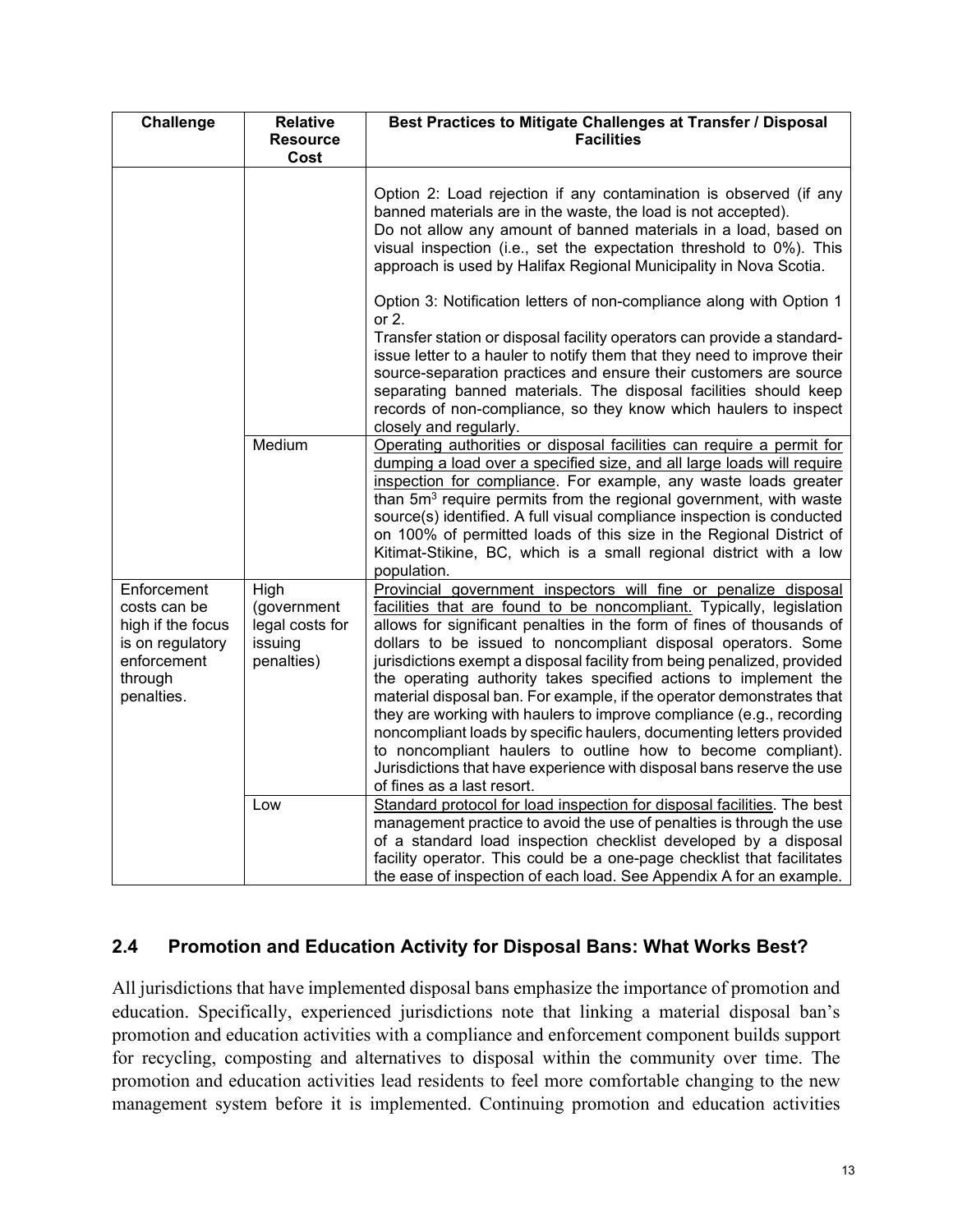following implementation continues to build awareness of the objective of the ban, thereby increasing participation and compliance among all sectors and minimizing the potential for pushback from individuals or sectors that may not understand or agree with the materials disposal ban or alternative management approaches. Massachusetts, Metro Vancouver and Nova Scotia have linked high compliance rates with their dedication of resources to ongoing promotion and education activities.

Exhibit 4 presents the best management approaches in promotion and education activities for disposal bans during planning or after implementation, as well as relative resource requirements that show whether anticipated time involvement would be high, medium or low for provincial enforcement authorities.

| <b>Sector</b>          | <b>Timeline</b>               | <b>Resource</b> | Best Practices in Promotion and Education for Disposal                                                                                                                                                                                                                                                                                                                                                                                                                                                                                                                                                                           |
|------------------------|-------------------------------|-----------------|----------------------------------------------------------------------------------------------------------------------------------------------------------------------------------------------------------------------------------------------------------------------------------------------------------------------------------------------------------------------------------------------------------------------------------------------------------------------------------------------------------------------------------------------------------------------------------------------------------------------------------|
|                        |                               | Cost            | <b>Bans</b>                                                                                                                                                                                                                                                                                                                                                                                                                                                                                                                                                                                                                      |
| ICI and<br>residential | Pre-planning                  | Medium          | Consultation sessions. Host a series of consultation<br>sessions in all regions of a jurisdiction to explain the<br>instrument being considered and obtain feedback from the<br>public. Consultations could include town hall meetings or<br>specific focus groups. The focus of the sessions should be<br>on education about the disposal ban's objective.                                                                                                                                                                                                                                                                      |
| ICI                    | During<br>planning            | High            | Education and technical assistance. Provide education and<br>technical assistance to ICI generators to assist them to<br>understand new program requirements and their obligations<br>to properly separate materials. This could include<br>developing educational materials targeting different sectors<br>(e.g., schools, retail, industry, offices, fast food, restaurants,<br>hospitality, etc.). In Nova Scotia, education outreach officers<br>are funded through a third party, Divert NS. This is<br>considered to be an efficient way to resource promotion and<br>education activity for the province's disposal bans. |
| ICI                    | Implementation<br>and ongoing | High            | Education and technical assistance. Provide education and<br>assistance to ICI generators. Materials generators are more<br>likely to act in accordance with the requirements of a<br>materials disposal ban if they understand that they will be<br>held accountable for the management of their materials. In<br>Nova Scotia, education outreach officers are funded<br>through a third party, Divert NS.                                                                                                                                                                                                                      |
| ICI                    | Implementation<br>and ongoing | Low             | Business license applicants. Require that applicants for a<br>new or renewed business license must provide information<br>on whether a plan for materials separation has been<br>developed. If businesses have not developed a plan, follow<br>up with educational guidance on the ban. In Nova Scotia,<br>some education outreach officers are funded through a third<br>party, Divert NS.                                                                                                                                                                                                                                      |
| $\overline{ICI}$       | Implementation<br>and ongoing | Medium          | Outreach spot check visits. Special waste outreach<br>education officers assigned to each of the materials<br>management regions visit businesses to check materials<br>separation practices with the message of providing<br>guidance and education (not enforcement). Materials                                                                                                                                                                                                                                                                                                                                                |

**Exhibit 4. Best management approaches in promotion and education for disposal bans**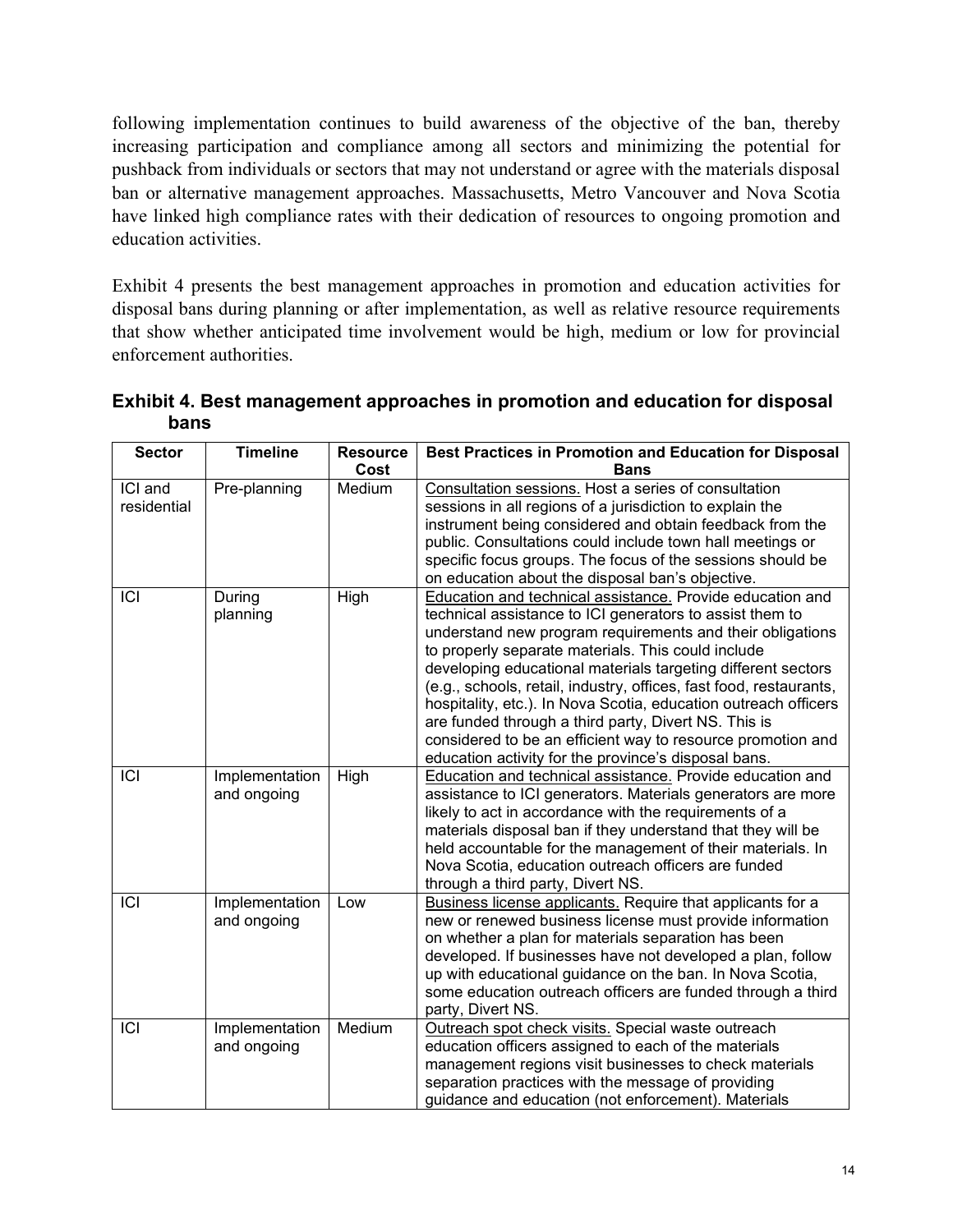| <b>Sector</b> | <b>Timeline</b>               | <b>Resource</b><br>Cost | Best Practices in Promotion and Education for Disposal<br><b>Bans</b>                                                                                                                                                                                                                                                                                                                                                                                                                                                                     |
|---------------|-------------------------------|-------------------------|-------------------------------------------------------------------------------------------------------------------------------------------------------------------------------------------------------------------------------------------------------------------------------------------------------------------------------------------------------------------------------------------------------------------------------------------------------------------------------------------------------------------------------------------|
|               |                               |                         | generators are more likely to act in accordance with the<br>requirements of a materials disposal ban if they understand<br>that they will be held accountable for the management of<br>their materials.                                                                                                                                                                                                                                                                                                                                   |
| Residential   | Implementation<br>and ongoing | High                    | Outreach spot check visits. Special waste outreach<br>education officers assigned to each of the materials<br>management regions visit noncompliant households to<br>explain the materials ban program and materials separation<br>requirements. The message is to provide guidance and<br>education (not enforcement). Materials generators are more<br>likely to act in accordance with the requirements of a<br>materials disposal ban if they understand that they will be<br>held accountable for the management of their materials. |

#### <span id="page-20-0"></span>**2.5 Complementary Policies or Programs or Alternatives to Disposal Bans**

Disposal bans are often implemented in conjunction with other complementary programs that enhance the success of the disposal ban implementation. Complementary or alternative programs identified include EPR, distribution bans, standardization of materials and procurement policies.

### <span id="page-20-1"></span>*2.5.1 Extended Producer Responsibility*

EPR programs are recognized as one of the most effective mechanisms to support the creation of a circular economy. They improve recycling rates, reduce litter, and create the conditions to incent efficiency and reduce costs for end-of-life management. Under an EPR program, companies making products are responsible for end-of-life management of their products and/or packaging. The EPR program establishes targets for collection and recycling performance for companies or organizations implementing the program. Collection and composting targets can also be included e.g., boxboard placed in the composting system.

As a competitive, market-based approach to manage the reuse, recycling and safe disposal of waste products and packaging, EPR is recognized as a leading approach for reducing plastic waste in a cost-efficient and responsible manner.

Programs in which producers are fully responsible for both the physical operation and financing of recycling and potentially composting programs are considered full EPR. Programs that have some of these elements are referred to as partial EPR. Recycling and composting programs that are funded and operated by governments (municipalities or provinces) or quasi-governmental organizations are considered examples of product stewardship, not EPR. Exhibit 5 presents a scale outlining the differences between management models for EPR and product stewardship.

In 2021 EPR is in place in numerous provinces, where each program includes a wide range of plastic products or packages: various forms of plastic packaging (e.g., polyethylene terephthalate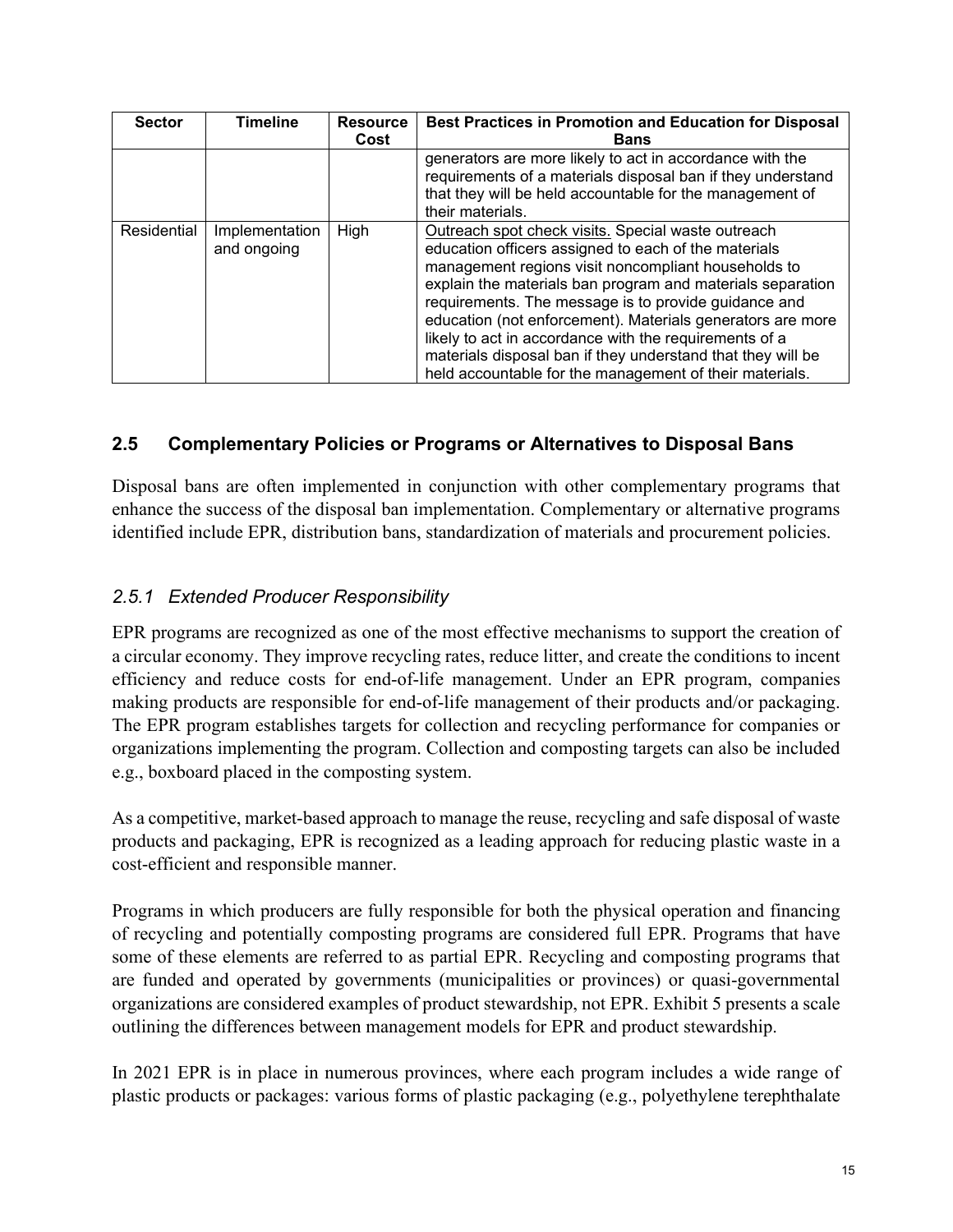[PET], high-density polyethylene [HDPE] and polypropylene [PP] for beverage containers; used oil, glycol and diesel exhaust fluid containers; and plastic paint containers), as well as plastics found in electronics and electrical equipment, and some agricultural plastics. Many provinces run shared EPR programs, in which governments fund some of the costs. In Québec, the EPR system for packaging is unique: producers fund 100% of the costs but municipalities are responsible for physical collection and processing operations. BC is the only province that has full EPR (100% physical and financial responsibility) for a comprehensive list of designated plastic materials across the province. Many regional governments in BC have also implemented disposal bans for designated plastics that are collected in provincial EPR programs, demonstrating how the two instruments work well together. There are currently no comprehensive EPR programs in Canada for automotive plastics, construction plastics or textiles with plastics.



#### **Exhibit 5. Management model: product stewardship and EPR.**

Source: EPR Canada 2017, reproduced with permission.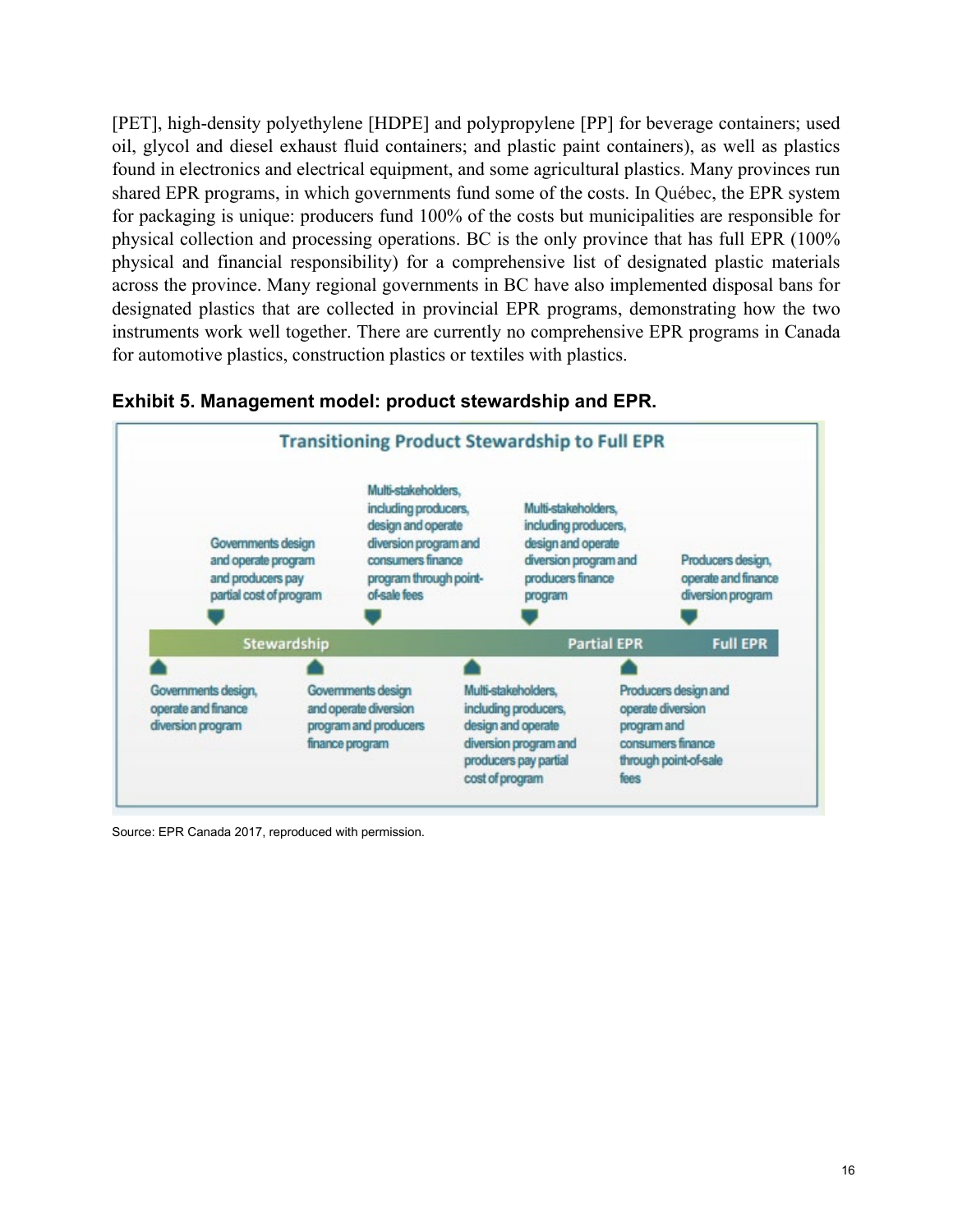To fully support the implementation of disposal bans for more plastics, many experts recommend a shift to full EPR at the provincial and territorial level for a wider range of plastics (products and packaging). EPR shifts the financial burden of recycling from municipal governments to producers and encourages design changes for consistent plastic content and enhanced recyclability, while ultimately facilitating secondary markets for end-of-life plastics, since producers are legally responsible for collection and reprocessing.

Note that in some sectors without mandatory EPR programs, voluntary EPR programs for some plastics have been developed. One example that exists in most provinces is agricultural plastic waste recycling operated

**Example of 100% Producer-Funded and -Operated Regulatory EPR**

In BC, producers of packaging pay through a producer organization to cover 100% of the costs of collecting and recycling their packaging province-wide. In addition to packaging, BC's mandatory program also includes other durable plastics such as power tools, electronic toys, plastic gardening pots, plastic sports equipment, and plastic gaming devices. New products or materials can be added at the discretion of the Environment Minister.

by CleanFarms. A second example is the grocery retailer plastic film/bag return programs run by the Flexible Film Recycling Group. Additional plastics that could be managed through EPR with supporting disposal bans include materials that are currently not designated in EPR programs (e.g., single-use plastics), as well as semi-durable and durable plastics such as those used in transportation vehicles and construction.

#### EPR:

- A key complementary program for landfill bans that shifts costs for end-of-life management of a product or package from municipalities to producers.
- Province-wide EPR provides a regulatory backdrop that local governments can support through local disposal bans that are consistent across the province.

#### <span id="page-22-0"></span>*2.5.2 Distribution Bans*

A distribution ban is a prohibition on distributing a designated product or packaging within a specified jurisdiction (e.g., a municipality, province, territory or country). A complementary distribution ban makes it easier to enforce a disposal ban, since the item would not be placed on the market, and results in a substantial reduction in the amount of material requiring end-of-life management. Some jurisdictions have implemented or are considering distribution bans. Distribution bans can have consequences since they remove products from the marketplace. Analysis should weigh the impact of the removal of the product from the market, other waste management options and costs, and benefits of a distribution ban. Monitoring and enforcement of a distribution ban take place at the point of sale, rather than post-consumer. The most common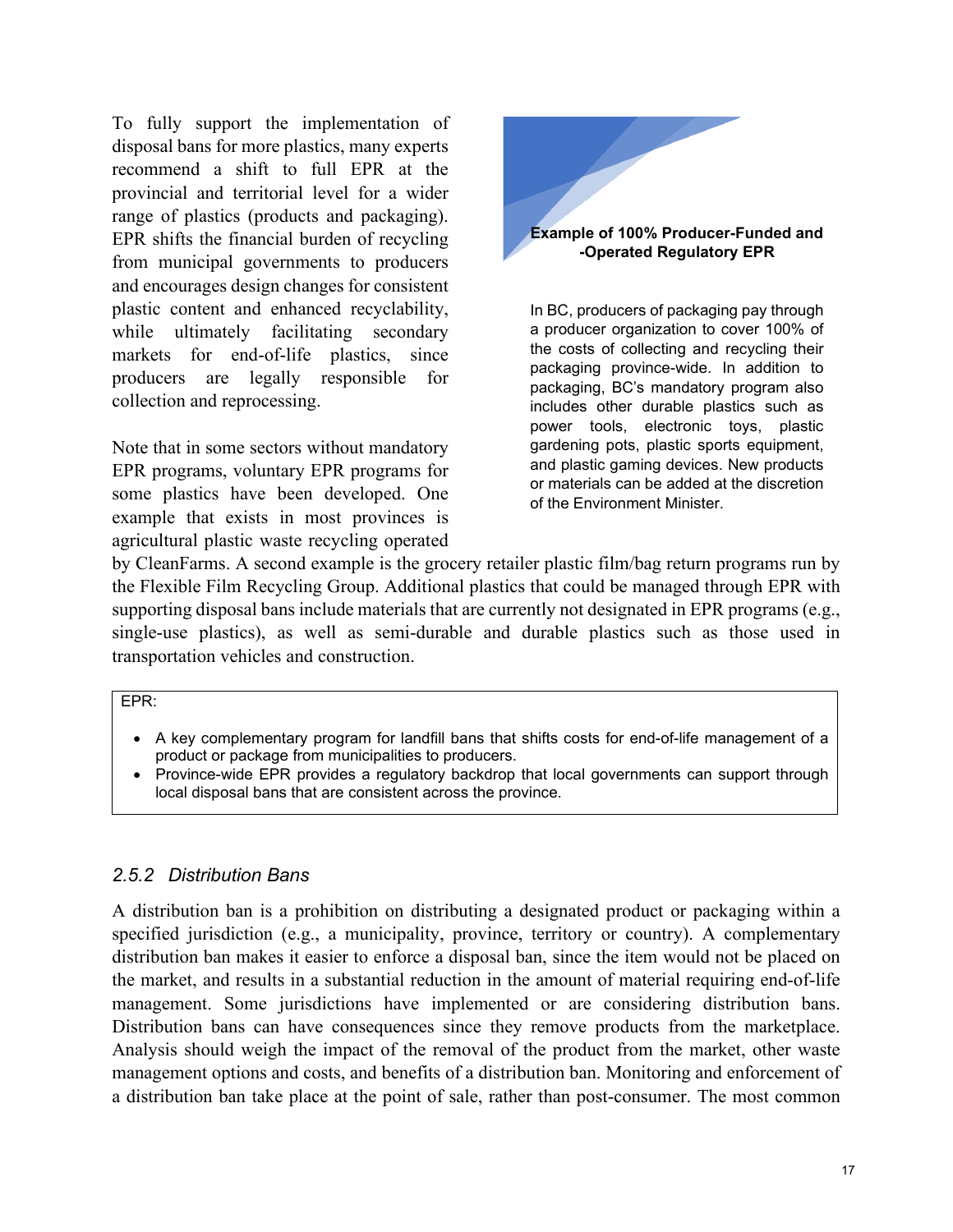item for which a distribution ban has been implemented is the single-use plastic bag, which is typically prohibited from distribution at retail locations (see Retail Council of Canada [n.d.] for examples).

Prince Edward Island banned single-use plastic bags from distribution at retail locations on July 1, 2019, with the *Plastic Bag Reduction Act*. Best practices by the government included investing heavily in promotion and educational activities prior to implementing the ban, spending approximately 12 months informing consumers and businesses of the change through media and advertising. After the regulation came into force, there was a six-month grace period to allow the retail sector to transition from plastic to alternatives, during which penalties for infractions were not applied. The *Plastic Bag Reduction Act* was the first regulatory instrument in the province to focus on reduction instead of recycling. This initiative's primary resource requirement was the outreach and education time involvement.

#### Distribution Ban:

• A complementary program for disposal bans that targets waste reduction upstream (i.e., before the plastic enters the marketplace) by restricting distribution by the retail sector.

#### <span id="page-23-0"></span>*2.5.3 Performance Targets*

Performance targets could be broad or specific. They could address overall waste policy or material-specific diversion targets, with supporting waste policies for reuse or diversion. Performance targets could include a minimum recycling or diversion (for some packaging that is also compostable) rate to be achieved based on the percentage of product or packaging placed on the market (i.e., targets by material type), or they could include a diversion rate (e.g., the amount diverted to reuse, refill, repair, or repurpose).

The European Union (EU) Strategy for Plastics in a Circular Economy identifies a collection target for plastic bottles placed on the market and a recycling target for specific plastic packaging. Mandatory targets are only achievable when industry is involved in program delivery alongside the government. EPR is considered essential for the success of performance-based targets. Performance targets could be mandatory in EPR programs (i.e., sector- or product-specific targets) to increase the supply of collected materials and reduce the amount of plastic being discarded. The challenges of performance targets relate to inconsistent formulas used to track the sales and volume of materials on the market. Standardization in the formulas used and variables to be tracked could mitigate this challenge (European Commission 2019).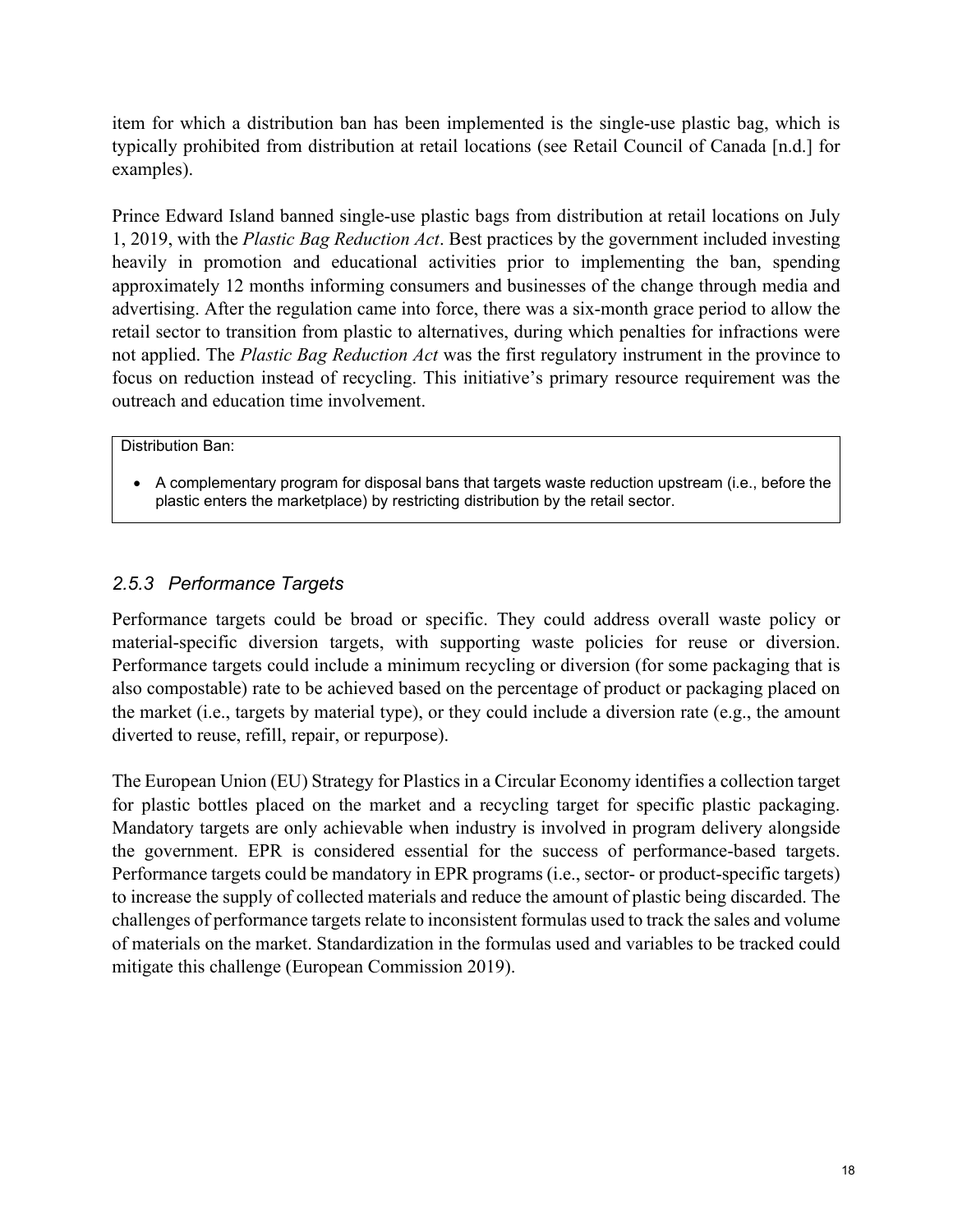Performance Targets:

- Create an opportunity to drive design changes and promote consistency in materials placed on the market.
- This policy approach is well suited for materials that are already in demand and with recycling infrastructure.

#### <span id="page-24-0"></span>*2.5.4 Procurement Policies and Mandatory Recycled Content*

Government procurement policies that require a minimum recycled content in the goods and packaging they purchase can be key complements to disposal bans. As large purchasers, governments have sufficient influence in the marketplace to set expectations and define new specifications for materials they purchase. Where the production of plastic items or packaging is geared to meet a designated recycled content standard, the supply chains will be built to meet demand for those types of resins collected post-consumer. The demand for post-consumer content will ensure that materials processed for recycling are highly valuable and therefore not discarded.

One way to use procurement policy or standards to influence the market is to require secondary material quotas in the manufacturing of designated products for which there are currently no recycled content standards and no recycling options. For example, a government could designate a minimum required recycled content in the plastic films used to manufacture garbage bags, products that would otherwise never be destined for recycling but could incorporate recycled content without violating food and safety regulations. In 2019, California passed legislation that requires a minimum of 25% reprocessed post-consumer plastic content in a specific class of plastic containers and garbage bags sold within the state. Manufacturers and wholesalers that are noncompliant with this law are ineligible to be awarded any state government contract or subcontract for goods or services. Oregon has implemented a Rigid Plastic Container Rule that requires containers sold in the state to be manufactured with 25% post-consumer or recycled plastic content, or to be reused or refilled at least five times. The European Commission is working on public procurement criteria to support the integration of recycled plastics in domestic markets and to drive the circular economy for plastics (European Commission 2019).

Procurement Policies and Mandatory Recycled Content:

- Create a market for recycled plastics by generating a specific demand for these materials.
- Leverage the market-buying potential of governments to incorporate plastic reduction into procurement practices and to establish recycled content requirements.

#### <span id="page-24-1"></span>**2.6 Key Elements of the Best Management Approaches for Disposal Bans**

Based on the best practices identified above, some key success factors have been identified for the successful implementation of disposal bans: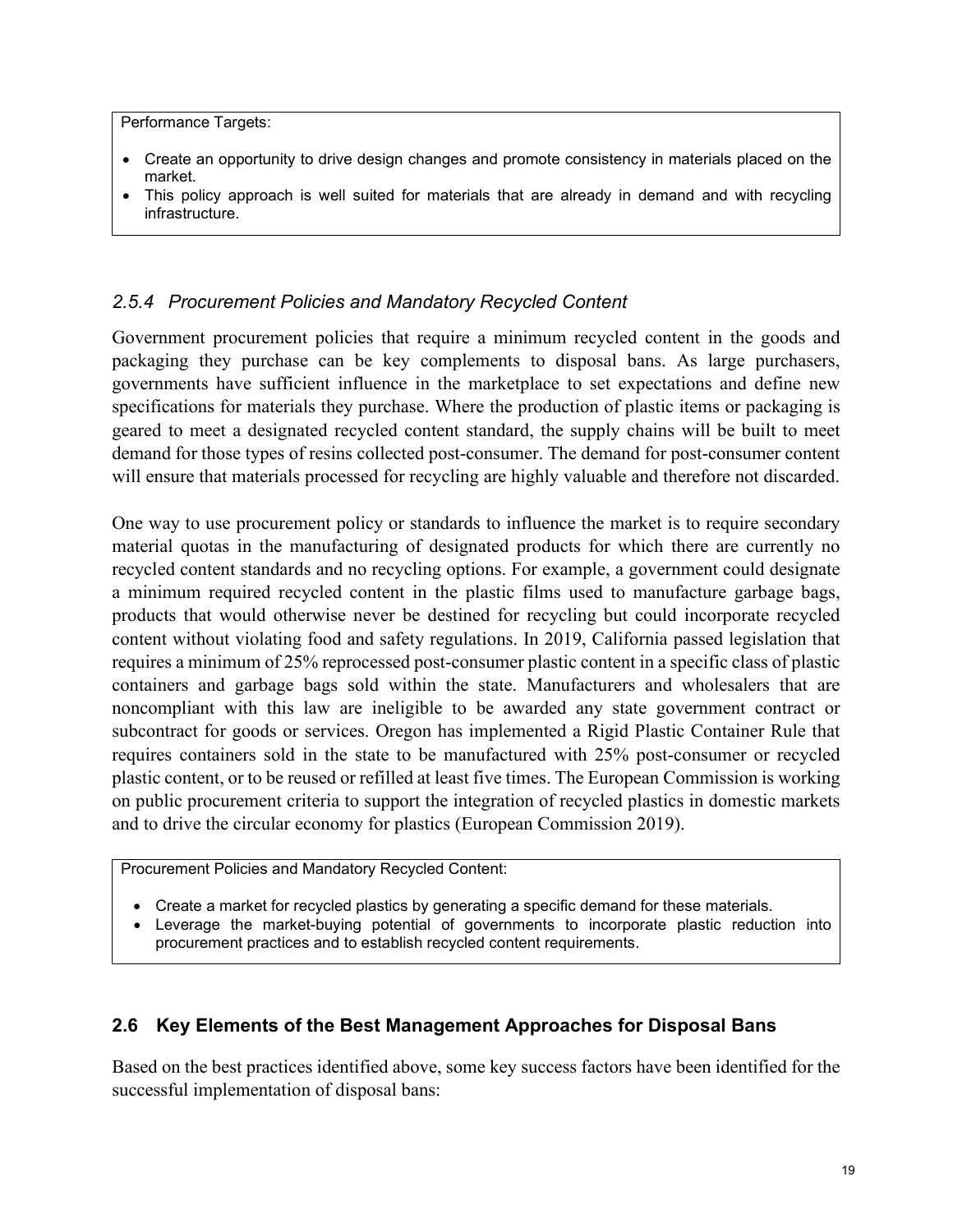- **Consistency**: Ensuring the ban is applied on a senior-jurisdictional basis (e.g., region-wide, province-wide, territory-wide, or country-wide) and ensuring that recycling or composting program alternatives are consistent will contribute to the successful implementation of the ban, as well as improve the harmonization of recycling and composting programs.
- **Regionalization in remote areas or areas with smaller, spread-out communities**: Effectiveness and efficiency are optimized when a single operating authority serving a geographic area has decision-making power over the entire materials-management system.
- **Application to all sectors**: Ensuring the same requirements are outlined for the ICI sector and the residential sector is key to success. These requirements should apply equally to residences, schools, hospitals, commercial buildings, restaurants and hospitals.
- **Source-separation requirements for all generators:** Outlining these requirements in the regulation can minimize enforcement costs at the disposal facility. In the residential sector, generators are households and multi-unit building owners, as well as landlords. In the ICI sector, they are building managers, office managers and all staff.
- **Use of standard inspection protocols at disposal facilities:** Disposal facilities and transfer stations must apply a consistent inspection protocol to ensure banned materials are not entering their facilities. This protocol should include a standard checklist and a process to identify noncompliant loads and options for courses of action that are clearly communicated to haulers (see examples in Exhibit 3, including notifications of noncompliant loads, surcharges where the transfer facility will conduct source separation on the haulers' behalf, load refusals, etc.).
- **Convenience**: Alternatives in place for banned materials must be convenient for all sectors, including residential and ICI, to ensure high participation rates and minimize illegal dumping or waste exporting.
- **Secure markets**: Having markets to recycle banned plastics is an important factor. This factor is less of an issue for municipalities in jurisdictions with EPR programs for plastics, where it is the producer's responsibility to create or identify secondary markets.
- **Complementary programs**: Establishing other programming or policies that contribute to the objective of diverting waste from disposal is key to ensuring success with disposal bans. EPR, distribution bans, performance targets and procurement policies have been identified as complementary programs for disposal bans.
- **Promotion, education and outreach:** These activities are key during planning, implementation and ongoing operations to ensure program expectations are understood.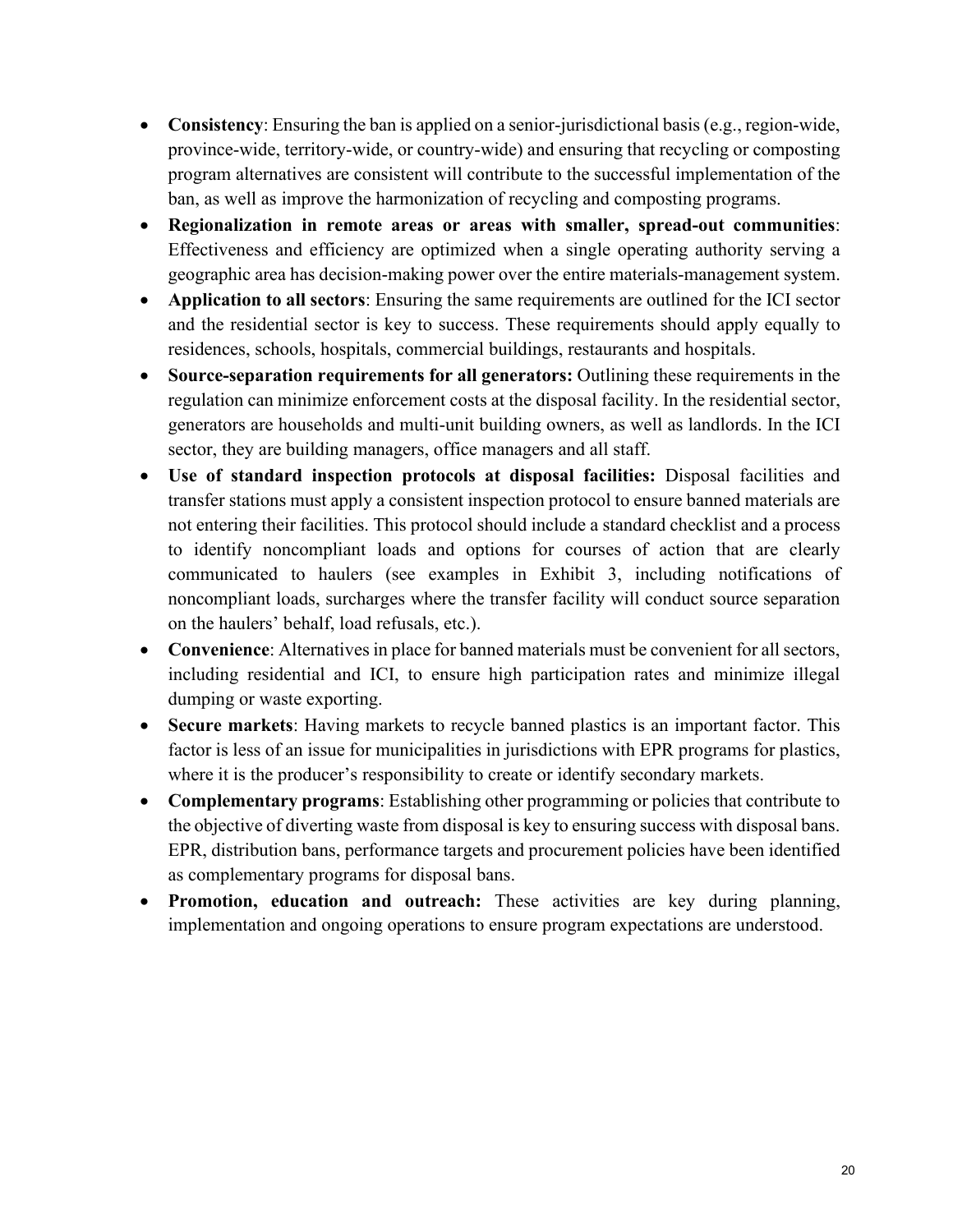## <span id="page-26-0"></span>**3.0 ECONOMIC INSTRUMENTS**

#### <span id="page-26-1"></span>**3.1 Levies and Deposits: Overview**

Levies refer to economic instruments, such as fees, that are a "disincentive" for creating waste. Deposits are incentives to return a product or package for reuse, refill or recycling at end-of-life. The focus of this section is on how these two economic instruments can be applied to specific plastics. These definitions were developed for this document.

A point-of-sale levy is applied to a product or package when it is purchased by a consumer, who may be an individual or an organization. The levy is a disincentive when applied to a nonreturnable product or package, since it is not recoverable by the consumer, and often the product or package is not recyclable. The intent is to set the fee high enough to discourage the use of the product or packaging. Levies have been used for plastic bags and, to a lesser extent, foamed plastic products. They can be applied through a regulation or a bylaw, or voluntarily by retailers. A pointof-sale levy can be applied to specific plastic products or packages.

A DRS is an instrument that imposes an appropriate deposit to incentivize a consumer to return the empty container to a collection point for a full or partial refund. DRS programs are used in many parts of the world to prevent waste and increase recycling, often focusing on beverage containers. A DRS can be applied to specific plastic products or packages.

A disposal levy charged at collection is also called a "pay-as-you-throw" (PAYT) program, which applies a cost to waste disposal based on the volume of waste. This instrument primarily targets the residential sector and is administered at the municipal level. These programs include a wide variety of options, which may be based on waste volume, weight or number of bags. A disposal levy charged at collection is not easily applied to specific plastics.

A disposal levy charged at a waste disposal facility is the price for disposing of a quantity of waste in addition to the regular tipping fee. This levy is applied regardless of the sector from which the waste is derived. It can also include differential tipping fees, where higher prices are charged for loads with waste mixed with recyclables and organics compared to a load of designated recyclables or organics. No examples were identified of a disposal levy charged at a waste disposal facility that targets only plastics. A disposal levy charged at a waste disposal facility is not easily applied to specific plastics.

Levies and deposit instruments that can be specifically applied to plastics are the focus of this section. The other levy instruments are noted in the complementary policies sub-section (see Section 3.5).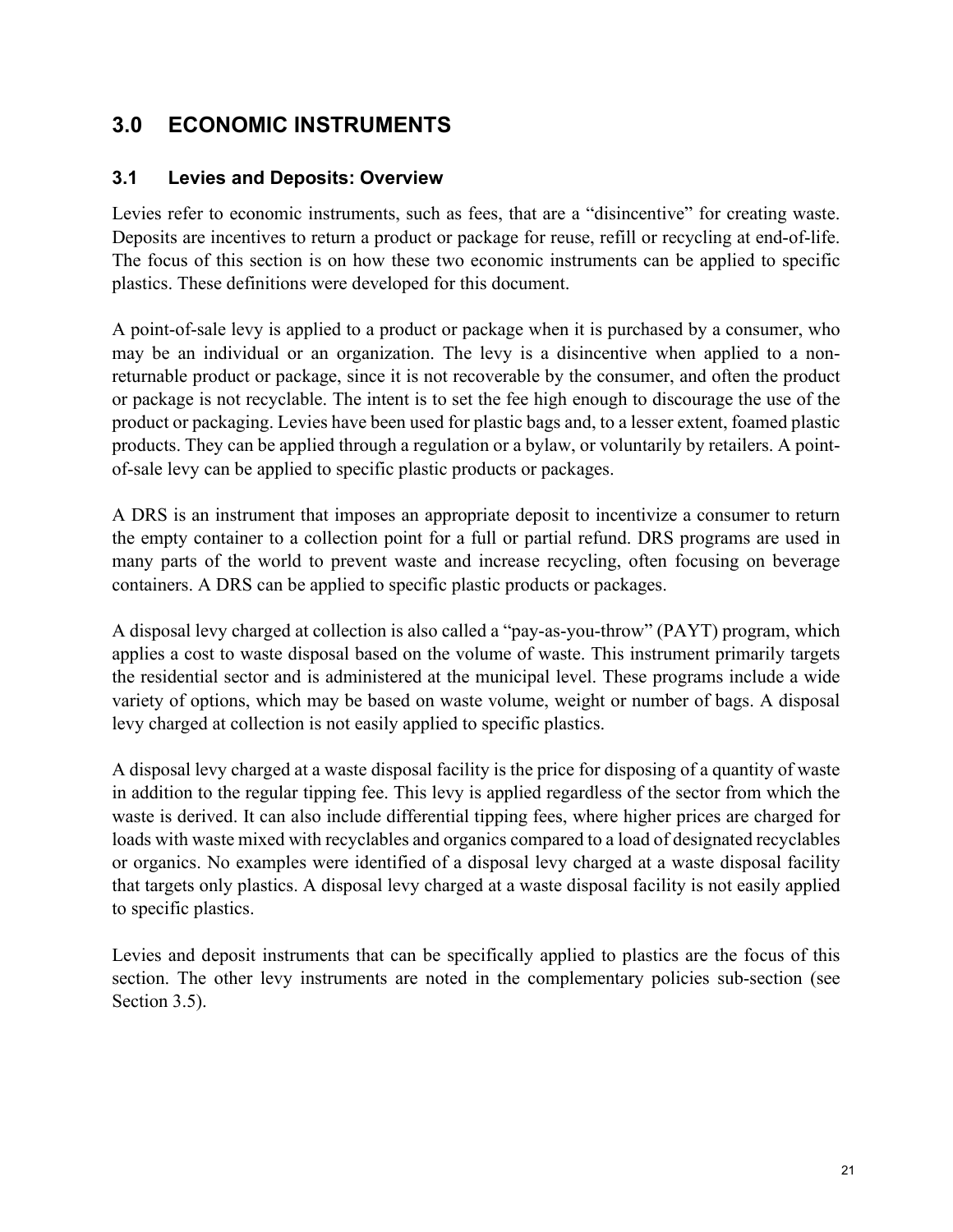#### <span id="page-27-0"></span>*3.1.1 Point-of-Sale Levies That Can Be Applied to Specific Plastics*

Many national governments have implemented levies on plastic bags to discourage their use and reduce waste and litter. The United Nations Environmental Programme (UNEP) conducted a detailed study (UNEP 2018) on the global use of regulatory and economic instruments to reduce waste from single-use plastics. In this report, UNEP identified 34 countries with implemented levies on single-use plastics and five other countries where levies have been announced and are being planned. Countries that have implemented national levies on plastic bags include Belgium, Bulgaria, Croatia, Cyprus, Czech Republic, Denmark, Estonia, Greece, Hungary, Ireland, Scotland, England, Italy, Latvia, Lithuania, Malta, Netherlands, Portugal, Romania, Slovakia, Spain, Israel, China, Hong Kong, Indonesia and Malaysia. In each country, the governmentsanctioned levy is a source of revenue for the government and is often used to fund specific recycling, composting or waste-reduction initiatives. This government-sanctioned levy system is in contrast to the retailer-imposed levies we see at most major retailers across North America, in which a "plastic bag fee" is charged to cover the cost of the plastic bag. However, in most cases, this fee is not formally dedicated to funding any waste-reduction initiatives, nor does the government receive any revenue from retailer bag fees.

The impacts of levies applied to plastic bags have been documented by UNEP (2018) and include:

- Ireland: consumption of plastic bags decreased by 90% within one year.
- Belgium: consumption of plastic bags decreased by 80% over 10 years.
- Hong Kong: consumption of plastic bags decreased by 25% within one year.
- Indonesia: consumption of plastic bags decreased by 40% within one year.

One of the key success measures implemented by the Irish government before it imposed a plastic bag tax was to commission a public opinion survey to estimate the amount that citizens were willing to pay for a plastic bag. It then set the levy at a value more than six times higher than what citizens said they were willing to pay in order to have a strong influence on consumers' behaviour.

In a Canadian example, the Government of the Northwest Territories introduced a mandatory fee of \$0.25 on plastic and paper bags at the point of sale through its Single-use Retail Bag Program in 2010. Since the start of this program, more than 69 million bags have been kept out of landfills. This measure is significant for northern communities because most of them have above-ground disposal sites where bags tend to produce litter.

Some countries have used a combination of a disposal ban and a levy for plastic bags. For example, in 2008 the Government of China introduced a ban on plastic bags thinner than 25 microns and a levy on thicker plastic bags, promoting the use of durable cloth bags and shopping baskets. Exemptions for hygiene reasons were allowed for bags used in the handling of fresh food, such as raw meat and noodles. One year after the introduction of the legislation, the distribution of plastic bags in supermarkets fell by 70% on average, avoiding the use of 40 billion bags. Within seven years, the number of plastic bags used by supermarkets and shopping malls shrank by two-thirds, with 1.4 million tons of bags avoided, as reported by UNEP (2018).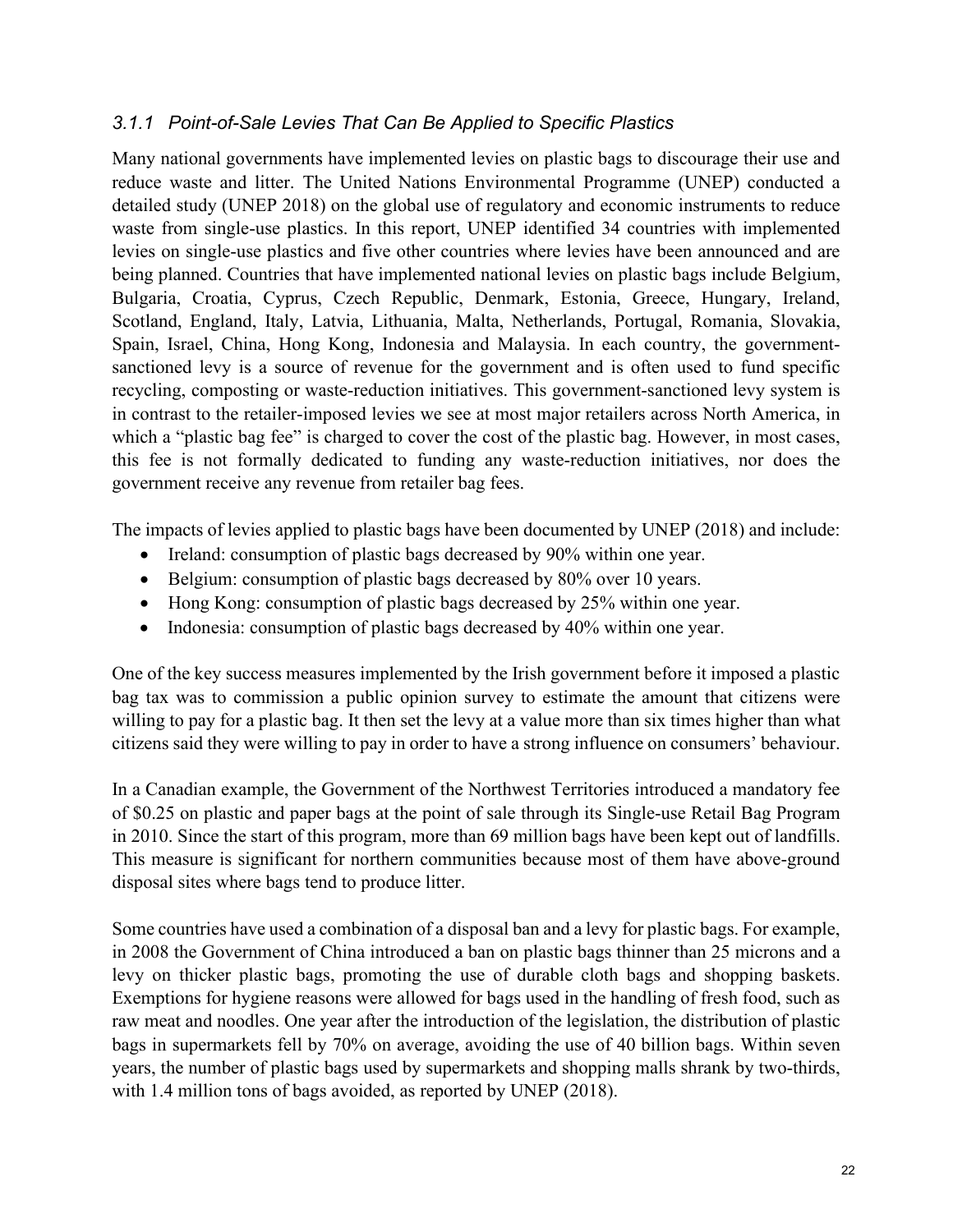Levies on single-use plastics bags have had comparable effects to disposal bans in terms of waste reduced in England, Ireland, Portugal and Denmark, according to Smart Prosperity Institute (2019). Levies are also considered to be a more economically efficient approach than disposal bans. Some countries are considering levies on single-use cutlery, drinking straws, takeaway packaging, fruit netting, cling film, chip packets and plastic wrap.

The following elements are key to successful implementation of point-of-sale levies for plastics:

- establishing the need for continuous improvement so the levy remains a disincentive by putting in place mechanisms to adjust the levy if the public seems willing to pay it
- establishing the responsibilities of government to include auditing and oversight of the transparency of the levy and the waste reduction activities it is being used for
- conducting baseline studies and impact studies with retailers to enable tracking of the success of the levy in reducing the use of plastic bags.

Some countries have applied the levy to suppliers of plastic bags, some have applied the levy to retailers, and most have applied the levy to consumers. Levies are a complementary tool for disposal bans and can be used in conjunction with them. However, experience has shown that on their own, levies are a more efficient approach compared to disposal bans, as they do not require dedicating as many resources to compliance monitoring and enforcement.

### <span id="page-28-0"></span>*3.1.2 DRS Programs That Can Be Applied to Specific Plastics*

A DRS is an economic incentive program that imposes a small deposit on containers when they are sold and refunds it to the consumer (partially or fully) when the empty container is returned to a collection point for recycling. This deposit does not cover the cost of recycling; rather, the cost of recycling is embedded in the price of the product, most often as an environmental handling fee or a container recycling fee (terminology varies by jurisdiction; CM Consulting 2018). These fees cover the cost of recycling in a product stewardship program. The deposit, paid by the consumer, is the incentive component in this program.

DRS programs are used in many parts of the world to prevent litter and increase recycling. Over 130 million people in the EU live in countries that have implemented DRSs. DRSs have been implemented in most Canadian provinces for designated ready-to-serve beverage containers, excluding milk (BC, YT, AB, SK, NT, ON [alcohol only], QC, NB, NS, PEI and NL), as well as 10 states in the United States, and Australia. Although typically a DRS is a partnership between a retailer and a beverage producer, programs are most often implemented by a jurisdiction-wide regulation, such as one that covers an entire province (Envirings, Inc. and Giroux Environmental Consulting 2019).

One of most important benefits of a DRS is that the economic incentive results in very high return rates, which reduces litter as people collect the containers from public spaces to return them in exchange for the refund. In Canada, for instance, provinces with DRSs for single-use beverage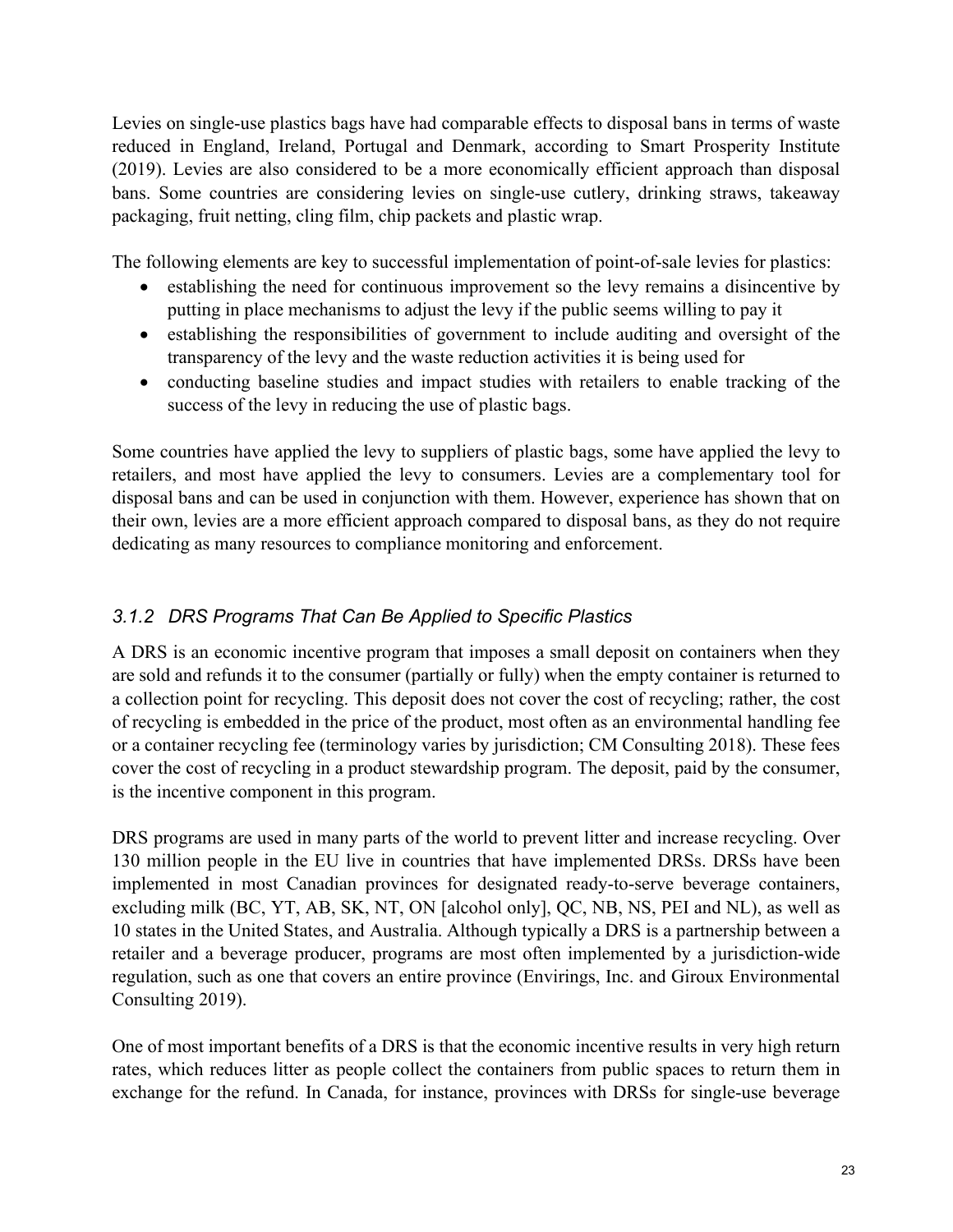containers achieve average return rates of 80%, compared to an average of just 50% in provinces that recover beverage containers through municipal curbside programs funded by producers, because the curbside program does not have an economic incentive for the consumer to recycle e. Return rates are even higher in Europe, where nearly every country with a DRS for single-use beverage containers achieves recycling rates of over 85%. Norway and Lithuania reported return rates of over 90% in 2016. Also importantly, jurisdictions that have well-established DRS programs report that materials coming from this program are higher quality, cleaner, better sorted and garner a higher market value than those collected in mixed recycling or curbside systems (Envirings, Inc. and Giroux Environmental Consulting 2019).

One approach to a DRS is the "return to retail model," in which retailers that sell beverages are responsible for accepting empty containers from consumers for recycling. This approach is considered the best practice as it is the most convenient for consumers and results in the highest return rates. A trend among retailers of DRS programs is to opt for automated collection using reverse vending machines. These machines make the return process fast and convenient, and containers are automatically sorted by brand, material type and colour. In addition to high material recovery rates, a DRS also generates significant cost savings for municipalities. A 2019 feasibility study concluded that a DRS for non-alcoholic beverage containers, alongside improvements in the Ontario Blue Box program, would recycle an additional 118,000 tonnes of materials every year while saving \$12 million (Eunomia 2019).

The key success factor of a DRS has been identified as setting the refundable deposit high enough to provide an incentive for the consumer to return the bottle rather than discard it. Even in BC, where DRSs have been used successfully for years, continuous improvement changes are being considered. For example, program expansion options are being considered to include deposits on more containers, as well as to increase the refundable deposit to \$0.10 rather than \$0.05 per container (Clean BC 2019). One example of the impact of an increased refundable deposit is when the state of Oregon doubled the deposit-refund amount from US\$0.05 to US\$0.10 (for all beverage containers) and added new return options. These improvements increased the return rate from 65% to 90% in 2018 (Clean BC 2019). Alberta also increased its deposit-return incentive to \$0.10 in 2008 and expanded the program to include milk and related containers, and total recovery rates increased from 75% to 85% (CM Consulting 2018; Reloop 2018; Reloop and CM Consulting 2017).

The following specific elements are key to the successful implementation of a DRS:

- focusing on outcomes, such as setting a recycling target, and avoiding overly prescriptive legislation
- establishing the need for continuous improvement by putting in place mechanisms to adjust the deposit amount if recycling targets are not being achieved
- ensuring that consumers can conveniently redeem containers and that the program includes all beverage types (with no exceptions)
- establishing the responsibilities of the government to include auditing, oversight and enforcement, especially if a nonprofit management board is used.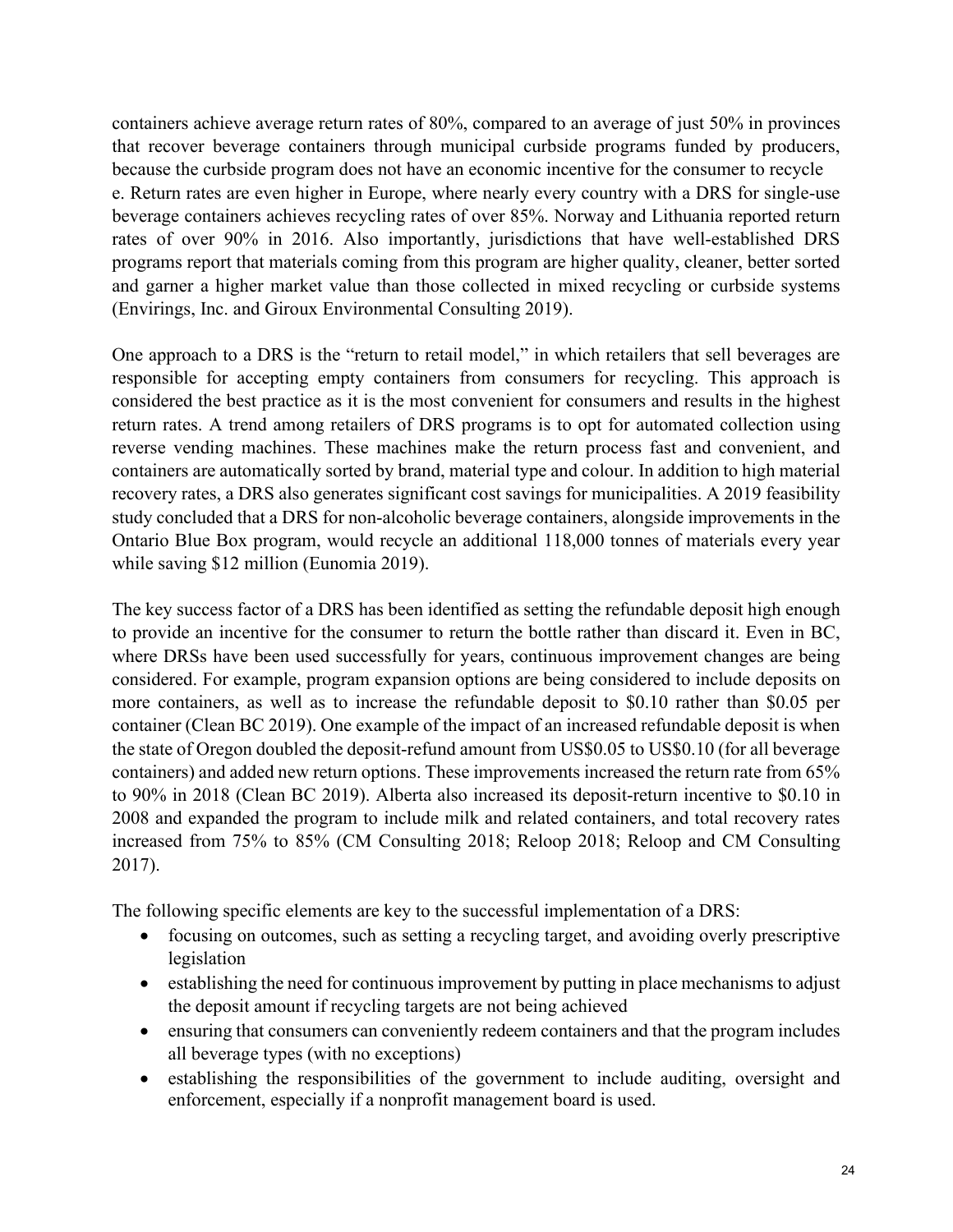### <span id="page-30-0"></span>**3.2 Benefits of Levies and Deposits**

The key benefits of levies and deposits as identified in the literature reviewed include the following:

- Levies send the correct price signal to reduce waste when set at an appropriate level.
- Deposits send the correct price signal to return containers for recycling.
- DRSs not only keep valuable materials out of landfills, they also reduce greenhouse gas emissions and the energy required to produce new containers from raw materials.
- Both instruments help reduce the amount of waste produced and the amount of litter. Both instruments have very high success rates, with lower enforcement struggles compared to the implementation of disposal bans.
- Both instruments provide flexibility that a regulatory ban cannot easily provide in case of emergency (e.g., needing to use plastic bags, bottles or single-use food packaging during local emergencies).
- Parties responsible for the supply and, in some cases, sale of beverages (producers, distributors and retailers) share the responsibility to meet the requirements of the legislation through a collaborative administrative approach and free market–driven operational delivery, ensuring cost efficiency and compliance.
- DRSs for beverage containers create jobs and result in significant cost savings for municipalities due to the significant volumes of containers that do not require curbside collection and processing. Consumers return the containers to depots or retail locations themselves, and transporting the containers from these locations to dedicated processers in the beverage industry can result in significant cost savings for municipalities.

## <span id="page-30-1"></span>**3.3 Challenges with Levies and Deposits, and Best Management Approaches**

Jurisdictions with experience using levies and DRSs indicate that these instruments present some challenges. Exhibit 6 shows an overview of the identified best practices that address challenges with levies and/or deposits.

| Challenge         | <b>Best Practices to Mitigate Challenges</b>                                                |
|-------------------|---------------------------------------------------------------------------------------------|
| Point-of-sale     | The levy should be administered by a government. The most common example of this            |
| levy: Limited     | challenge is that most large grocery chains in Canada have already implemented a            |
| application to    | \$0.05 fee on plastic bags. Governments will need to develop a new program, consult         |
| single items,     | with national retail chains, and develop program accountability mechanisms for point-       |
| and if            | of-sale levies, where the dedicated fund is directed toward recycling infrastructure. This  |
| administered by   | would require some administrative programming with retailers. In addition, a point-of-      |
| retailers without | sale levy could be applied to other plastics, such as straws, single-use cutlery, cold      |
| government        | takeaway cups, etc., to disincentivize their use.                                           |
| involvement, the  |                                                                                             |
| levy does not     | Clear communication and accountability. A levy applied at the point of sale must be         |
| fund any public   | clearly communicated to consumers and retailers, and the dedicated funds should be          |
| goods or          | used for recycling or waste reduction by the government. There must be traceability of      |
| services.         | the finances and accountability for the funds. Also, the levy should be set at a level that |

#### **Exhibit 6. Best practices to mitigate the challenges of levies and/or DRS**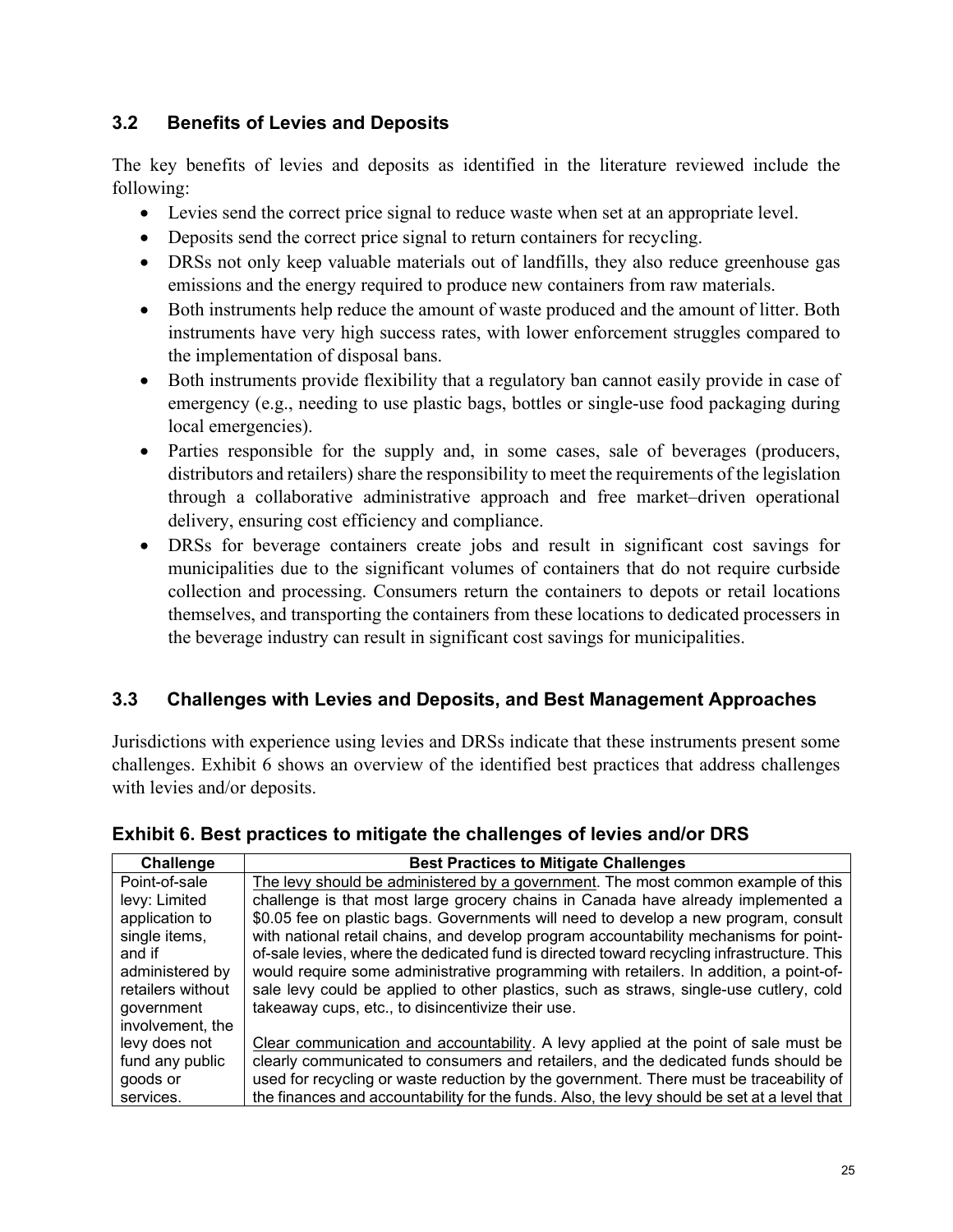| Challenge                                                                | <b>Best Practices to Mitigate Challenges</b>                                                                                                                                                                                                                                                                                                                                                                                                                                                                                                                                                                                                                                                                                                                                                                                                                                                                                                                                                                                                                                                              |  |  |  |
|--------------------------------------------------------------------------|-----------------------------------------------------------------------------------------------------------------------------------------------------------------------------------------------------------------------------------------------------------------------------------------------------------------------------------------------------------------------------------------------------------------------------------------------------------------------------------------------------------------------------------------------------------------------------------------------------------------------------------------------------------------------------------------------------------------------------------------------------------------------------------------------------------------------------------------------------------------------------------------------------------------------------------------------------------------------------------------------------------------------------------------------------------------------------------------------------------|--|--|--|
|                                                                          | significantly discourages the use of the product or package. For example, most major<br>grocery store chains across the country currently charge \$0.05 per plastic bag, which<br>is explained as the cost of the bag. If a government were to add a disposal fee to this<br>bag, the fee and the resulting funds should be clearly marked for waste diversion<br>programming.                                                                                                                                                                                                                                                                                                                                                                                                                                                                                                                                                                                                                                                                                                                            |  |  |  |
| Point-of-sale<br>levy: Not set<br>high enough to<br>be a deterrent.      | The levy should be set at a level that significantly discourages use. One of the key<br>success measures implemented by the Irish government before it imposed a plastic<br>bag tax was to commission a public opinion survey to estimate the amount that citizens<br>were willing to pay for a plastic bag. The government then set the levy at a value more<br>than six times higher than what citizens said they would pay, in order to have a strong<br>influence on consumers' behaviour. In a Canadian example, the Government of<br>Northwest Territories introduced a mandatory fee of \$0.25 on plastic and paper bags<br>at the point of sale through its Single-use Retail Bag Program in 2010.                                                                                                                                                                                                                                                                                                                                                                                                |  |  |  |
| Levies: Not<br>enough<br>engagement by<br>producers.                     | Add a levy to producers in an EPR program if they do not meet performance targets to<br>collect containers above a designated threshold. In Norway, beverage producers are<br>subject to an environmental tax on plastic bottles, which is suspended once producers<br>collectively exceed a 95% recycling target. In response to the imposition of the tax,<br>producers introduced a DRS that resulted in the recycling of 97% of containers sold. In<br>other words, the levy provided an incentive for producers to take action and triggered<br>the development of an effective DRS where consumers had an incentive to return the<br>containers.                                                                                                                                                                                                                                                                                                                                                                                                                                                    |  |  |  |
| Levies:<br>Reduced impact<br>over time.                                  | Monitoring and flexibility to change levies over time is important for continual<br>improvement. As conditions change over time, it is important to monitor the progress<br>and effectiveness of the policy and adjust it accordingly. Governments must keep the<br>public updated on the progress and benefits achieved to continue building consensus<br>and demonstrating accountability. Progress could be monitored in several ways,<br>including through audits, surveys and interviews. It would be advisable to review the<br>policy instruments on a regular basis (for instance, with every year for the first three to<br>five years, and then every five years). In Ireland, thanks to a regulatory impact<br>assessment, the government learned that the consumption of plastic bags increased a<br>few years after the levy was introduced as people became used to it. As a result, the<br>levy amount was increased.                                                                                                                                                                      |  |  |  |
| DRS: Impact on<br>retailers of<br>storage<br>requirements.               | The impact on small retailers and corner stores that would be required to store returned<br>containers is significant. When small corner stores and smaller retailers are required to<br>store returned containers in a DRS, their lack of space severely impacts their ability to<br>comply with a new program. Governments must adequately consult with all small<br>business associations, retailers and retailer associations to understand their concerns<br>and discuss options. In addition, governments must conduct a thorough cost-benefit<br>assessment of establishing a new DRS program compared to another program (e.g.,<br>EPR) and decide which makes the best sense for their jurisdictions given existing store<br>sizes, local infrastructure, etc., and consider alternatives within a DRS (e.g., return to<br>depot) or alternative programs based on the cost-benefit assessment. Retailers have<br>two options for return-to-retail DRSs: 1) invest in return vending machines or 2) keep<br>returned containers in storage. Both options require space and financial investment. |  |  |  |
| DRS: Do<br>consumers<br>prefer DRS or<br>the convenience<br>of curbside? | In long-standing curbside pickup programs, it may be difficult to get consumers used<br>to the idea of bringing some containers to a retail or depot location for recycling, when<br>they are used to the convenience of putting everything curbside for pickup. There are<br>no best management practices identified to address this challenge, other than ensuring<br>the deposit provides sufficient incentive for consumers to bother collecting it.                                                                                                                                                                                                                                                                                                                                                                                                                                                                                                                                                                                                                                                  |  |  |  |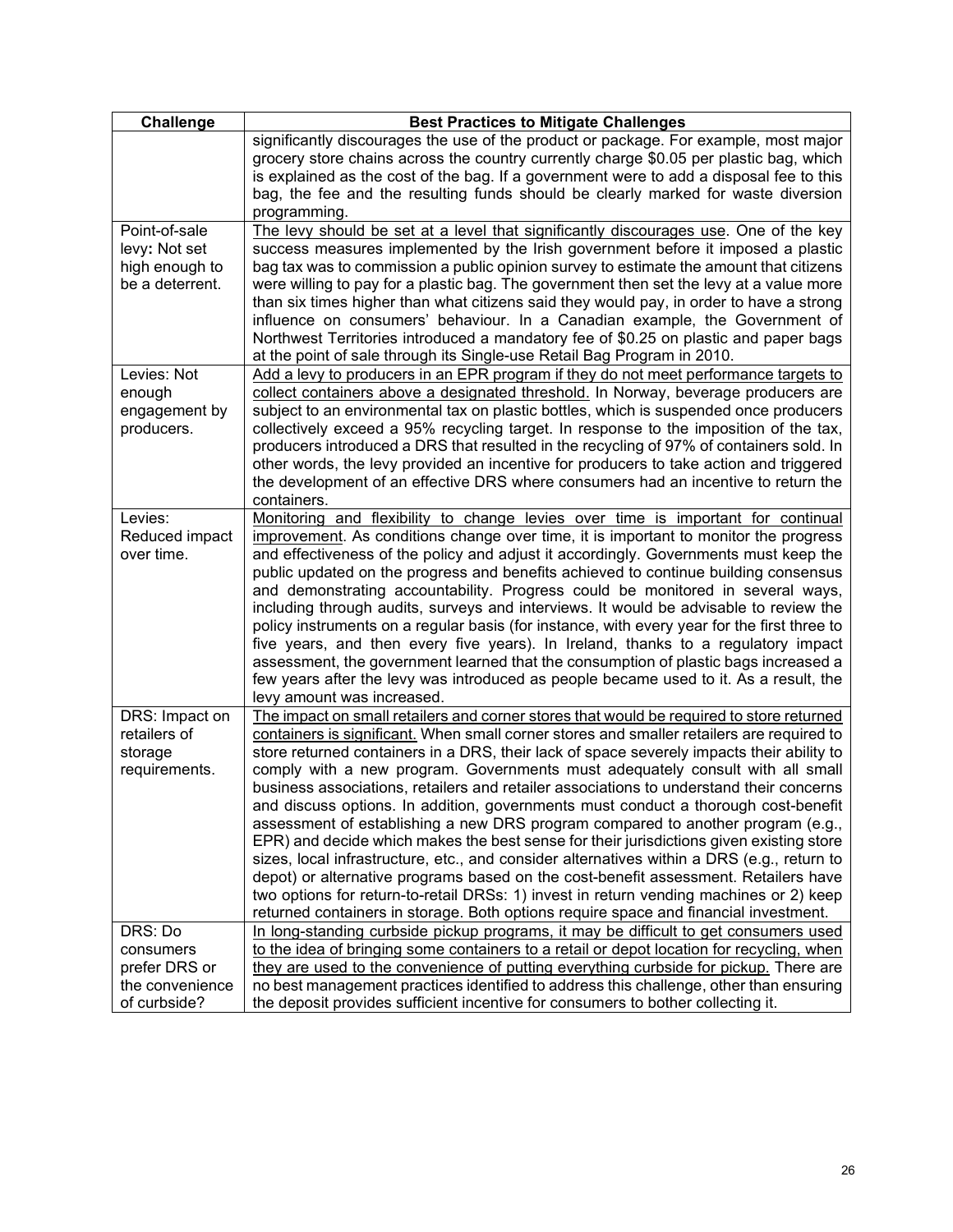#### <span id="page-32-0"></span>**3.4 Promotion and Education Activities for Levies and DRSs: What Works Best?**

Exhibit 7 presents a summary of promotion and education messages identified for levies and DRSs. Note that a DRS is incentive-based, so participation rates are often tied to the amount of refund as a direct incentive. In contrast, a point-of-sale levy is a direct disincentive to buy a single-use or disposable item. These instruments share an objective (waste avoidance) and use different strategies to achieve participation.

#### **Exhibit 7. Promotion and education activities for economic instruments**

#### Deposit Return Systems (DRSs)

- •Objective: provide an incentive to return recyclable containers with refundable deposits
- •Extensive consultation required with retailers and small business associations on new program design and impacts to their business
- •Require raising a significant amount of public awareness prior to implementation to identify return locations and the infrastructure required by retailers
- •Participation highly depends on the amount of refund (incentive-based)
- •Significant ongoing promotion and education following implementation, including at retailers
- •Monitor and report on progress: return rates, impacts, savings to municipalities.

#### Point-of-Sale Levies

- •Objective: price penalty on a disposable item, and show how a reusable alternative saves money
- •Raise awareness of litter issues prior to implementation: the public must receive a clear message
- •Communicate how the levy will be used and its environmental benefits
- •Monitor and report on progress: benefits, funds collected and how they are used

•Penalty must be high enough to be a disincentive. Otherwise, consumers will be willing to pay for convenience.

#### <span id="page-32-1"></span>**3.5 Complementary Policies or Programs for Levies and Deposits**

Both economic and regulatory instruments are complementary to levies and DRSs. Key complementary programs include EPR (discussed earlier in Section 2.5.1), disposal bans (discussed in Section 2.1), jurisdiction-wide waste policies, and other economic instruments described below.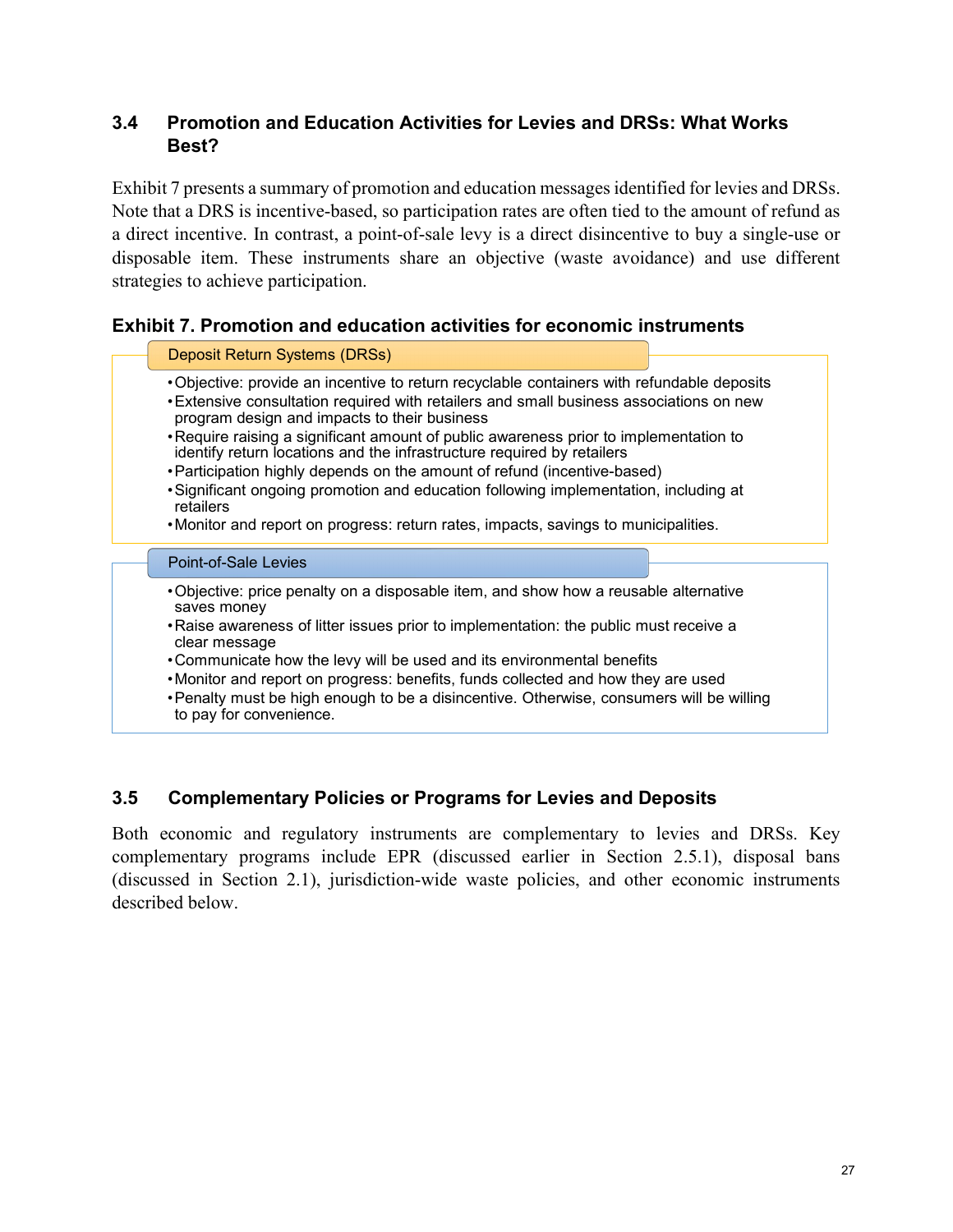#### <span id="page-33-0"></span>*3.5.1 Pay-as-You-Throw (PAYT)*

A residential PAYT program provides a direct incentive to reduce the amount of garbage discarded, since waste generators bear the direct cost of the waste they generate instead of a flat fee charged regardless of the amount of waste produced. Although the instrument is applied to waste as a whole and is not focused on plastic waste, it is complementary to plastics management instruments described in this document. Many options exist for PAYT programs. The City of Beaconsfield, Québec, implemented a program using new radiofrequency technology that charges PAYT fees based on the frequency of bin collection (EcoFiscal Commission 2018).

The City of Toronto uses a program in which residents pay fees for waste collection based on



## **from a PAYT Program in a Small Municipality:**

The City of Beaconsfield, QC, implemented a PAYT program that uses radio-frequency transponder technology with an annual fixed fee based on the bin size selected by the resident and a variable fee each time bins are collected. Results have shown a decrease in waste discarded by 50% per capita in the first year of the program.

#### (*EcoFiscal Commission, 2018).*

the size of their automated curbside garbage bin or multi-residential bulk bins. In this volumebased rate structure, residents with the largest garbage bins pay the most and those with the smallest bins pay the least for waste pickup (City of Toronto n.d.).

One benefit of a PAYT program is that it can reduce a municipality's operational costs for solid waste management. For example, Beaconsfield's PAYT program has resulted in a 40% decrease in the cost of garbage collection and transport for the municipality. Similar statistics have been observed in Massachusetts, United States, and in Flanders, Belgium, for PAYT programs. PAYT programs in Massachusetts have reduced residual materials by an average of 37% in the communities where it has been introduced (Regions for Recycling 2014; Massachusetts Department of Environmental Protection 2015).

#### <span id="page-33-1"></span>*3.5.2 Levy at a Disposal Facility*

A levy charged at a disposal facility is applied to a load of waste, not specifically to plastics. The goal of a levy charged at a disposal facility is that it will lead to waste diversion by increasing the cost of landfilling. However, a disposal levy is less effective at directly altering consumer behaviour to reduce plastic purchases, and it is ineffective at changing manufacturer activities toward taking responsibility for waste. Rather, disposal levies charged at a facility are geared toward haulers, incentivizing them to convince their customers to source separate materials. The disposal facility can implement a system of differential fees where waste mixed with recyclable or organic materials is subject to a much higher tip fee compared to sorted waste. Differential fees provide a more direct pricing signal in the City of Nanaimo, BC, where tipping fees are between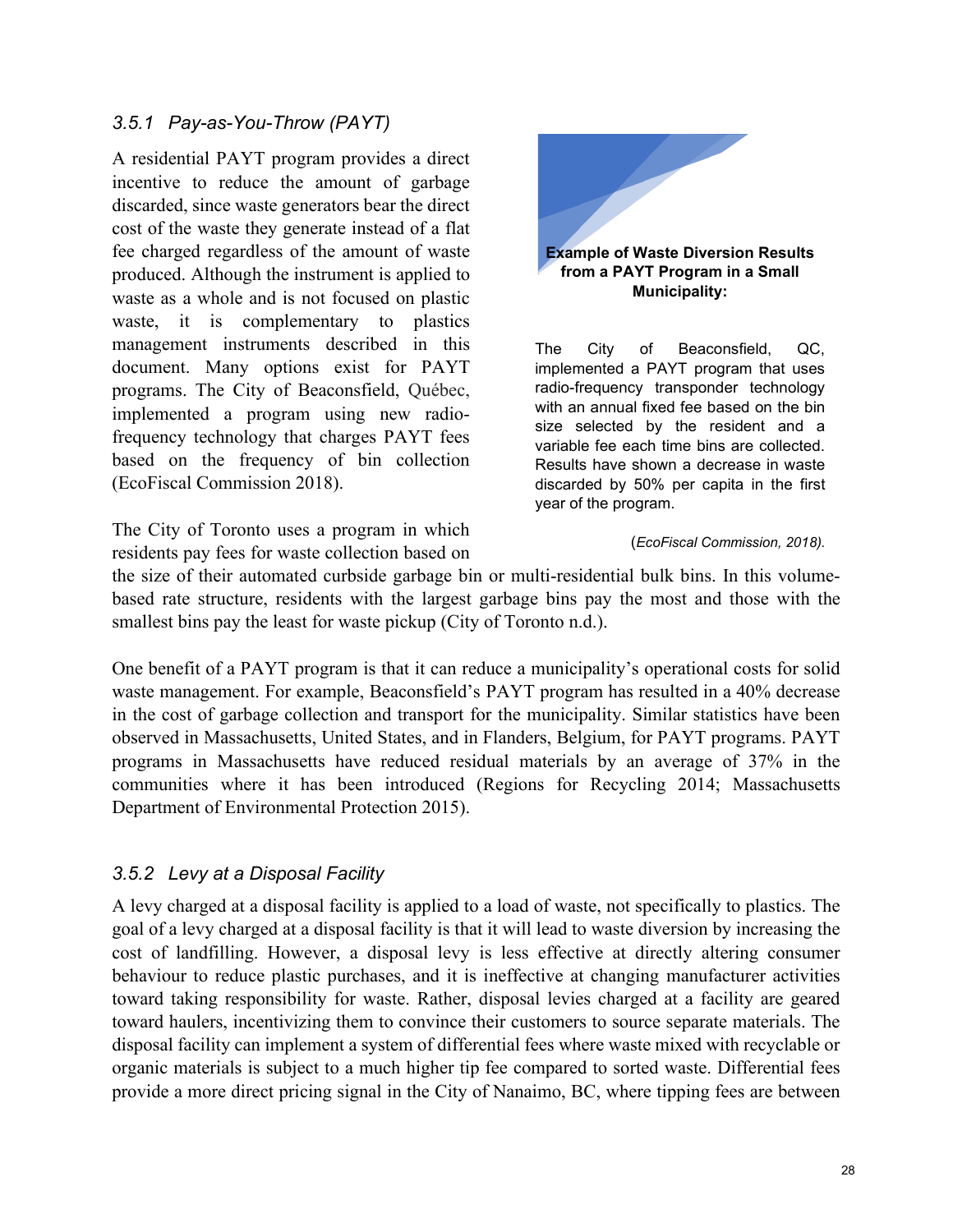100% and 190% higher for waste loads that contain recyclable materials (EcoFiscal Commission 2018).

A levy at the waste disposal facility can generate a revenue stream for a government (either provincial, regional or municipal) as a dedicated fund for waste-diversion infrastructure or programming. Surcharge tipping fees such as levies are common in Europe and several states in the US. In Canada, Québec and Manitoba are the only two provinces that apply levies at the waste disposal facility for dedicated diversion programming or diversion infrastructure funding (OWMA 2014). Experiences from jurisdictions that have implemented disposal facility levies illustrate a strong link between higher disposal prices and reductions in landfill waste. A note of caution with using a disposal levy to generate a dedicated revenue stream is that the advantage might be offset by the ineffectiveness of the instrument to alter market behaviour more broadly. For this reason, levies should be used with complementary programs that also influence consumer and producer behaviour.

### <span id="page-34-0"></span>**3.6 Key Elements of Best Management Approaches for Point-of-Sale Levies and DRSs**

Exhibit 8 presents the key considerations for point-of-sale levies and DRSs. Information is organized based on the objective of the instrument (what it aims to do), and which type of levy or incentive instrument reviewed would be best suited for the objective. The right-most column notes the order of government to which the instrument is best suited to be applied.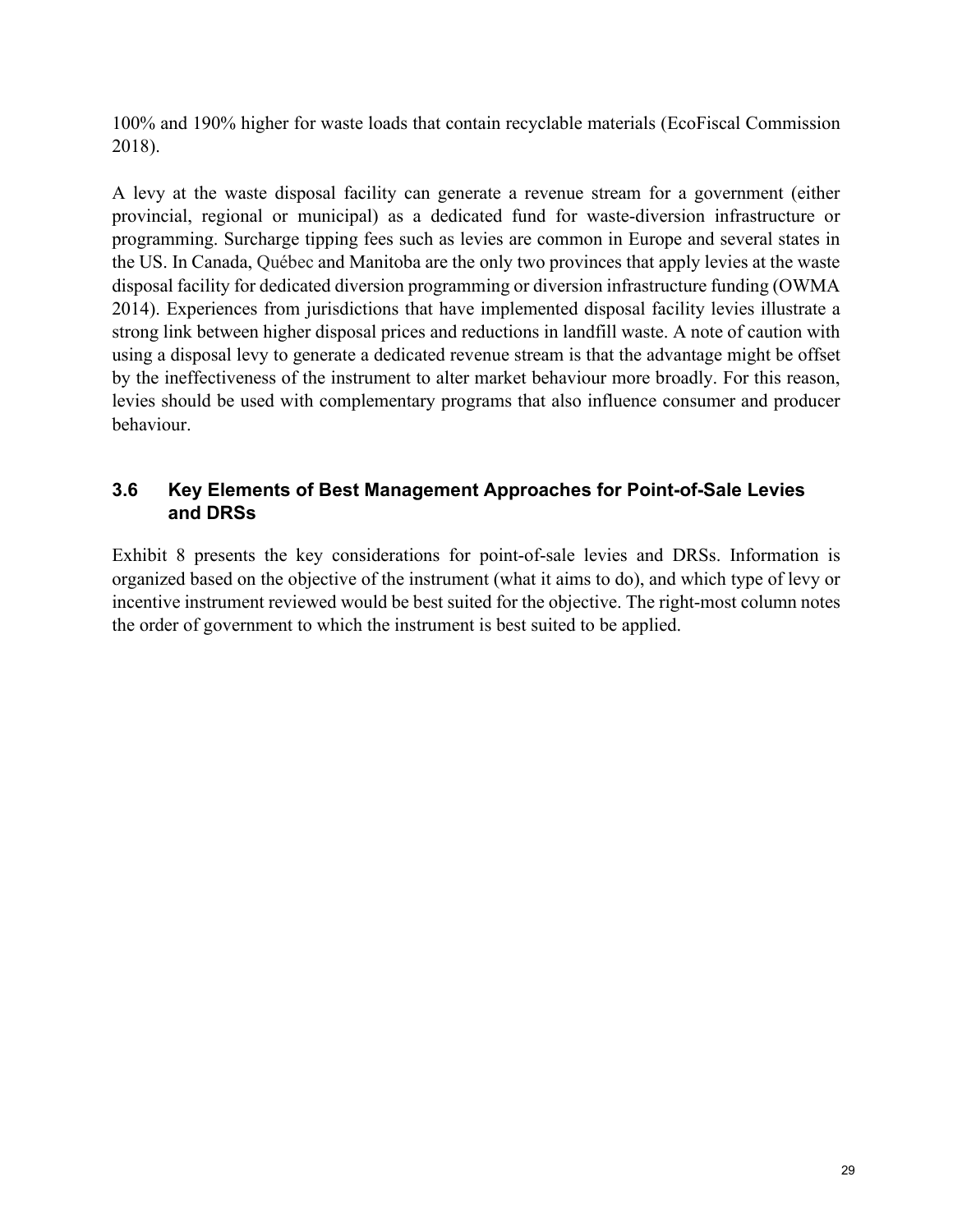| Objective                                                                                                                                                                                                                                                                                                          | <b>Levy to Consider</b>                                                                                                                                                                                             | <b>Jurisdiction</b>                       |
|--------------------------------------------------------------------------------------------------------------------------------------------------------------------------------------------------------------------------------------------------------------------------------------------------------------------|---------------------------------------------------------------------------------------------------------------------------------------------------------------------------------------------------------------------|-------------------------------------------|
|                                                                                                                                                                                                                                                                                                                    |                                                                                                                                                                                                                     | <b>Best Suited for</b><br>Implementation  |
| Reduce use of single-use plastics. Applied to a single<br>plastic item as a disincentive to its use. Typically<br>applied to materials for which recycling programs are<br>not available or widespread (e.g., plastic bags and<br>potentially single-use cutlery, straws, polystyrene or<br>plastic takeout cups). | Point-of-sale levy.<br>Note: point-of-sale levies<br>could serve a dual purpose<br>of establishing a fund for<br>diversion programming or<br>infrastructure.                                                        | Province or<br>territory                  |
| Improve waste diversion and material recovery in ICI<br>sector. To increase ICI recycling rates in jurisdictions<br>with high residential recycling rates but low ICI<br>recycling rates.                                                                                                                          | Disposal levy applied at a<br>disposal facility as a<br>surcharge in addition to a<br>tip fee for waste.<br>Differential rates for levy<br>could be set much higher if<br>the waste contains<br>recyclables.        | Municipality,<br>province or<br>territory |
| Improve residential waste diversion and materials<br>recovery while setting the pricing for waste to be<br>much higher than recycling. To increase residential<br>recycling rates and reduce overall waste generated.                                                                                              | PAYT programs for the<br>residential sector.                                                                                                                                                                        | Municipality                              |
| Dedicated funding. To find a way to establish a<br>dedicated fund for much-needed waste diversion,<br>recycling, or primary or secondary processing<br>infrastructure across an entire jurisdiction.                                                                                                               | Disposal levy applied at a<br>disposal facility. Note that<br>disposal levies are not<br>considered to be<br>significantly effective<br>toward prevention, but<br>rather help incentivize and<br>increase recovery. | Province or<br>territory                  |
| Dedicated funding. The municipality wishes for waste<br>management to operate as a self-sustaining<br>separate utility based entirely on the volume of waste<br>generated (e.g., similar to water and sewer utilities),<br>targeting both residential and ICI sectors.                                             | PAYT programs for all<br>sectors.                                                                                                                                                                                   | Municipality                              |
| Increase recovery of and reduce litter of specific<br>plastics such as beverage containers.                                                                                                                                                                                                                        | DRS programs for<br>beverage containers.                                                                                                                                                                            | Province or<br>territory                  |

Based on the best practices explored in this document, some key success factors have been identified for the successful implementation of point-of-sale levies and DRSs:

- **Convenience**: Recycling must be convenient for all sectors (residential and ICI) to ensure high participation rates and minimize illegal dumping or waste exporting.
- **Complementary programs**: Other programming or policies that contribute to the objective of diverting waste from disposal must be in place. Levies and deposits are best when not applied in isolation.
- **Application to all sectors**: Specific requirements should be outlined for the ICI sector as well as the residential sector.
- **Promotion, education and outreach:** These activities are necessary during planning, implementation and ongoing operation to ensure understanding about program expectations, rules and the destination of funds. Clear communication that recycling is less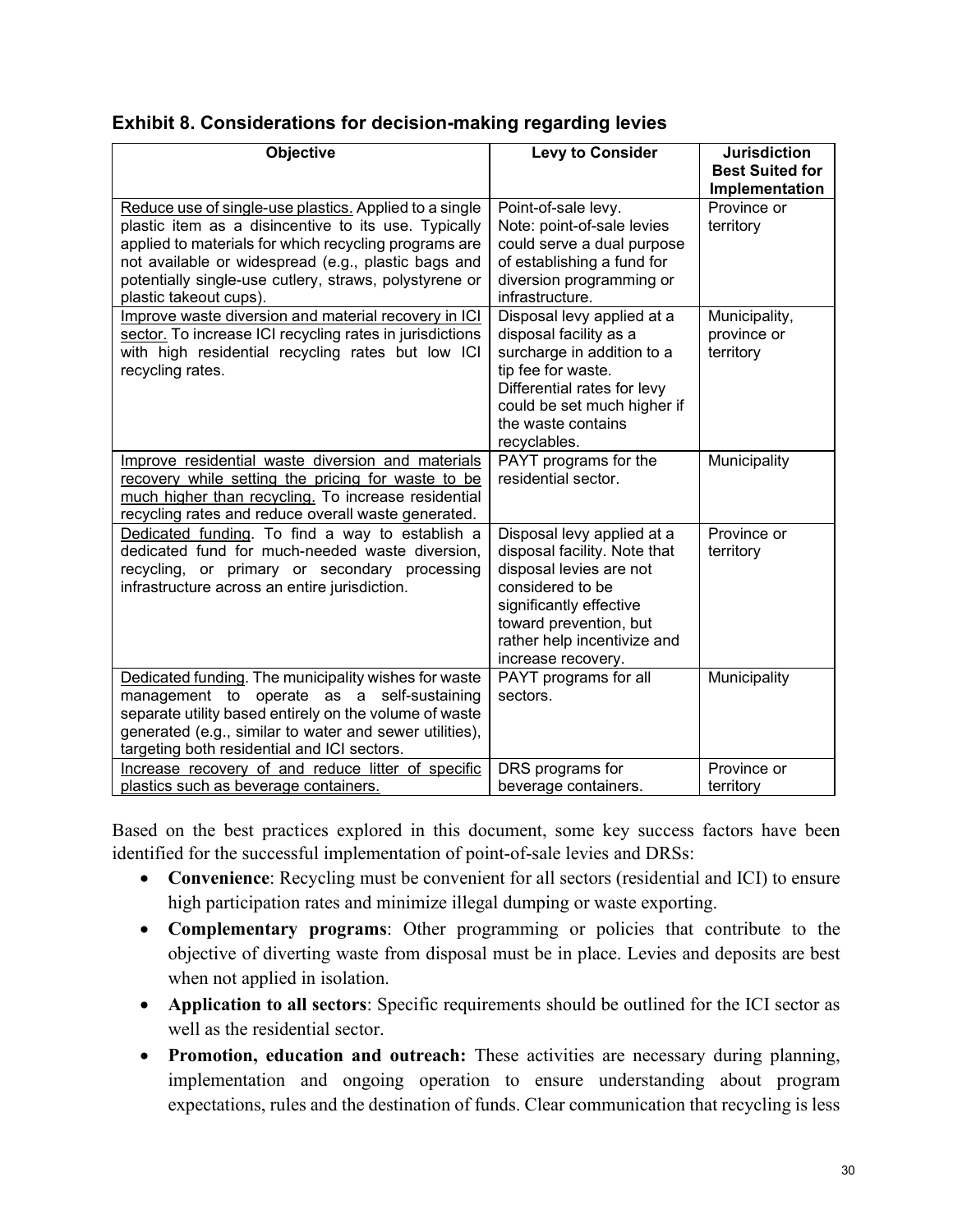expensive than disposal is key. Stakeholder buy-in is essential to avoid illegal dumping or contamination of bins.

- **Ensure the price signal is correct and monitor progress:** Adopting a sufficiently high levy can influence consumer behavior, and monitoring progress allows governments to change the price over time to maintain its impact.
- **Governments can implement levies at the point of sale instead of retailers, but transparency and accountability are key.** If applying levies at the point of sale, it's important to establish and maintain transparency and accountability in how fund resources are used to support waste diversion; this helps maintain public support for and trust in the levy system. In some jurisdictions, only retailers have established point-of-sale levies, not governments.
- **Keep legislation focused on outcomes**: Regulations should not be overly prescriptive on process. The financial signals for both levies and deposits should provide sufficient incentive to reach the objectives.

## <span id="page-36-0"></span>**4.0 OTHER INCENTIVES AND VOLUNTARY INSTRUMENTS**

## <span id="page-36-1"></span>**4.1 Other Incentives Targeting End-of-Life Plastics**

This section presents a short summary of a few different types of voluntary initiatives that support the implementation of regulatory instruments. This category includes initiatives that facilitate change by consumers, retailers, food establishments, commercial sectors and institutional settings. It is not meant to be a comprehensive overview of all types of incentives that target plastics; rather, it is a brief snapshot of the range of initiatives underway that also support the implementation of disposal bans.

## <span id="page-36-2"></span>*4.1.1 Voluntary Initiatives Led by Brand Owners/Grocery/Retail Sector*

Sector: Large brand owners and manufacturers Incentive: New application for DRS

An innovative application of DRS through food and consumer product e-commerce is being tested in Toronto. This new program will allow consumers within a 200-km radius of the city to access a service where they can buy products with reusable packaging. Offered by Loop, this global circular shopping platform is designed to eliminate waste by transforming the packaging of everyday items. A deposit will be charged for the container, and it will be refunded when the stainless-steel vessel is returned during the next delivery. The service is not based on a subscription; instead, it is based on deposits paid for each package, which are refundable when packages are returned. Returnable packages do not need to be cleaned; they can simply be left in the tote bag on the doorstep for pickup. All packages are commercially washed and refilled. Products come in a designated returnable tote and do not include cardboard or bubble wrap. In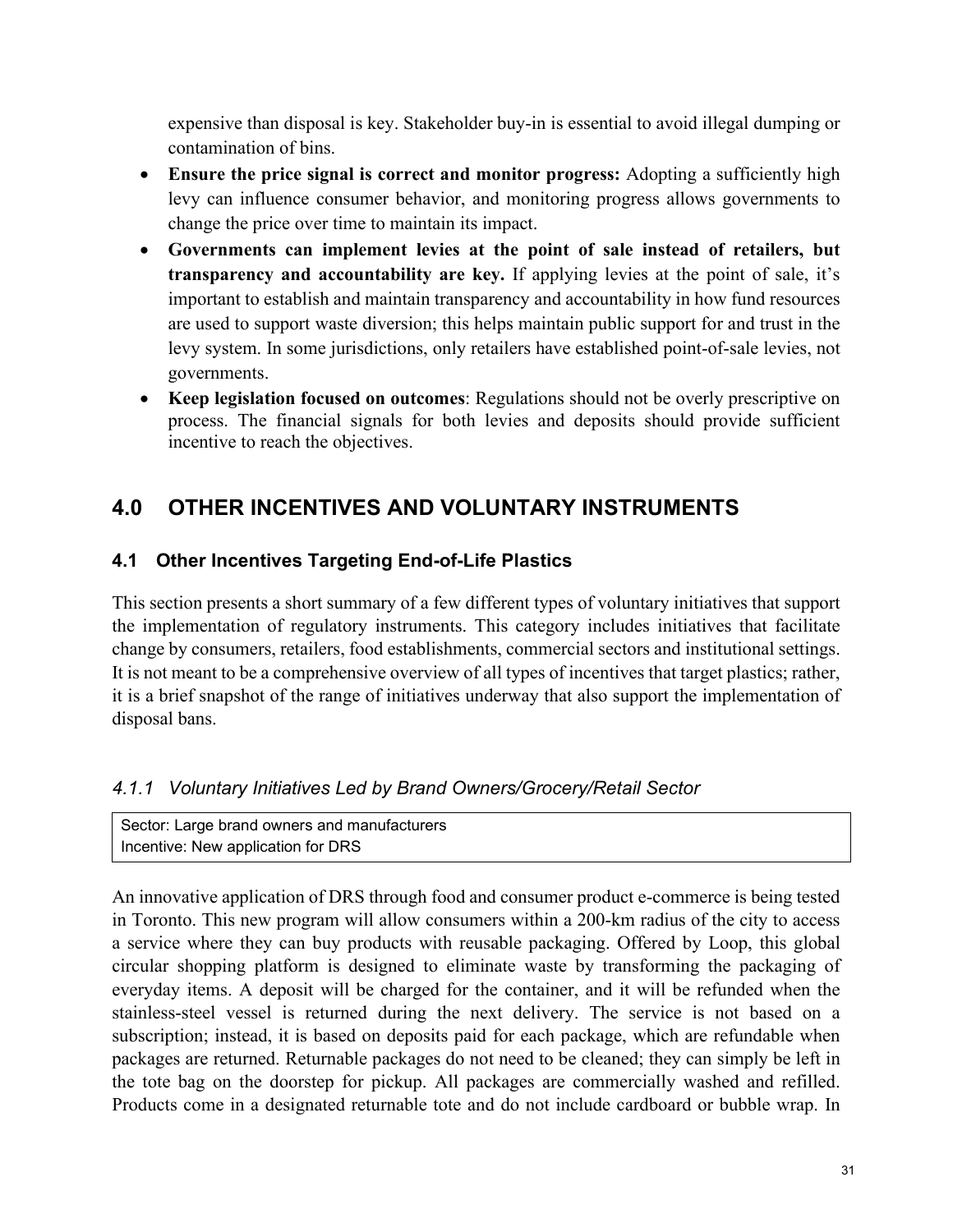partnership with major brands, Loop is launching in the United States, Paris, the United Kingdom, Canada, Germany and Japan (Loop n.d.; Solid Waste Magazine 2019).

Sector: National governments, as well as large brand owners and manufacturers Incentive: Driving Circular Economy

Circular Economy (CE) is an umbrella term that is meant to inspire actions or programs that reduce wasted resources; rather than being discarded, materials are reused, repurposed, recycled or composted. There have been numerous CE initiatives around the world, with Europe leading the way. In 2015, the European Commission adopted an ambitious Circular Economy Action Plan, which included developing a regulatory framework for mandatory recycling targets of 70% of all packaging waste in the European Union (EU) by 2030, as well as material-specific recycling targets (European Commission 2019). A monitoring framework on progress toward a circular economy for each member country was developed, including a set of 10 indicators covering production, consumption, waste management, recycling, raw materials, investments and jobs, and innovation. The proposed directive calls for different measures for specific items made of singleuse plastics. When alternatives are clearly available, market restrictions are proposed. This international government-led initiative at the EU level will drive change for national and regional governments within the EU as well as large brand owners (Envirings, Inc. and Giroux Environmental Consulting 2019).

As a result of the global CE movement, large international brand owners have made public pledges to reduce plastic waste from their operations and to manufacture food service items that are easily recyclable or compostable. Their pledges also include a commitment that any new technologies they develop for recyclable or compostable food service and takeout items must be nonproprietary, so that smaller companies can adopt them. This initiative has also led to investments in private funding for research into the development of innovative sustainable packaging materials, with major international industry players collaborating to develop sustainable alternatives that encourage CE (Crittenden 2019).

```
Sector: Local grocery stores
Incentive: Bulk food/zero-waste store
```
Some municipalities in Canada have seen bulk-style food stores opening as alternatives to traditional grocery stores. Most of these stores sell locally produced products in bulk, with the expectation that consumers bring their own containers. If they do not bring their own containers, consumers can buy paper bags for a fee. Local customer demand is a driver for the decision to open bulk-based local grocery stores. Store owners indicate that they engage with their suppliers to negotiate plastic-free packaging or reusable packaging with their own bulk orders of products.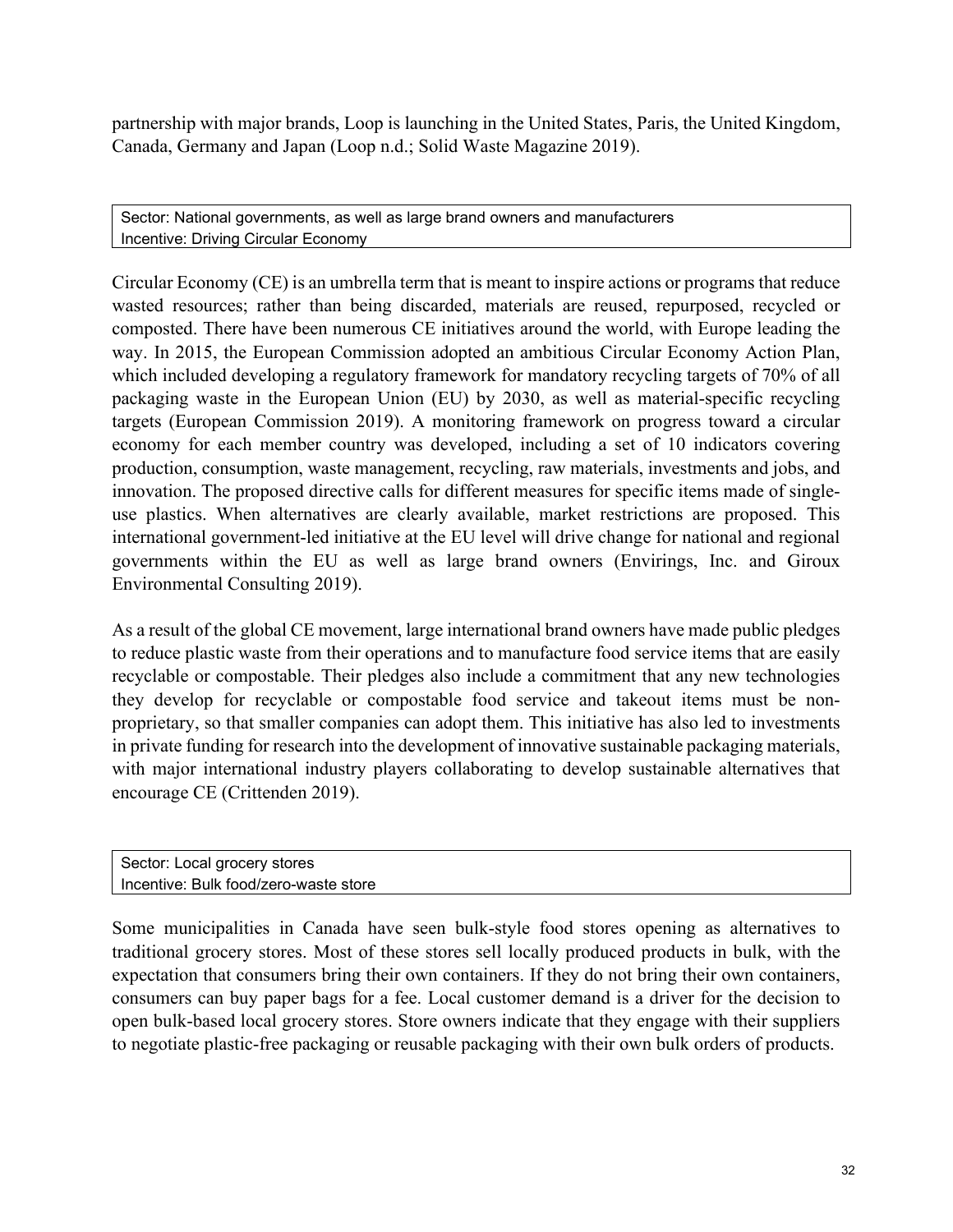Sector: Grocery store chains and small and medium-sized retailers Incentive: Return of plastic bag films for recycling (voluntary EPR)

Thousands of grocery stores across North America participate in a voluntary program where plastic films such as bread bags can be returned to grocery stores for recycling through the Flexible Film Recycling Group, operated by the American Chemistry Council. The group is implementing a national multi-stakeholder public awareness initiative known as the Wrap Recycling Action Program, which seeks to engage more consumers and businesses in effective programs to recycle plastic film packaging. This program aims to make plastic film packaging a commonly recycled material with a growing recycling rate. The organization is working on identifying opportunities and barriers to the enhanced recovery of polyethylene (PE) film from small and medium-sized retailers, as well as developing a roadmap to help eliminate barriers (American Chemistry Council n.d.).

#### <span id="page-38-0"></span>*4.1.2 Voluntary Initiatives Led by the Food Service Sector*

Sector: Industry association for quick-service food restaurants Incentive: Best practice guidance to reduce the use of single-use

The Canadian quick-service food restaurant sector is represented by an industry association that has published best practice guidance on reducing the use of single-use plastics in restaurants. This guidance includes checklists for store owners to review waste reduction and plastic alternatives, emphasizing "how to" information, and explaining that each individual store must reach out to its local municipality and waste hauler to identify whether alternatives under consideration can be recycled or composted in local programs. Many large fast-food restaurants have already switched to compostable paper straws in their locations across Canada and are looking for alternatives to plastic cup lids and cutlery. Having the industry association lead the development and distribution of this type of guidance is a best practice for the quick-service food sector (Restaurants Canada 2019).

Sector: Quick-service food restaurant chains Incentive: Switching to compostable cutlery in quick-service food restaurants

Many quick-service restaurants have switched to compostable alternatives to plastics, which could support a disposal ban on single-use plastics. Compostable plates, bowls and cutlery can be made from a variety of materials (e.g., wheat bran, corn, waste wood, paper fibres, etc.). However, there are significant challenges with compostables because some are made to look like plastic, which makes it difficult for consumers to know whether they are compostable or not (da Silva 2018). In addition, many compostable products are designed to break down over a longer processing time than is used by most composting facilities, making the materials difficult for some facilities to manage. To truly support disposal bans, compostable cutlery and quick-serve containers must be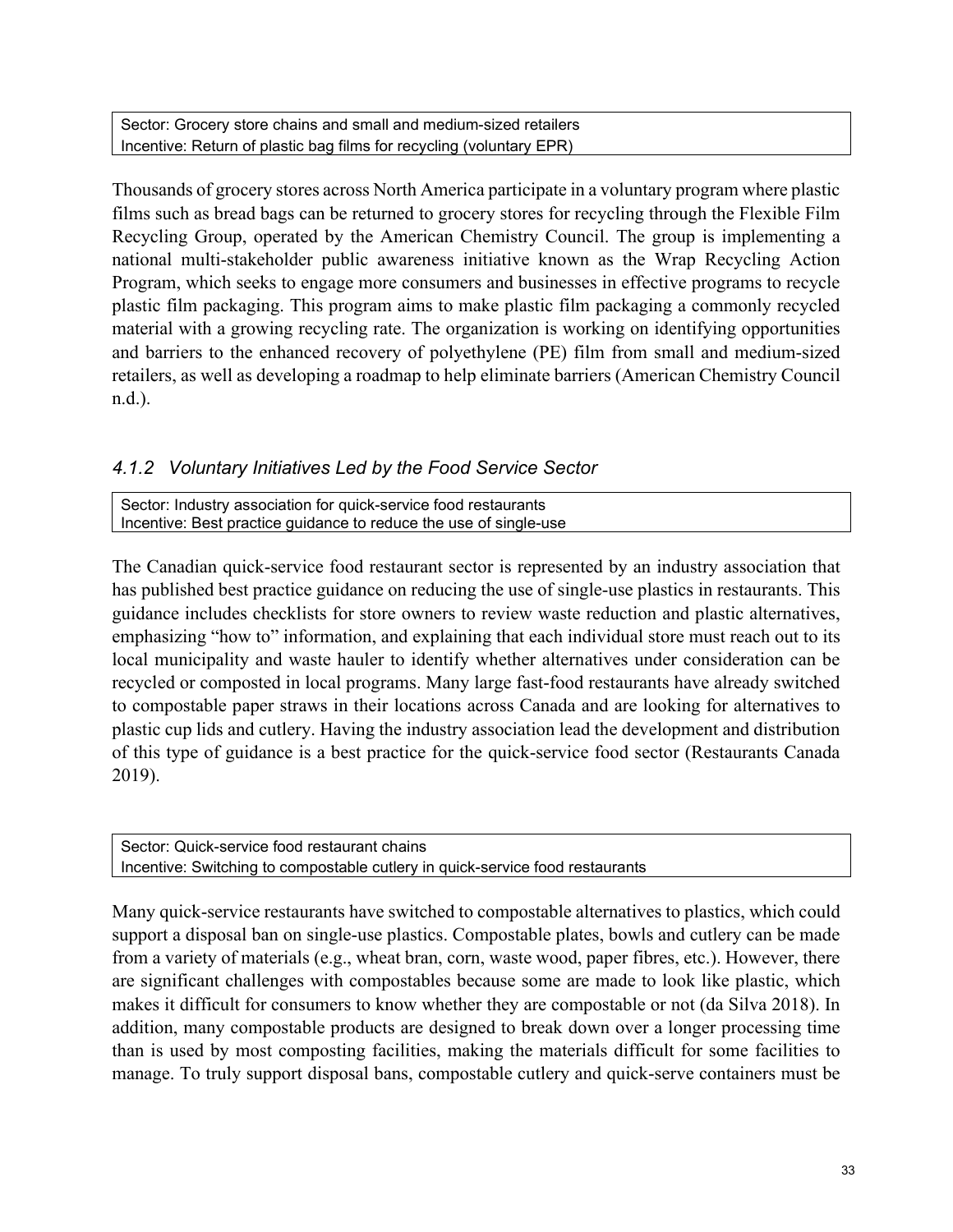accepted in local composting programs, clearly identified as compostable and not manufactured to look and feel like plastic.

Sector: Food service/commercial buildings/airport authorities Incentive: Reusable cutlery policies

This type of initiative could be driven by a government policy, but even a building owner or manager policy could require reusable cutlery for all food-service locations within a building, mall, hospital or airport. This change is more easily accomplished where all food outlets use a central steel cutlery service that collects all cutlery for washing by communal commercial dishwashers. Many European airports operate this way, and airport authorities in the United Kingdom, the EU and India have policies banning single-use disposable plastics. Zero Waste Europe also recommends policy solutions to plastic waste that involve requirements for reusable tableware and service-ware for in-store consumption in all food and beverage outlets (Miller *et al.* 2019).

Sector: Coffee shops Incentive: Levy on disposable cups (polystyrene)

Results from a new study by Zero Waste Scotland released in October 2019 suggest that people are more likely to carry reusable cups with them to purchase coffee while away from home if coffee shops and cafes charge for disposable cups rather than offering discounts for reusable ones. Zero Waste Scotland ran a trial in four cafes that used polystyrene coffee cups. During each trial, the shops stopped offering a discount if a customer brought their own reusable cup or mug, and instead reduced the total price of each drink by the equivalent amount. Then, each cafe charged customers who did not bring a reusable cup that same amount as a levy on each single-use cup. The trials revealed that cafes that made the cost of using a disposable cup obvious, rather than concealing it in the price of the drink, increased the proportion of customers who switched to reusable cups for on-the-go hot drinks by 150%. This study demonstrates that people are more sensitive to perceived losses than perceived gains when making decisions (Lenaghan *et al.* 2019).

## <span id="page-39-0"></span>**4.2 How Can Governments Support Similar Initiatives?**

Governments can encourage voluntary initiatives to continue in various ways. These are presented in Exhibit 9, organized by category: regulatory and policy initiatives, standards, and stakeholder engagement.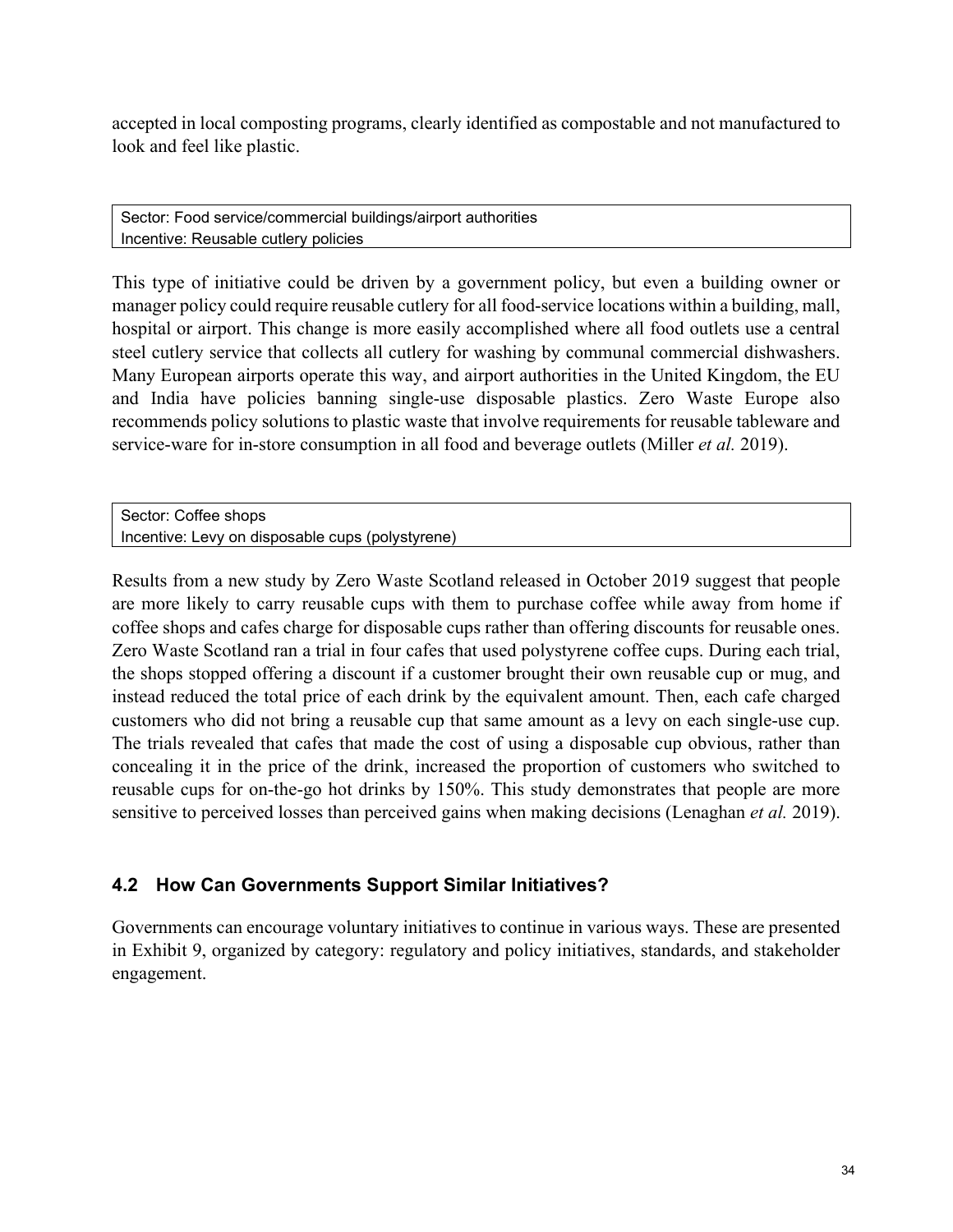| <b>Type of Support</b>                                              | <b>Description</b>                                                                                                                                                                                                                                                                                                                                                                                                                                                                                                             |
|---------------------------------------------------------------------|--------------------------------------------------------------------------------------------------------------------------------------------------------------------------------------------------------------------------------------------------------------------------------------------------------------------------------------------------------------------------------------------------------------------------------------------------------------------------------------------------------------------------------|
| <b>Regulatory and Policy</b>                                        |                                                                                                                                                                                                                                                                                                                                                                                                                                                                                                                                |
| Mandatory EPR to<br>drive upstream<br>changes in waste<br>reduction | Continue efforts to work toward consistent and harmonized EPR programs for plastics,<br>including new and existing plastics, which drives upstream design changes over time.<br>Waste policy that focuses on design and consumption changes, not just end-of-life<br>instruments, is becoming more important. Waste policy that promotes a circular economy,<br>emphasizes the use of fewer raw resources, the prevention of waste, and closing material<br>loops through design for repair is a crucial part of EPR programs. |
| Government<br>coordination                                          | Engaging collaboratively with other orders of government to explore the synergies and<br>roles and responsibilities of strategic policymaking can maximize the benefits and<br>opportunities across governments. Engaging with other provincial and territorial<br>governments to develop harmonized programs across entire regions, where possible, is<br>important for programming to achieve economy of scale (e.g., for smaller regions such as<br>Atlantic Canada or the North).                                          |
| Procurement policy                                                  | Procurement policies to require certain amounts of recycled content in purchases of<br>plastic products or packaging by all orders of government.                                                                                                                                                                                                                                                                                                                                                                              |
| Enabling policy for<br>market innovation                            | Research and development: funding research, development, pilot testing or<br>commercialization of new technologies for alternatives to plastics or plastics reprocessing<br>infrastructure to drive a circular economy. Innovation hubs or partnerships would be key.                                                                                                                                                                                                                                                          |
| Policy targeting<br>single-use items                                | A policy or regulation that requires change for designated single-use items could have a<br>strong impact (e.g., requiring all ICI facilities to use reusable cutlery in all cafeterias, such<br>as in schools, hospitals, and commercial and industrial establishments).                                                                                                                                                                                                                                                      |
| <b>Standards</b>                                                    |                                                                                                                                                                                                                                                                                                                                                                                                                                                                                                                                |
| Recycled content<br>standards                                       | Requiring consistent recycled content standards across the country will drive a circular<br>economy, creating a more stable, domestic market for reprocessing plastics.                                                                                                                                                                                                                                                                                                                                                        |
| Standardization:<br>Streamlined resins                              | Requiring consistent resins in the production of plastic products will facilitate end-of-life<br>recycling and reprocessing of more plastics. This includes disallowing harmful additives<br>that lower the recyclability of plastic and result in materials that cannot be recycled,<br>repaired or refurbished. It could be a first step in working toward greater implementation of<br>EPR for new plastic product categories.                                                                                              |
| Engagement                                                          |                                                                                                                                                                                                                                                                                                                                                                                                                                                                                                                                |
| Convene key<br>producers                                            | The ability to convene large stakeholders has been demonstrated by the development of<br>the Canada-Wide Action Plan on Zero Plastic Waste (CCME 2019).                                                                                                                                                                                                                                                                                                                                                                        |

### **Exhibit 9. How governments can encourage or support other initiatives**

## <span id="page-40-0"></span>**5.0 SUMMARY**

## <span id="page-40-1"></span>**5.1 Comparison Overview of Instruments in this Document**

Exhibit 10 presents each of the instruments and incentives included in this document, comparing the type of incentive (e.g., if there is an economic component to it or not) and the objective of the instrument along with each option's complementary programs and policies.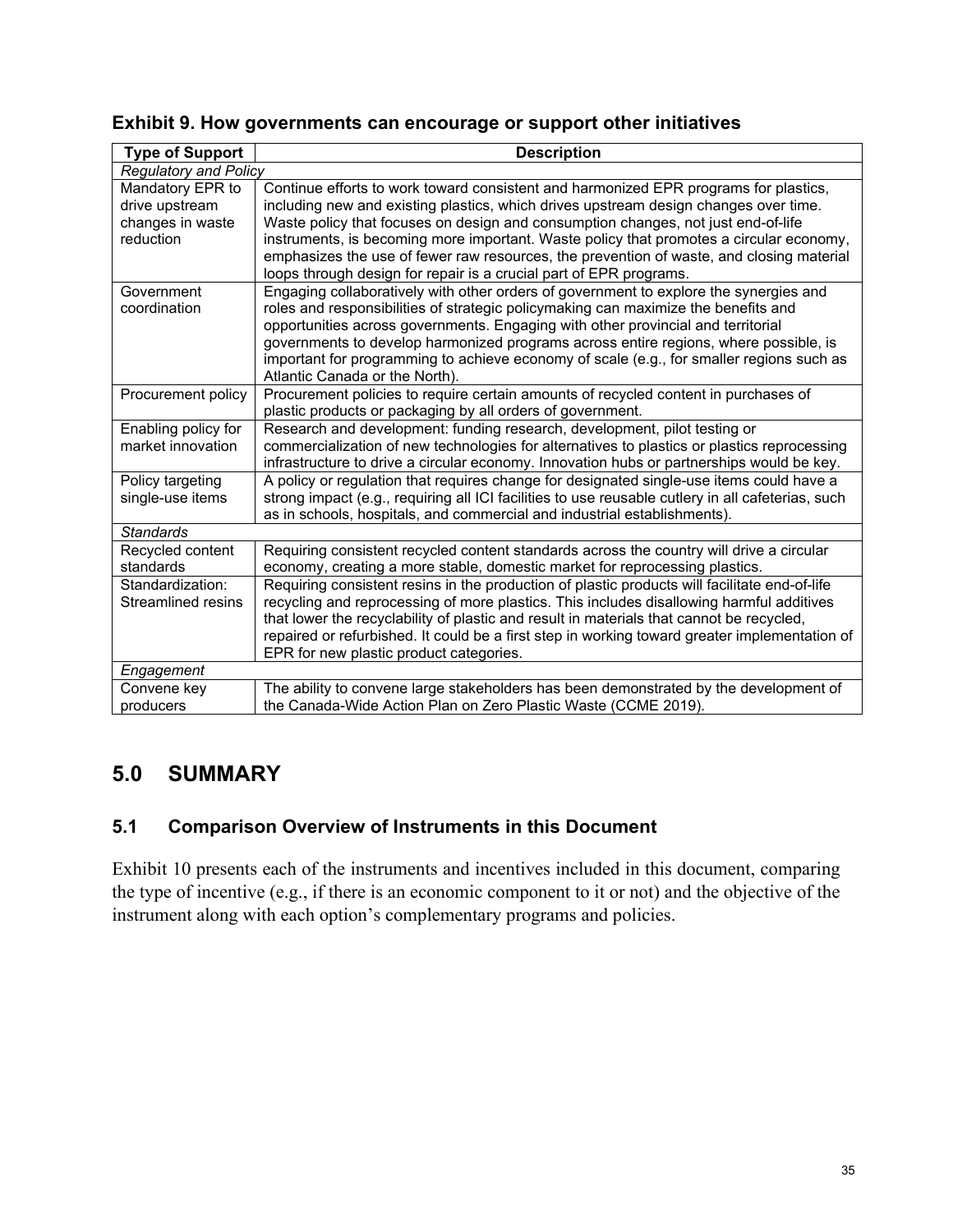<span id="page-41-0"></span>

|                                                                                                                                         |                                                   |                                                                                               | <b>Complementary Programs and Policies</b>          |                                        |                                                     |                                       |
|-----------------------------------------------------------------------------------------------------------------------------------------|---------------------------------------------------|-----------------------------------------------------------------------------------------------|-----------------------------------------------------|----------------------------------------|-----------------------------------------------------|---------------------------------------|
|                                                                                                                                         |                                                   |                                                                                               |                                                     |                                        |                                                     |                                       |
|                                                                                                                                         |                                                   | Type of                                                                                       | <b>EPR</b>                                          | <b>Distribution</b>                    | Waste                                               | Procurement                           |
| <b>Instrument</b>                                                                                                                       | Objective                                         | <b>Incentive</b>                                                                              |                                                     | <b>Bans</b>                            | Policies and                                        | Policies and                          |
|                                                                                                                                         |                                                   |                                                                                               |                                                     |                                        | Performance                                         | <b>Mandatory Recycled</b><br>Content  |
| <b>Government Instruments</b>                                                                                                           |                                                   |                                                                                               |                                                     |                                        | <b>Targets</b>                                      |                                       |
| Disposal bans                                                                                                                           | Waste                                             | Regulatory                                                                                    | $\sqrt{}$                                           | $\sqrt{}$                              | $\sqrt{ }$                                          | $\sqrt{}$                             |
|                                                                                                                                         | reduction                                         | penalty (waste                                                                                |                                                     |                                        |                                                     |                                       |
|                                                                                                                                         |                                                   | generators)                                                                                   |                                                     |                                        |                                                     |                                       |
| Levies: Point of                                                                                                                        | Waste                                             | Economic                                                                                      |                                                     |                                        |                                                     |                                       |
| sale                                                                                                                                    | reduction                                         | disincentive                                                                                  |                                                     |                                        |                                                     |                                       |
|                                                                                                                                         |                                                   | (waste                                                                                        | $\sqrt{}$                                           |                                        | $\sqrt{}$                                           |                                       |
|                                                                                                                                         |                                                   | generators)                                                                                   |                                                     |                                        |                                                     |                                       |
| Levies: DRS                                                                                                                             | Waste                                             | Economic                                                                                      |                                                     |                                        |                                                     |                                       |
|                                                                                                                                         | reduction,                                        | incentive (waste                                                                              |                                                     |                                        |                                                     |                                       |
|                                                                                                                                         | waste                                             | generators)                                                                                   | $\sqrt{}$                                           |                                        | $\sqrt{ }$                                          | $\sqrt{}$                             |
|                                                                                                                                         | diversion                                         |                                                                                               |                                                     |                                        |                                                     |                                       |
| Levies: PAYT                                                                                                                            | Waste                                             | Economic                                                                                      |                                                     |                                        |                                                     |                                       |
|                                                                                                                                         | reduction,                                        | disincentive                                                                                  |                                                     |                                        |                                                     |                                       |
|                                                                                                                                         | waste                                             | (waste                                                                                        |                                                     |                                        |                                                     |                                       |
|                                                                                                                                         | diversion,                                        | generators)                                                                                   | $\sqrt{}$                                           |                                        | $\sqrt{ }$                                          |                                       |
|                                                                                                                                         | price waste                                       |                                                                                               |                                                     |                                        |                                                     |                                       |
|                                                                                                                                         | higher than                                       |                                                                                               |                                                     |                                        |                                                     |                                       |
|                                                                                                                                         | recycling                                         |                                                                                               |                                                     |                                        |                                                     |                                       |
| Levies: Disposal                                                                                                                        | Waste                                             | Economic                                                                                      |                                                     |                                        |                                                     |                                       |
| facility                                                                                                                                | diversion                                         | disincentive                                                                                  | $\sqrt{}$                                           | $\sqrt{}$                              | $\sqrt{}$                                           |                                       |
|                                                                                                                                         |                                                   | (waste                                                                                        |                                                     |                                        |                                                     |                                       |
|                                                                                                                                         |                                                   | generators)                                                                                   |                                                     |                                        |                                                     |                                       |
| Other Instruments                                                                                                                       |                                                   |                                                                                               |                                                     |                                        |                                                     |                                       |
| New applications                                                                                                                        | Waste                                             | Economic                                                                                      |                                                     |                                        |                                                     |                                       |
| for DRS to                                                                                                                              | reduction                                         | incentive                                                                                     | $\sqrt{}$                                           | $\sqrt{}$                              | $\sqrt{}$                                           | $\sqrt{}$                             |
| products and food                                                                                                                       |                                                   | (waste                                                                                        |                                                     |                                        |                                                     |                                       |
|                                                                                                                                         | Waste                                             | generators)                                                                                   |                                                     |                                        |                                                     |                                       |
| CE drivers and                                                                                                                          | diversion                                         | Economic<br>incentive: improve                                                                |                                                     |                                        |                                                     |                                       |
| goals                                                                                                                                   |                                                   | recycling and                                                                                 | $\sqrt{}$                                           |                                        | $\sqrt{}$                                           | $\sqrt{ }$                            |
|                                                                                                                                         |                                                   | compost markets                                                                               |                                                     |                                        |                                                     |                                       |
|                                                                                                                                         |                                                   |                                                                                               |                                                     |                                        |                                                     |                                       |
|                                                                                                                                         |                                                   |                                                                                               |                                                     |                                        |                                                     |                                       |
| plastic films                                                                                                                           | diversion                                         |                                                                                               |                                                     |                                        |                                                     |                                       |
| Zero-waste                                                                                                                              | Waste                                             | Incentive:                                                                                    |                                                     |                                        |                                                     |                                       |
| grocery                                                                                                                                 | reduction                                         | voluntary                                                                                     |                                                     |                                        |                                                     |                                       |
| Industry                                                                                                                                | Waste                                             | Incentive:                                                                                    |                                                     |                                        |                                                     |                                       |
| association                                                                                                                             | reduction                                         | voluntary                                                                                     |                                                     |                                        |                                                     |                                       |
|                                                                                                                                         |                                                   |                                                                                               |                                                     |                                        |                                                     |                                       |
|                                                                                                                                         |                                                   |                                                                                               |                                                     |                                        |                                                     |                                       |
|                                                                                                                                         |                                                   |                                                                                               |                                                     |                                        |                                                     |                                       |
|                                                                                                                                         |                                                   |                                                                                               |                                                     |                                        |                                                     |                                       |
|                                                                                                                                         |                                                   |                                                                                               |                                                     |                                        |                                                     |                                       |
|                                                                                                                                         |                                                   |                                                                                               |                                                     |                                        |                                                     |                                       |
|                                                                                                                                         |                                                   |                                                                                               |                                                     |                                        |                                                     |                                       |
| Return to retail<br>guidance on<br>reducing single-<br>use plastics<br>Reusable cutlery<br>requirements<br>Levies on<br>disposable cups | Waste<br>Waste<br>reduction<br>Waste<br>reduction | (producers)<br>Incentive:<br>voluntary<br>Incentive:<br>voluntary<br>Economic<br>disincentive | $\sqrt{}$<br>$\sqrt{ }$<br>$\sqrt{ }$<br>$\sqrt{ }$ | $\sqrt{ }$<br>$\sqrt{ }$<br>$\sqrt{ }$ | $\sqrt{ }$<br>$\sqrt{}$<br>$\sqrt{ }$<br>$\sqrt{ }$ | $\sqrt{}$<br>$\sqrt{ }$<br>$\sqrt{ }$ |

## **Exhibit 10. Comparison overview of instruments presented in this report**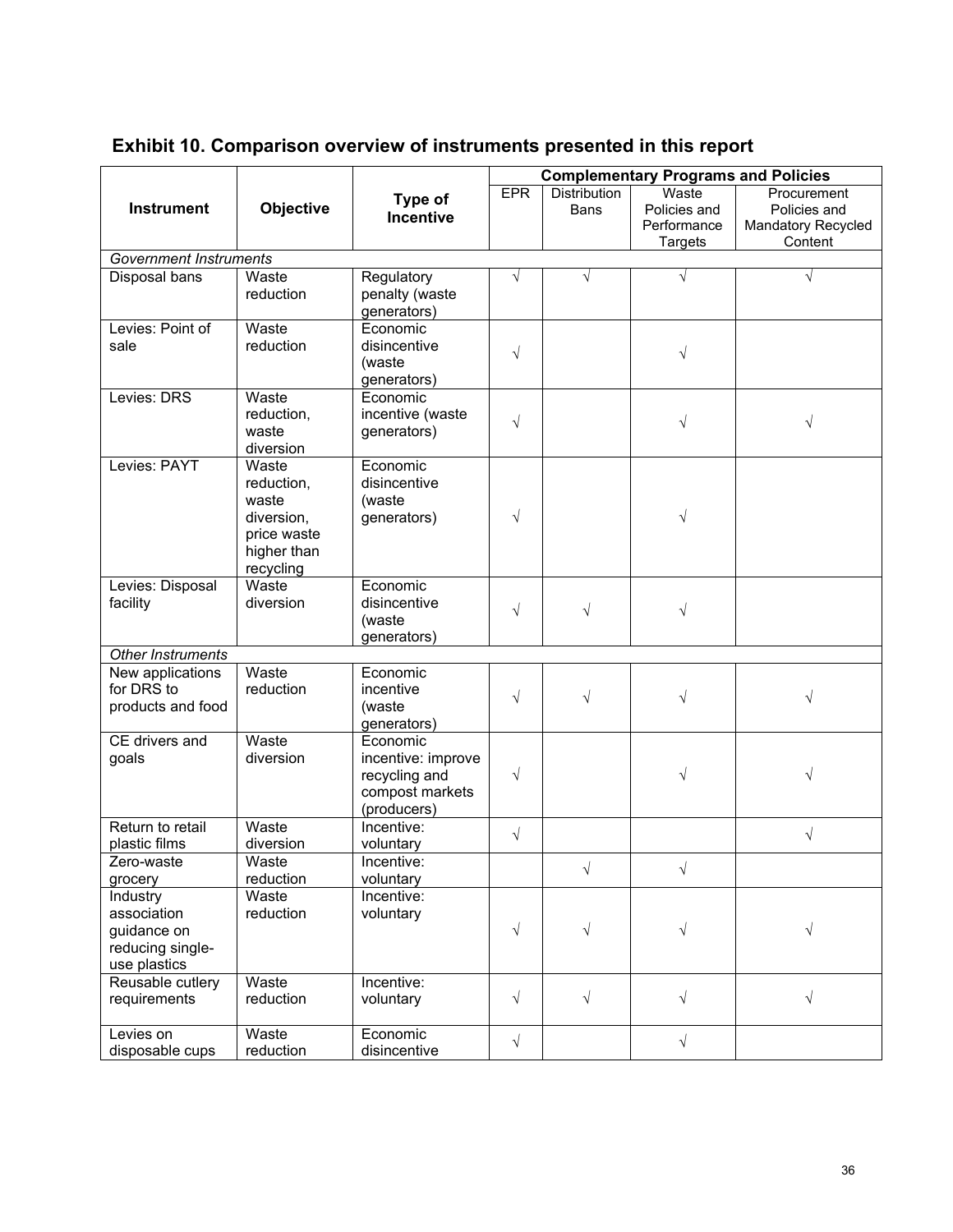### **REFERENCES**

- American Chemistry Council. n.d. Flexible Film Recycling Group. Available online: <https://plastics.americanchemistry.com/Flexible-Film-Recycling-Group.aspx> (accessed November 2019).
- CCME (Canadian Council of Ministers of the Environment). 2014. State of Waste Management in Canada. Prepared by Giroux Environmental Consulting.
- CCME. 2018. Strategy on Zero Plastic Waste. Available online: www.ccme.ca.
- CCME. 2019. Canada-wide Action Plan on Zero Plastic Waste: Phase 1: Available online: [www.ccme.ca.](http://www.ccme.ca/)
- City of Toronto. n.d. Garbage Bin Sizes and Fees. Available online: [https://www.toronto.ca/services-payments/recycling](https://www.toronto.ca/services-payments/recycling-organics-garbage/houses/garbage-bin-sizes-fees/)[organics-garbage/houses/garbage-bin-sizes-fees/](https://www.toronto.ca/services-payments/recycling-organics-garbage/houses/garbage-bin-sizes-fees/) (accessed November 2019).
- Clean BC. 2019. Plastics Action Plan Policy Consultation Paper. Available online: [https://engage.gov.bc.ca/app/uploads/sites/121/2019/07/CleanBC\\_PlasticsActionPlan\\_ConsultationPaper.pdf](https://engage.gov.bc.ca/app/uploads/sites/121/2019/07/CleanBC_PlasticsActionPlan_ConsultationPaper.pdf) (accessed December 2020).
- CM Consulting. 2018. Who Pays What? An analysis of beverage container consulting and costs in Canada. Available online: <https://www.cmconsultinginc.com/2018/10/who-pays-what-2018-now-available/> (accessed December 2020).
- Crittenden, G. 2019. Singled out. *Solid Waste Magazine,* Aug 7, 2019. Available online: <https://www.solidwastemag.com/feature/singled-out/> (accessed December 2020).
- da Silva, S. 2018. Don't put compostable plastics in green bin, Metro Vancouver says. *CBC News*, May 16, 2018. Available online: [https://www.cbc.ca/news/canada/british-columbia/compostable-items-confusion-more-infrastructure](https://www.cbc.ca/news/canada/british-columbia/compostable-items-confusion-more-infrastructure-needed-1.4665757)[needed-1.4665757](https://www.cbc.ca/news/canada/british-columbia/compostable-items-confusion-more-infrastructure-needed-1.4665757) (accessed November 2019).
- EcoFiscal Commission. 2018. Cutting the Waste: How to save money while improving our solid waste systems. Available online: [https://ecofiscal.ca/wp-content/uploads/2018/10/Ecofiscal-Commission-Solid-Waste-Report-Cutting-the-](https://ecofiscal.ca/wp-content/uploads/2018/10/Ecofiscal-Commission-Solid-Waste-Report-Cutting-the-Waste-October-16-2018.pdf)[Waste-October-16-2018.pdf](https://ecofiscal.ca/wp-content/uploads/2018/10/Ecofiscal-Commission-Solid-Waste-Report-Cutting-the-Waste-October-16-2018.pdf) (accessed December 2020).
- Envirings, Inc. and Giroux Environmental Consulting. 2019. Solid waste management in Canadian municipalities Municipal. Report prepared for the Federation of Canadian Municipalities. Available online: <https://data.fcm.ca/documents/reports/GMF/2020/solid-waste-management-in-canadian-municipalities.pdf> (accessed October 2019).
- EPR Canada. 2017. EPR Canada Summary Report Card, 2016. Available online: [http://www.eprcanada.ca/reports/2016/EPR-Report-Card-2016.pdf.](http://www.eprcanada.ca/reports/2016/EPR-Report-Card-2016.pdf) (accessed December 2020).
- Eunomia. 2012. Landfill Bans Feasibility Research Final Report. Report prepared for WRAP, UK. Available online: [https://archive.wrap.org.uk/sites/files/wrap/Appendices%20%20Landfill%20Bans%20Feasibility%20Research.pdf](https://archive.wrap.org.uk/sites/files/wrap/Appendices%20-%20Landfill%20Bans%20Feasibility%20Research.pdf) (accessed June 2021).
- Eunomia. 2019. Better Together: How a Deposit Return System Will Complement Ontario's Blue Box Program and Enhance the Circular Economy. Report Prepared for Reloop. Available online: [https://www.eunomia.co.uk/reports](https://www.eunomia.co.uk/reports-tools/deposit-return-system-complement-ontarios-blue-box-program-enhance-circular-economy/)[tools/deposit-return-system-complement-ontarios-blue-box-program-enhance-circular-economy/.](https://www.eunomia.co.uk/reports-tools/deposit-return-system-complement-ontarios-blue-box-program-enhance-circular-economy/) (accessed December 2020).
- European Commission. 2019. Report from the Commission to the European Parliament, the Council, the European Economic and Social Committee and the Committee of the Regions on the Implementation of the Circular Economy Action Plan. Brussels, Belgium. Available online: [https://eur-lex.europa.eu/legal](https://eur-lex.europa.eu/legal-content/EN/TXT/?uri=CELEX%3A52019DC0190)[content/EN/TXT/?uri=CELEX%3A52019DC0190](https://eur-lex.europa.eu/legal-content/EN/TXT/?uri=CELEX%3A52019DC0190) (accessed June 2021).
- Government of PEI. 2019. Plastic Bag Reduction Act, website overview. Available online: <https://www.princeedwardisland.ca/en/information/environment-water-and-climate-change/plastic-bag-reduction> (accessed December 2019).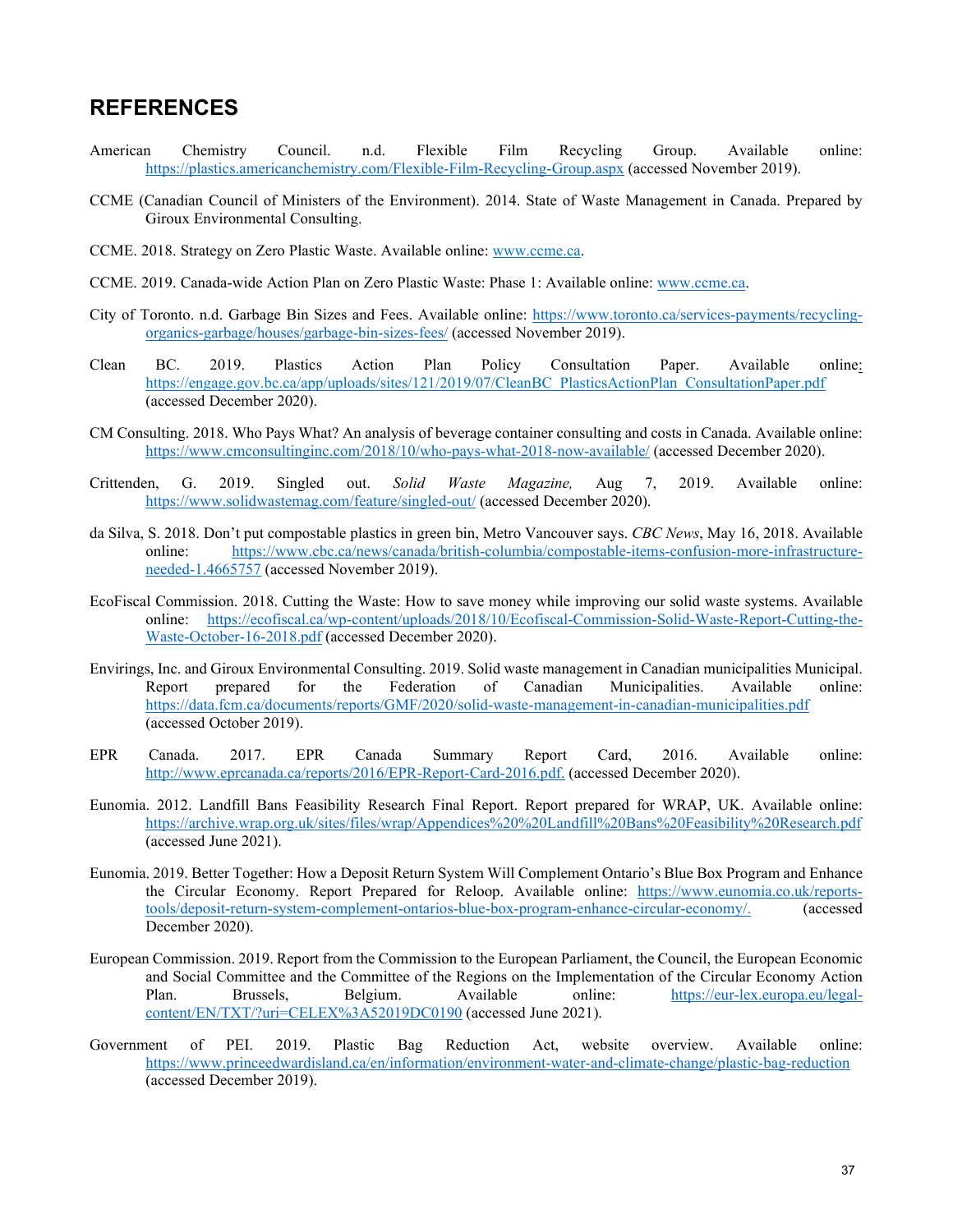- Lenaghan, M., Clark, W., and Middlemass, T. 2019. Cups Sold Separately: Field trial and evidence review of disposable cup charges. Stirling, Scotland. Report prepared for Zero Waste Scotland. Available online: <https://www.zerowastescotland.org.uk/sites/default/files/Cups%20Sold%20Separately%20-%20final2.pdf> (accessed September 2019).
- Loop. n.d. Available online: [https://loopstore.com](https://loopstore.com/) (accessed November 2019).
- Massachusetts Department of Environmental Protection. 2015. Pay-As-You-Throw Fast Facts. Available online: <http://www.mass.gov/eea/docs/dep/recycle/reduce/paytfast.pdf> (accessed December 2020).
- Metro Vancouver. 2019a. Regional District Zero Waste Committee Regular Meeting Minutes, Friday, May 17, 2019.
- Metro Vancouver. 2019b. Tipping Fee and Solid Waste Regulation Bylaw, January 1, 2019 (Consolidation of Greater Vancouver Sewerage and Drainage District Tipping Fee and Solid Waste Disposal Regulation Bylaw No. 306). Available online: [http://www.metrovancouver.org/boards/Bylaws1/GVSDD\\_Bylaw\\_306\\_Consolidation.pdf](http://www.metrovancouver.org/boards/Bylaws1/GVSDD_Bylaw_306_Consolidation.pdf) (accessed October 2019)
- Miller, S., Bolger, M., and Copello, L. 2019. Reusable Solutions: How governments can help stop single-use plastic pollution. 3Keel, Oxford, United Kingdom. A study by Zero Waste Europe, the Rethink Plastic Alliance and the Break Free from Plastic movement.
- OWMA (Ontario Waste Management Association). 2013. Disposal Bans: Rethink Policy Paper Series. Brampton, Ontario. Available online: <https://www.owma.org/articles/owmas-policy-paper-on-disposal-bans> (accessed November 2019).
- OWMA. 2014. Disposal Levies: Rethink Policy Paper Series. Brampton, Ontario. Available online: <https://www.owma.org/articles/owmas-policy-paper-on-disposal-levies> (accessed October 2019).
- OWMA. 2015. Re-think Waste: Evolution Towards a Circular Economy. Brampton Ontario. Available online: <https://www.owma.org/articles/rethink-waste-2015> (accessed October 2019).
- Regions for Recycling. 2014. Good Practice Flanders: PAYT. Available online: [https://www.acrplus.org/images/project/R4R/Good\\_Practices/GP\\_OVAM\\_PAYT.pdf](https://www.acrplus.org/images/project/R4R/Good_Practices/GP_OVAM_PAYT.pdf) (accessed December 2019).
- Reloop Platform. 2018. Deposit Systems for One-Way Beverage Containers: Global Overview (2018).
- Reloop Platform and CM Consulting. 2017. Fact Sheet: Deposit Return System System Performance.
- Restaurants Canada. 2019. Single-Use Items: Reduction Strategy Guide. A checklist of best practices for building a strategy that's right for your foodservice business. Available online: that's right for your foodservice business. Available online : <https://members.restaurantscanada.org/2019/02/28/single-use-items-reduction-strategy-guide/> (accessed December 2020).
- Retail Council of Canada. n.d. Shopping Bag Regulations. Available online: [https://www.retailcouncil.org/resources/quick](https://www.retailcouncil.org/resources/quick-facts/regulations-and-bylaws-on-shopping-bags-in-canada/)[facts/regulations-and-bylaws-on-shopping-bags-in-canada/](https://www.retailcouncil.org/resources/quick-facts/regulations-and-bylaws-on-shopping-bags-in-canada/) (accessed November 2019).
- Smart Prosperity Institute. 2019. A Vision for a Circular Economy for Plastics in Canada: The Benefits of Plastics Without the Waste and How We Get It Right. Prepared by U. Valiante.
- Solid Waste Magazine. 2019. Loop and Loblaw partner in Toronto, *News*, p. 8.
- UNEP (United Nations Environment Programme). 2018. Single Use Plastics: A Roadmap to Sustainability. Available online: <https://wedocs.unep.org/handle/20.500.11822/25496> (accessed December 2020).
- Yarr, K. 2019. P.E.I. plastic bag recycling troubles disappear with ban. *CBC News.* Available online: <https://www.cbc.ca/news/canada/prince-edward-island/pei-plastic-bag-ban-recycling-1.5311569> (accessed December 2020).